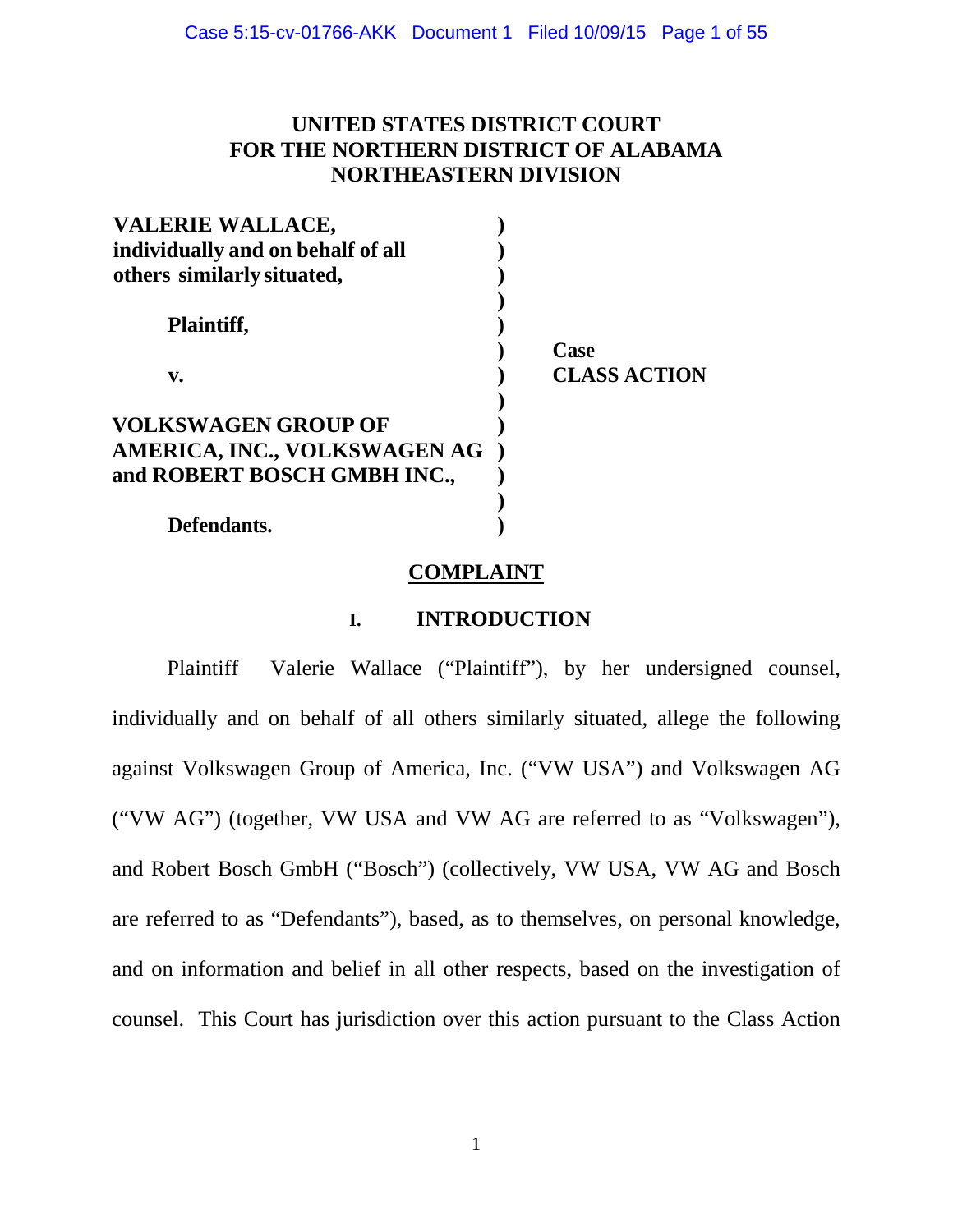Fairness Act ("CAFA"), 28 U.S.C. § 1332(d) and based on a federal question, 28 U.S.C. § 1331.

## **II. NATURE OF THE ACTION**

1. This nationwide civil RICO, false advertising and consumer fraud class action concerns the intentional installation of so-called "defeat devices" on over 482,000 diesel Volkswagen and Audi vehicles sold in the United States since 2009. As of October 8, 2015, Volkswagen representatives conceded that the emissions fraud affected as many as 11 million Volkswagen vehicles worldwide, including at least 480,000 vehicles sold in the United States.

2. Plaintiff purchased one of the affected vehicles in December 2014 without knowing of the emissions fraud. Mr. Horn, VW USA's Chief Executive Officer admitted, however, that he was told that "there was a possible emissions noncompliance" in spring 2014, earlier than previously acknowledged by top management in the United States.

3. Volkswagen marketed the affected vehicles as environmentallyfriendly cars that combined high fuel efficiency and performance with very low emissions. Indeed, Volkswagen represented that Plaintiff's vehicle contained a unique combustion system that enabled it to meet national emission standards on a cost-effective basis and without the use of fuel additives needed in all other diesel systems to meet emissions standards.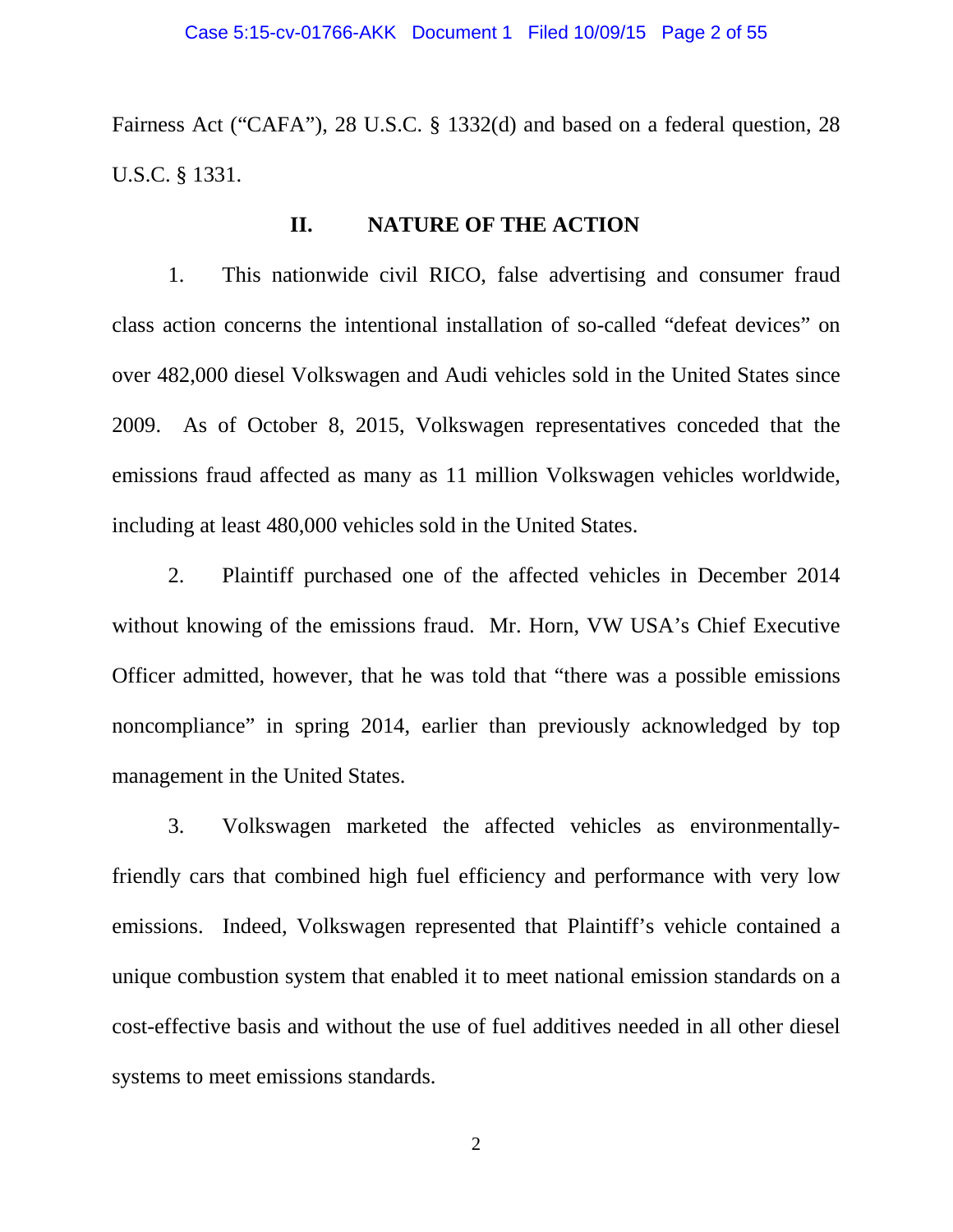### Case 5:15-cv-01766-AKK Document 1 Filed 10/09/15 Page 3 of 55

4. Although Volkswagen successfully marketed and sold approximately 480,000 of these expensive cars nationwide as "green," Volkswagen has now publicly admitted that their environmentally-friendly representations were false. Volkswagen did not actually manufacture or sell cars with the desirable attributes advertised. Volkswagen's entire "CleanDiesel" system and marketing campaign was a fraud.

5. The United States government, through the Environmental Protection Agency ("EPA"), has passed and enforced laws designed to protect United States citizens from pollution and, in particular, certain chemicals and agents known to cause disease in humans. Automobile manufacturers must abide by these laws, and must adhere to EPA rules and regulations.

6. Volkswagen purposefully and intentionally breached these laws and regulations by manufacturing and then selling in the United States vehicles that made use of "defeat devices," which included computer software that was designed to "cheat" during emissions tests to make it appear as if the vehicles achieved certain low emissions levels that the vehicles did not in fact achieve while they were being driven. If the emissions tests reported the emissions levels the vehicles actually achieved while being driven, each vehicle tested would have failed the emissions test.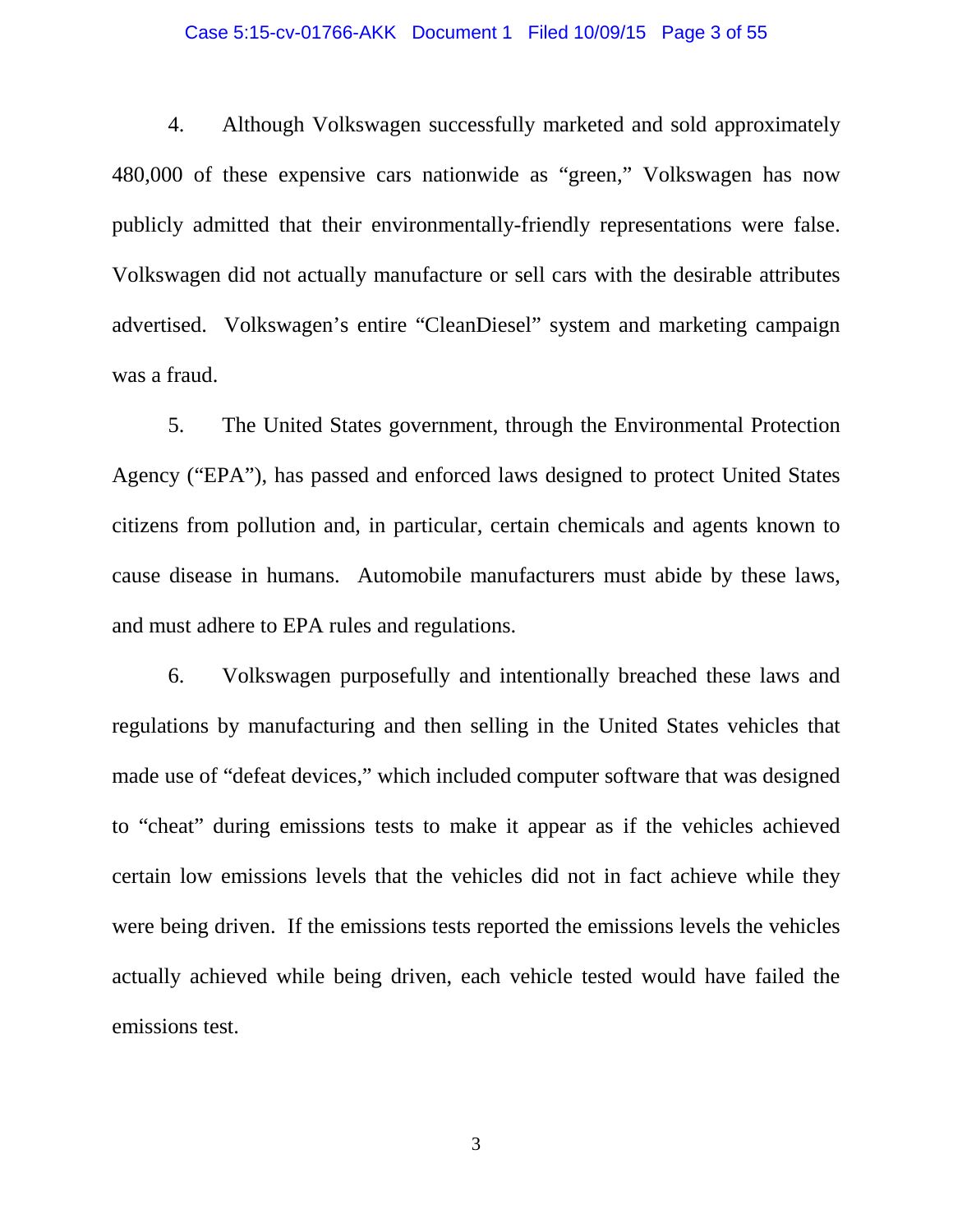7. As stated by Cynthia Giles, Assistant Administrator for the Office of Enforcement and Compliance Assurance at the EPA, in a September 18, 2015 press release: "Using a defeat device in cars to evade clean air standards is illegal and a threat to public health."

8. According to the EPA, Volkswagen installed a "defeat device" in at least the following diesel models of its vehicles (the "Affected Vehicles"): Model Year ("MY") 2009-2015 VW Jetta; MY 2009-2015 VW Beetle; MY 2009-2015 VW Golf; MY 2014-2015 VW Passat; and MY 2009-2015 Audi A3. Volkswagen's Audi unit has now reported that Audi A4 sedans and Q5 sports utility vehicles are also Affected Vehicles. Investigations are currently under way to determine whether the Volkswagen installed the device in additional models, so discovery may reveal that additional vehicle models and/or model years are properly included as Affected Vehicles. As new facts are discovered, additional vehicle models and/or model years may be added to this list.

9. Instead of delivering on its promise of extremely high fuel mileage coupled with low emissions, Volkswagen devised a way to make it appear that its cars complied with EPA regulations when, in fact, they did not. As detailed in the EPA's Notice of Violation ("NOV"), sophisticated software in the Affected Vehicles detects when the vehicle is undergoing official emissions testing, and turns full emissions controls on for the purposes of such tests. In all other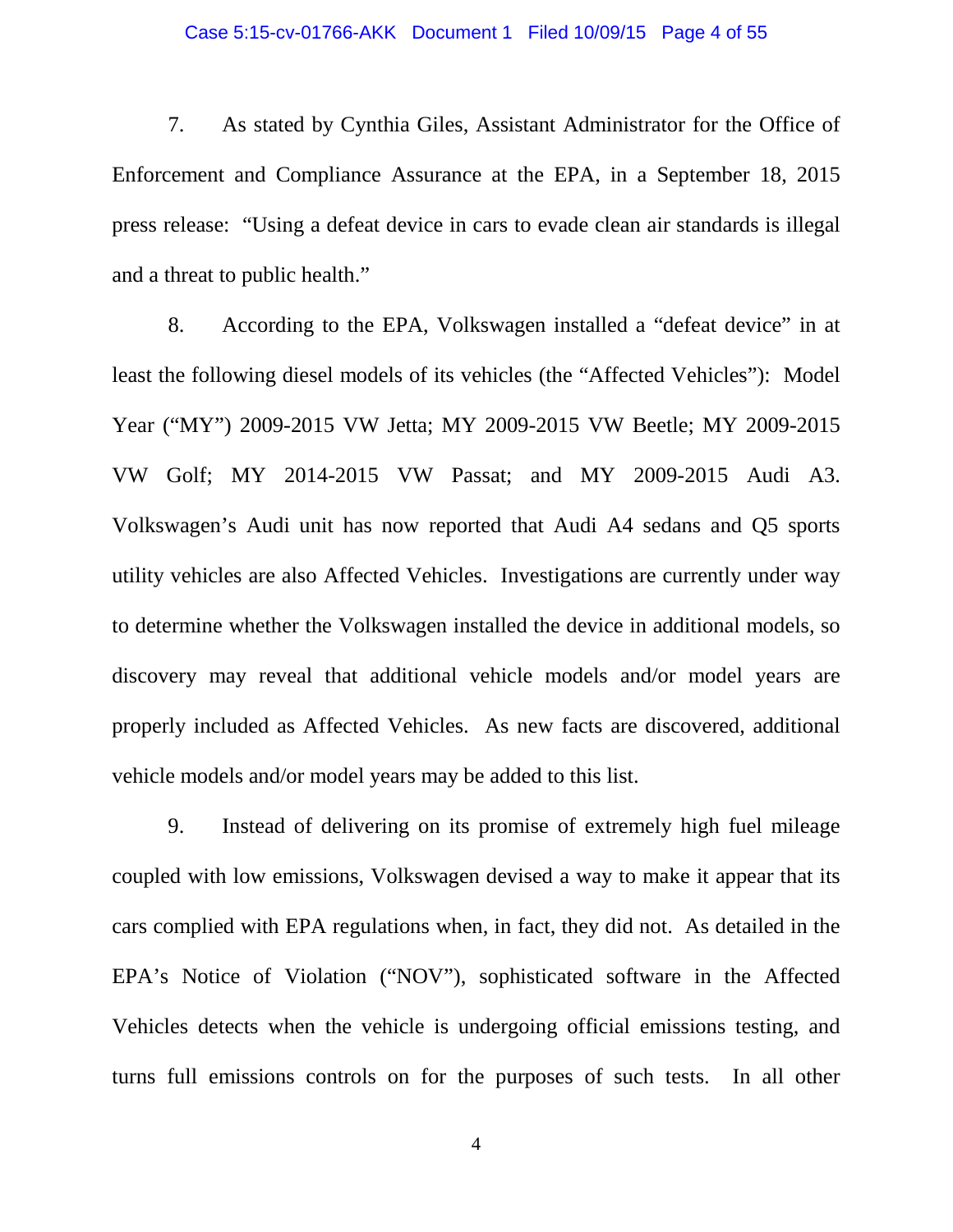### Case 5:15-cv-01766-AKK Document 1 Filed 10/09/15 Page 5 of 55

circumstances, however, the emissions controls are suppressed. This results in cars that meet emissions standards in the laboratory or state testing station but, at all other times when the vehicle is running, emit nitrogen oxides ("NOx") at up to forty (40) times the standard allowed under United States laws and regulations. This software, as produced and used by Volkswagen, is a "defeat device" as defined by the Clean Air Act.

10. NOx pollution contributes to nitrogen dioxide, ground-level ozone, and fine particulate matter. Exposure to these pollutants has been linked with serious health dangers, including asthma attacks and other respiratory illnesses serious enough to send people to the hospital. Ozone and particulate matter exposure, in particular, have been associated with premature death due to respiratory-related or cardiovascular-related consequences. Children, the elderly, and people with pre-existing respiratory illness are at acute risk of negative health effects from these pollutants.

11. According to a working paper by three researchers affiliated with the National Bureau of Economic Research concluded that reduced NOx emissions that resulted from new power plant regulations resulted in about five fewer deaths for every 100,000 people each year, as well as a decrease in spending on prescription drugs. Extrapolating from that research, the estimated 46,000 tons of extra NOx emissions from Volkswagen's TDI vehicles in the U.S. since 2008 has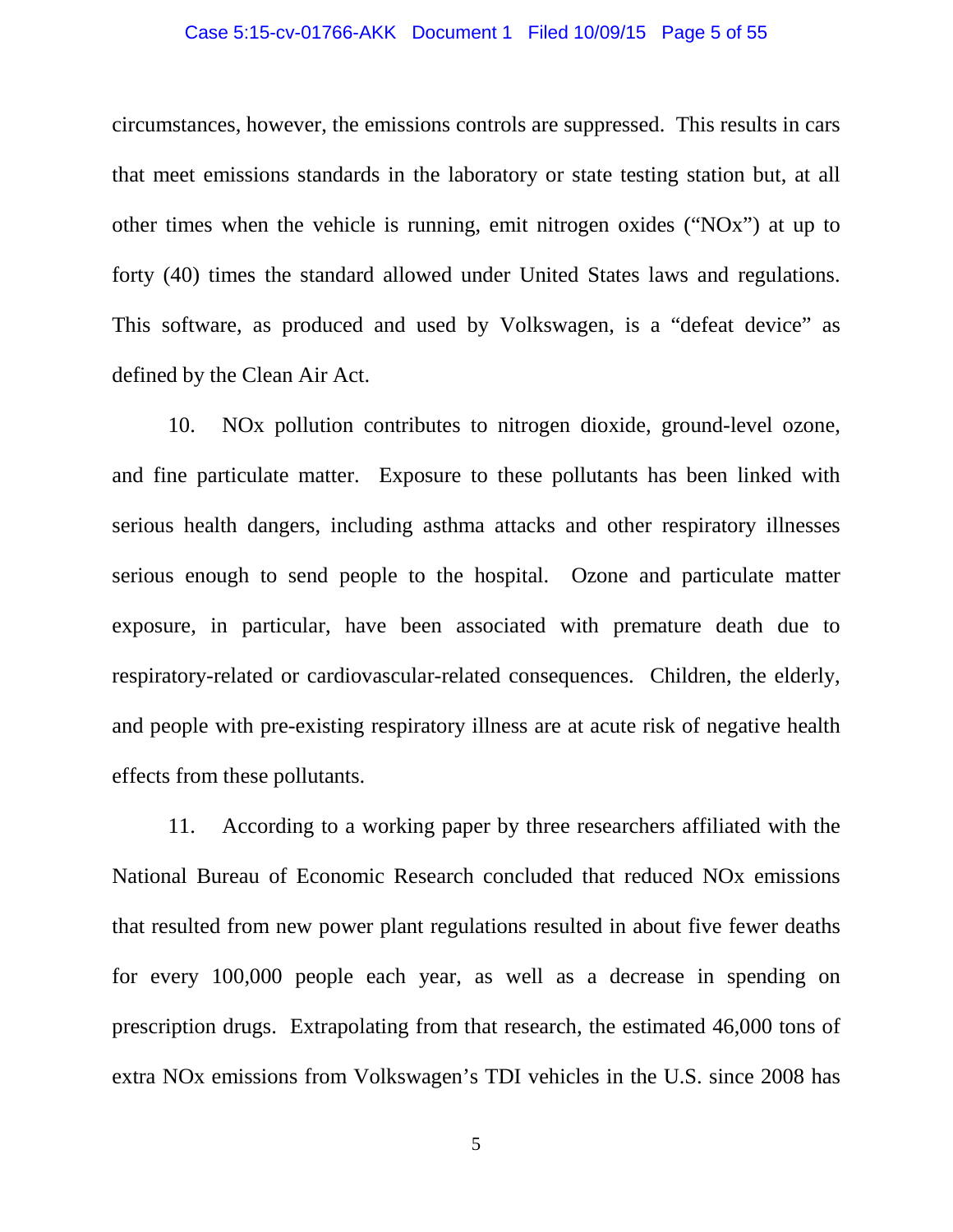### Case 5:15-cv-01766-AKK Document 1 Filed 10/09/15 Page 6 of 55

caused 106 deaths in the U.S. Another researcher, at the Massachusetts Institute of Technology, using EPA data on mortality rates stemming from particulate pollutants produced by NOx, concluded that the number of deaths attributable to Volkswagen's deception could be as high as 146 people. That number does not include the direct effects of NOx pollution or smog, and it does not include the number of people who suffer from non-fatal health consequences of the extra NOx related pollutants that flooded the air due to Volkswagen's heinous scheme.

12. The Clean Air Act has strict emissions standards for vehicles, and requires that vehicle manufacturers certify to the EPA that vehicles sold in the United States meet applicable federal emissions standards meant to control air pollution. Every vehicle sold in the United States must be covered by an EPAissued certificate of conformity. Under federal law, cars equipped with defeat devices, which reduce the effectiveness of emissions control systems during normal driving conditions, cannot be certified by the EPA. By manufacturing and selling cars with defeat devices that allowed for higher levels of emissions than the EPA permits, and certifying to the EPA that such vehicles were compliant with the Clean Air Act, Volkswagen violated the Clean Air Act, defrauded its customers, and engaged in unfair competition under state and federal law.

13. Volkswagen has charged a substantial premium for the Affected Vehicles, which are paradoxically marketed by Volkswagen as "CleanDiesel"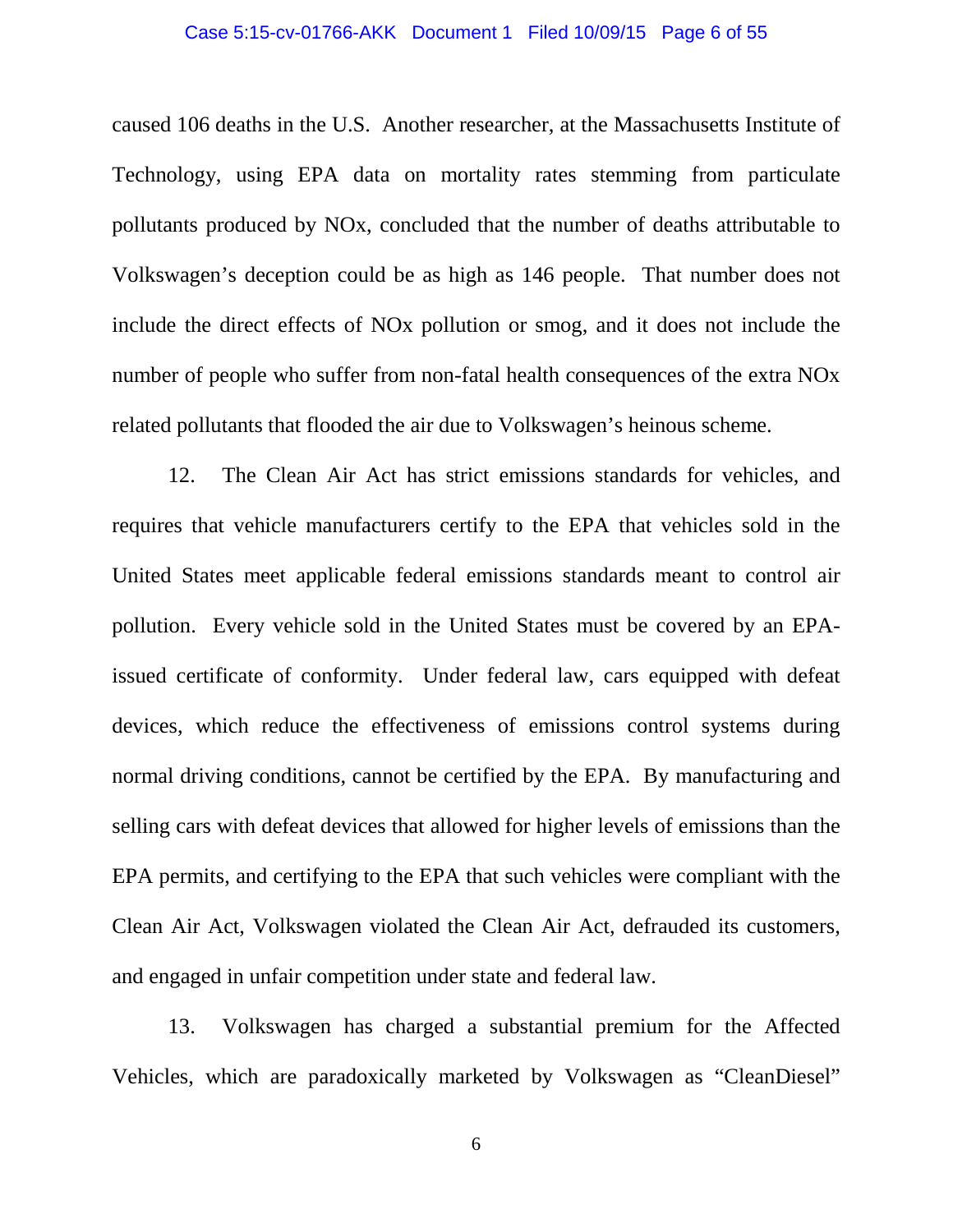### Case 5:15-cv-01766-AKK Document 1 Filed 10/09/15 Page 7 of 55

vehicles. For example, the base S model of the 2015 Volkswagen Jetta has a starting MSRP of \$18,780. The base TDI S CleanDiesel, however, has a starting MSRP of \$21,640, a price premium of \$2,860. The CleanDiesel premium for the highest model Jetta is even more significant. The highest level gas Jetta SE has a starting MSRP of \$20,095, while the CleanDiesel TDI SEL MSRP is \$26,410. Thus, a consumer who purchased the highest model of the CleanDiesel Jetta would be paying a \$6,315 premium for a benefit that he or she was not actually receiving.

14. Similar premiums arise across all of the vehicles in which Volkswagen installed its "defeat device" for emissions testing. Premiums across the affected vehicles range from approximately \$1,000 to nearly \$7,000.

15. Volkswagen has been ordered by the EPA to recall the Affected Vehicles and perform repairs that will ensure that the vehicles comply with EPA emissions requirements at all times during normal operation. Volkswagen will not be able to make the Affected Vehicles comply with emissions standards, however, without substantially downgrading their performance characteristics, including their horsepower and their efficiency. As a result, even if Volkswagen is able to make the Affected Vehicles EPA-compliant, Class members will still suffer actual harm and damages, as their vehicles will no longer perform as they did when purchased and as advertised. This will necessarily result in a diminution of value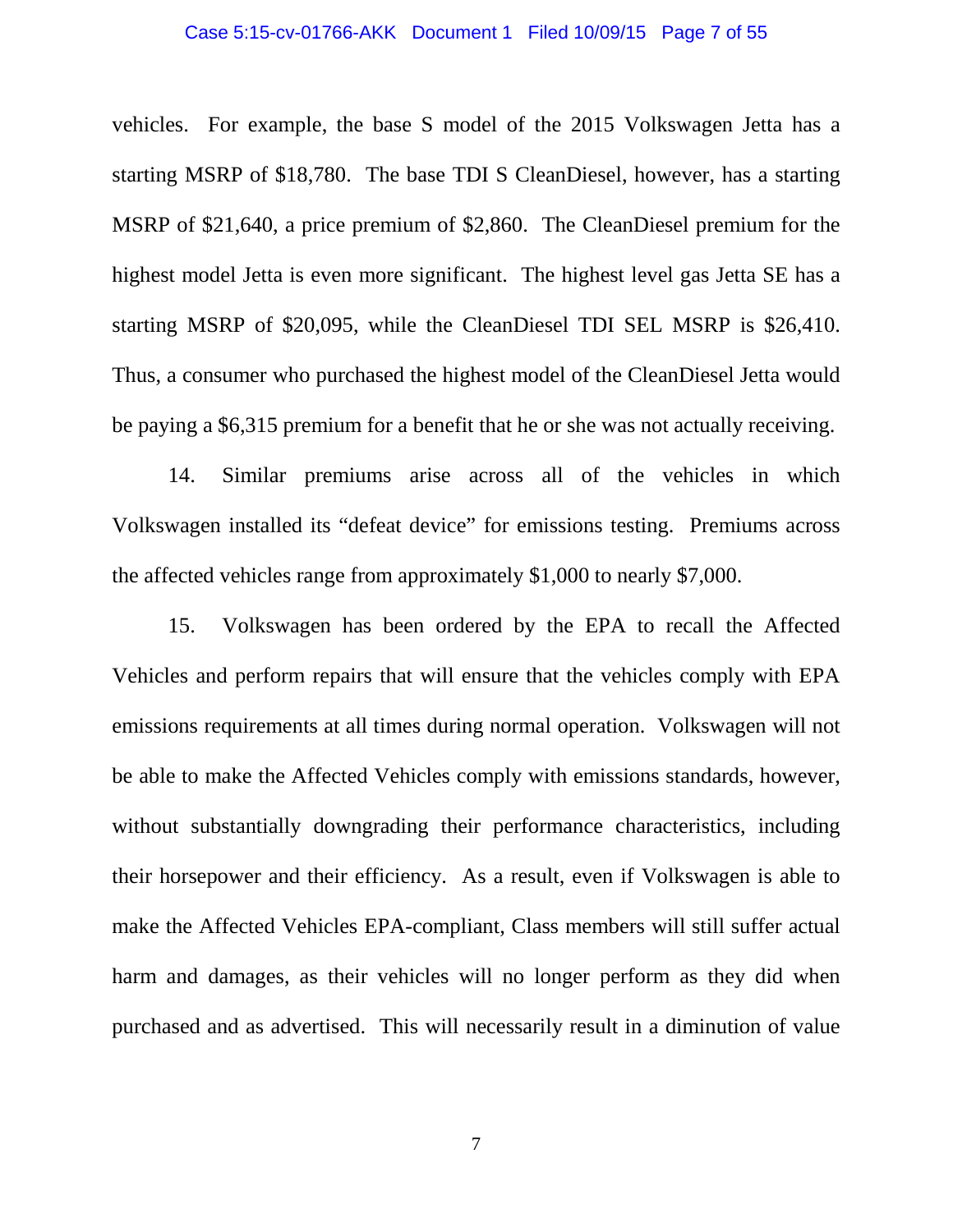### Case 5:15-cv-01766-AKK Document 1 Filed 10/09/15 Page 8 of 55

of every Affected Vehicle, and it will cause owners of Affected Vehicles to pay more for fuel when using the cars subsequent to the repairs.

16. Volkswagen's fraudulent scheme was facilitated and aided and abetted by Defendant Bosch, which created the software program used in Volkswagen's defeat device. As early as 2007, Bosch warned Volkswagen that using its software in vehicles that were driven on the road would constitute a criminal offense. Nevertheless, Bosch proceeded to sell or license 11,000,000 of the component devices to Volkswagen over the next seven years knowing that Volkswagen intended to use them in production vehicles. Instead of refusing to provide Volkswagen with the defeat devices that Bosch knew would enable Volkswagen to engage in criminal fraud, Bosch decided instead to profit from Volkswagen's fraud by selling the 11,000,000 units. Under American law, that decision to profit from what Bosch knew was Volkswagen's ongoing fraud makes Bosch and aider and abettor of that crime and a RICO co-conspirator with Volkswagen that is jointly liable for treble the damages that Volkswagen's fraud has caused U.S. consumers.

17. As a result of Volkswagen's unfair, deceptive, and/or fraudulent business practices and the Bosch-Volkswagen RICO conspiracy, and Volkswagen's failure to disclose that, under normal operating conditions, the Affected Vehicles emit up to forty (40) times the allowed levels of pollution,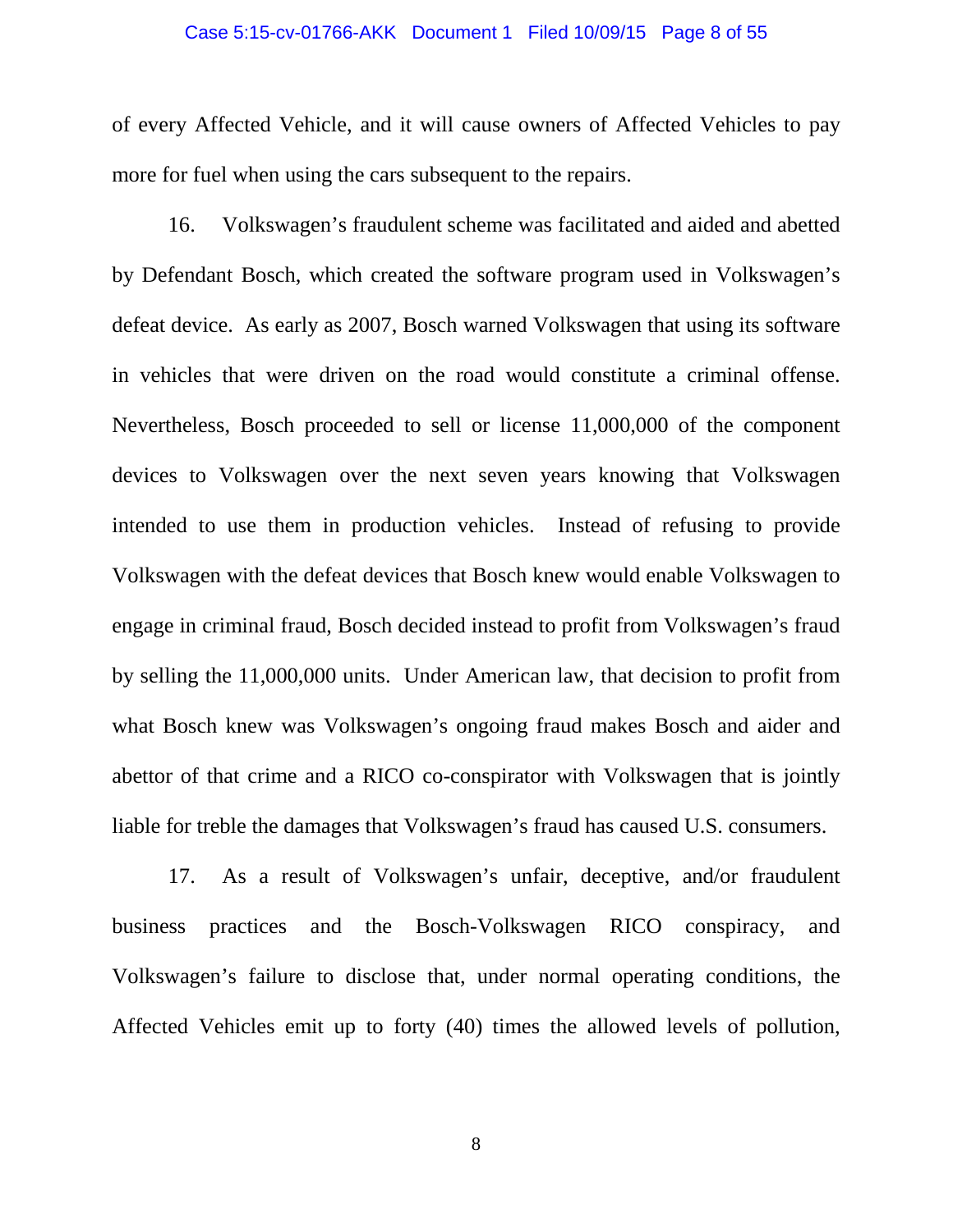### Case 5:15-cv-01766-AKK Document 1 Filed 10/09/15 Page 9 of 55

owners and lessees of the Affected Vehicles have suffered losses in money and/or property.

18. Had Plaintiff and the other Class members known of the presence of the "defeat device" at the time they purchased or leased their Affected Vehicles, they would not have purchased or leased those vehicles, or they would have paid substantially less for the Affected Vehicles than they did. Moreover, when Volkswagen recalls the Affected Vehicles in order to make them compliant with EPA standards, Plaintiff and Class members will be required to spend additional money on fuel and will not obtain the performance that was characteristic of their vehicles at the time of purchase. The Affected Vehicles will necessarily be worth less in the marketplace because of this decreased performance and efficiency.

### **III. PARTIES**

19. Plaintiff Valerie Wallace is an individual residing in Owens Crossing, Alabama.

20. Plaintiff purchased a 2014 Volkswagen Jetta TDi Value Edition on December 6, 2014 in Huntsville, Alabama. Plaintiff still owns the car.

21. Plaintiff purchased the car for its fuel efficiency, performance and "Clean Diesel" technology. Plaintiff paid more for this vehicle than a standard Volkswagen vehicle which was substantially cheaper.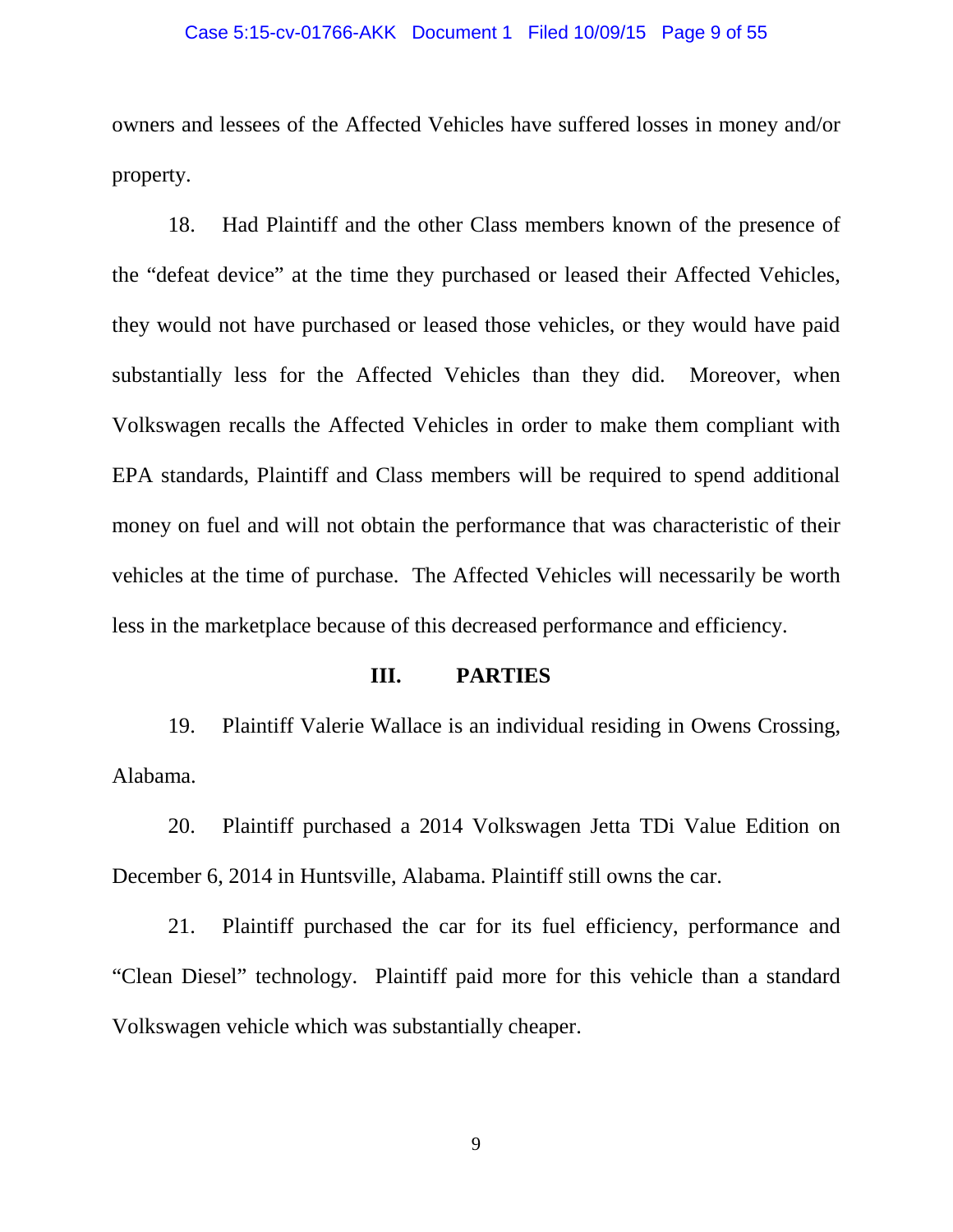### Case 5:15-cv-01766-AKK Document 1 Filed 10/09/15 Page 10 of 55

22. On or about September 18, 2015, Plaintiff learned from an article she read on the internet of Volkswagen's scheme to defraud the Environmental Protection Agency and that her car does not, in fact, meet all regulatory requirements. Prior to this disclosure, Plaintiff believed (based on Volkewagen's representations) that her vehicle was a clean and fuel efficient car.

23. Defendant Volkswagen USA is a corporation organized under the laws of the State of New Jersey, with its principal place of business at 2200 Ferdinand Porsche Drive, Herndon, Virginia 20171. Volkswagen regularly conducts business in the Northern District of Alabama.

24. Defendant Volkswagen Aktiengesellschaft, doing business as Volkswagen Group and/or Volkswagen AG, is a corporation organized and existing under the laws of Germany, with its principal place of business located in Wolfsburg, Germany. Volkswagen AG is the parent corporation of Volkswagen USA.

25. Defendant Robert Bosch GmbH ("Bosch") is a German multinational engineering and electronics company, headquartered in Stuttgart Germany. At all times from at least January 1, 2007 through the present, Bosch supplied the defeat device to Volkswagen.

26. At all times from January 1, 2008 through the present (the "Relevant Period"), Volkswagen manufactured, distributed, sold, leased, and warranted the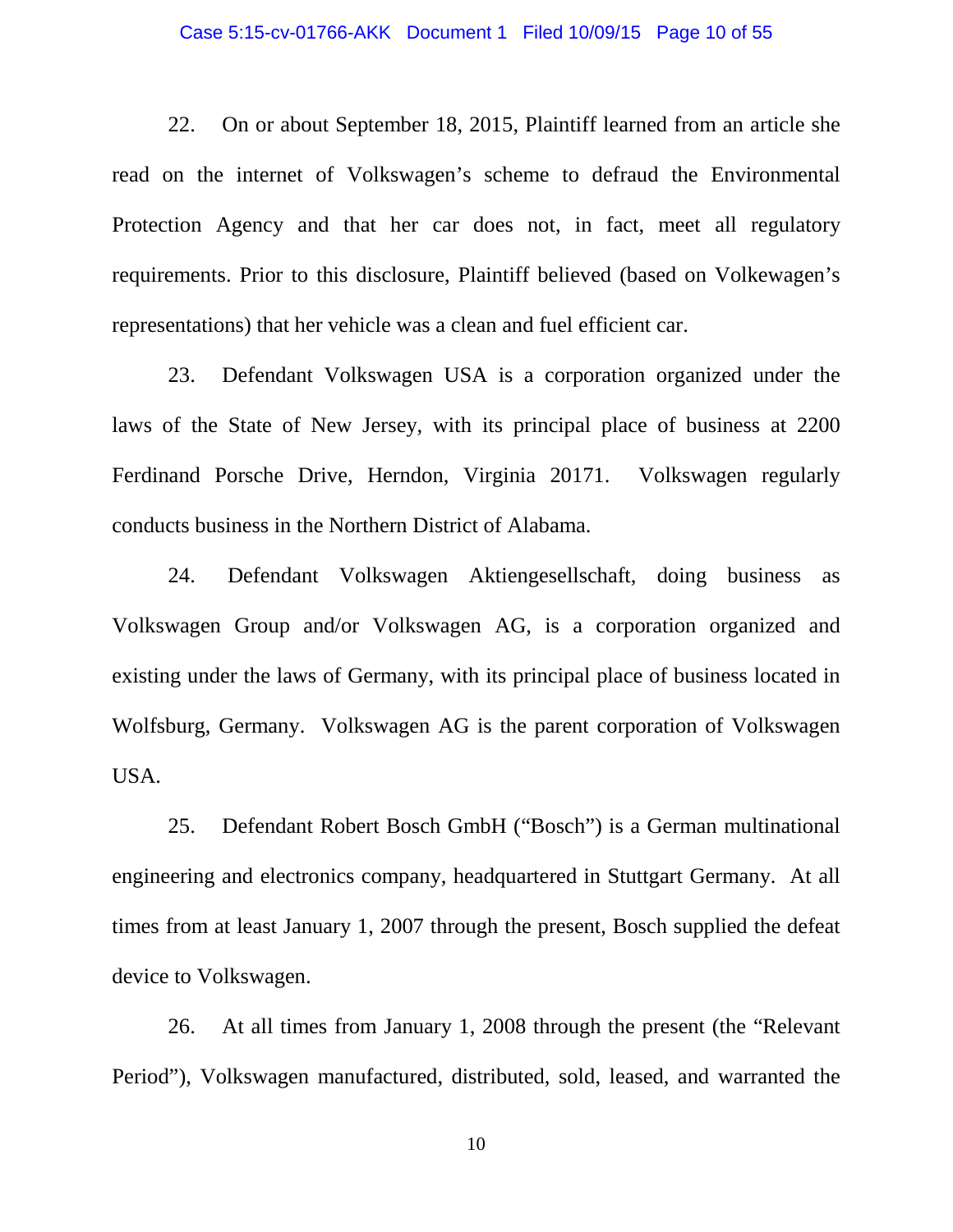### Case 5:15-cv-01766-AKK Document 1 Filed 10/09/15 Page 11 of 55

Affected Vehicles under the Volkswagen and Audi brand names throughout the United States. Volkswagen and/or its agents designed, manufactured, and installed the "CleanDiesel" engines and engine control systems, including the "defeat device," in the Affected Vehicles. Volkswagen also developed and disseminated the owners' manuals and warranty booklets, advertisements, and other promotional materials relating to the Affected Vehicles.

### **IV. JURISDICTION AND VENUE**

27. This Court has jurisdiction pursuant to the Class Action Fairness Act of 2005, 28 U.S.C. § 1332(d), because there are at least 100 members of the proposed class, at least one of whom is a citizen of a different state than Defendants, and the aggregate claims of the proposed class members exceed five million dollars (\$5,000,000.00), exclusive of interest and costs. This Court also has Federal Question jurisdiction pursuant to 28 U.S.C. § 1331 and supplemental jurisdiction over the state law claims pursuant to 28 U.S.C. § 1367.

28. This Court has personal jurisdiction over Volkswagen USA because Volkswagen USA regularly conducts business in the Northern District and has sufficient contacts with the State of Alabama. The Court has personal jurisdiction over Volkswagen AG and Bosch because both of these Defendants have conducted and continue to conduct substantial business in this jurisdiction, and because these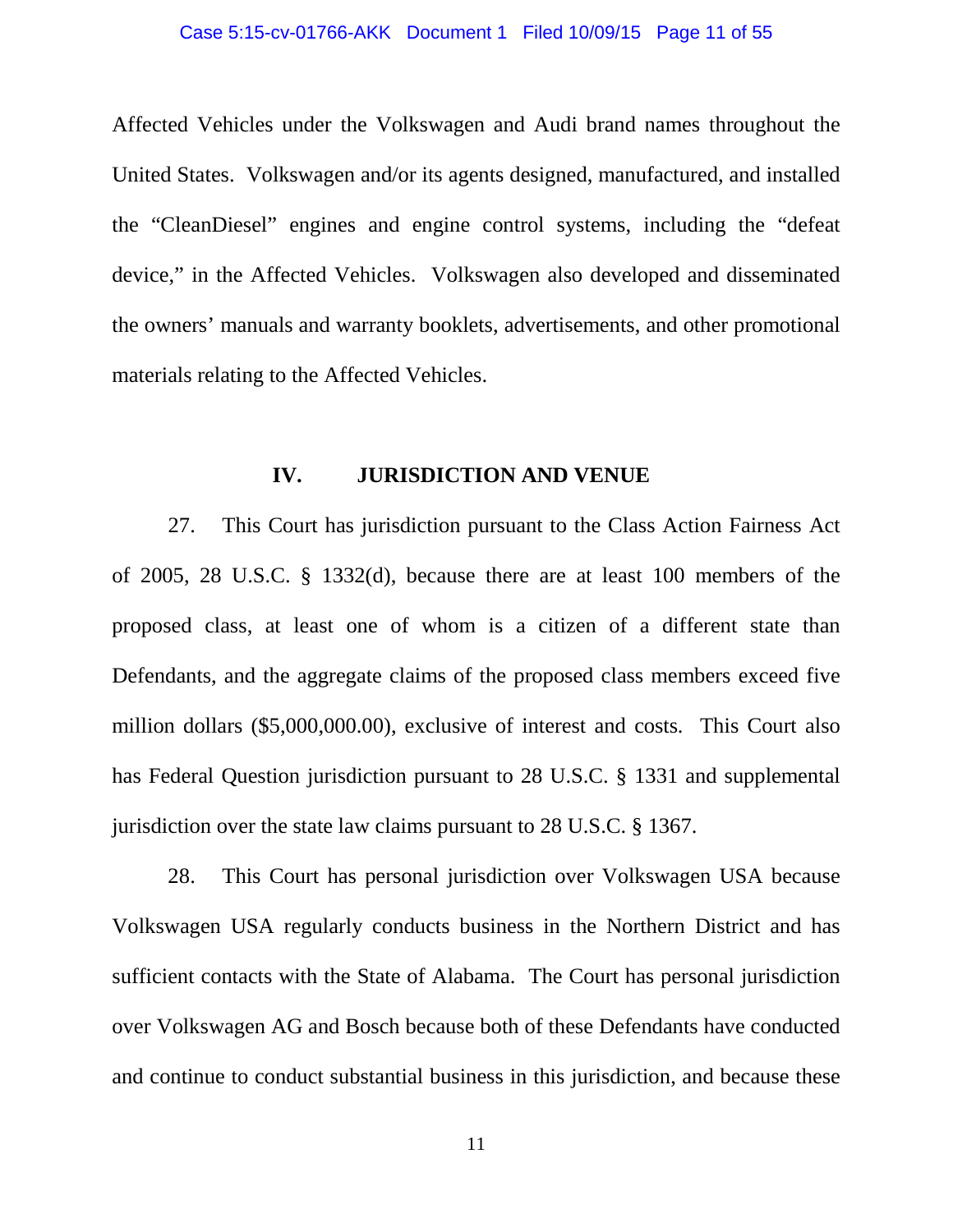### Case 5:15-cv-01766-AKK Document 1 Filed 10/09/15 Page 12 of 55

Defendants have conspired to commit and have committed the fraudulent acts and omissions complaint of herein in this District and have directed their illegal acts against citizens of Alabama and caused damages to those Alabama citizens.

29. Venue is proper in this District under 28 U.S.C. § 1391 because the Defendants are corporate entities that are subject to this Court's personal jurisdiction with respect to the subject matter of this litigation and/or a substantial part of the events giving rise to Plaintiff's claims occurred in this judicial district.

## **V. TOLLING OF THE STATUTE OF LIMITATIONS**

### **A. Discovery Rule Tolling**

30. The tolling doctrine was designed specifically for cases like this, where pertinent facts were concealed from Plaintiff. Thus, for the following reasons, any statutes of limitations that might have otherwise applied have been tolled by the discovery rule with respect to all claims.

31. Even through the exercise of reasonable diligence, Plaintiff and other members of the Class could not have discovered, within any applicable statute of limitations, that Volkswagen was concealing and misrepresenting the true emissions levels of its vehicles or that Volkswagen was using defeat devices to bypass the EPA's emissions requirements.

32. As reported in *The Wall Street Journal* on September 18, 2015, the International Council on Clean Transportation, together with researchers from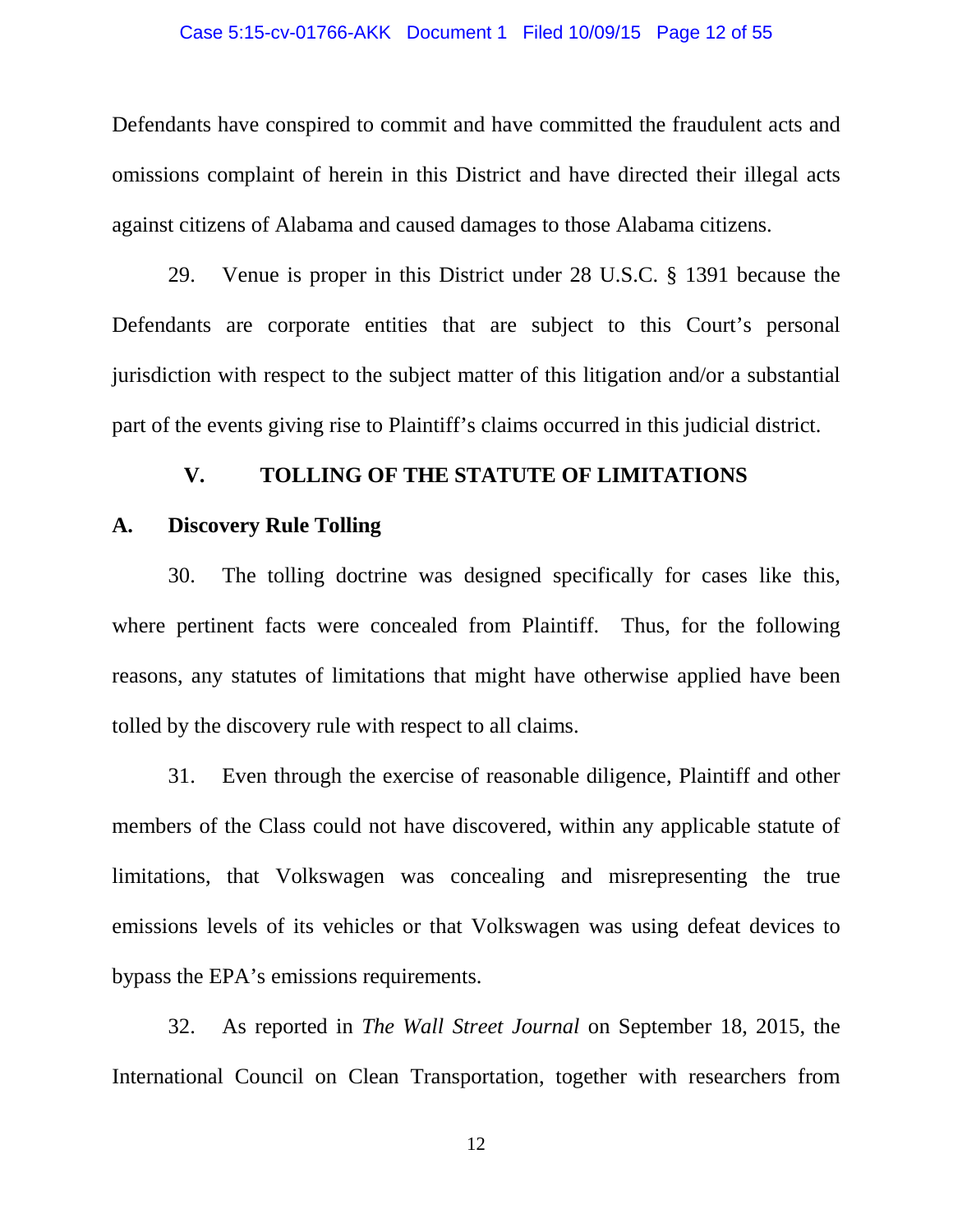### Case 5:15-cv-01766-AKK Document 1 Filed 10/09/15 Page 13 of 55

West Virginia University, uncovered Volkswagen's use of defeat devices during comprehensive research and testing over the last couple of years. The International Council on Clean Transportation brought the issues to the attention of the EPA, which conducted further tests and ultimately discovered these "very serious" violations by Volkswagen. As defect devices were even used to "fool[] the emissions tests," Volkswagen's deception with respect to the Affected Vehicles was carefully concealed from both regulators and consumers.

33. Plaintiff and the other Class members could not have reasonably discovered, and could not have known of facts that would have caused a reasonable person to suspect, that Volkswagen intentionally failed to report information within its knowledge to federal and state authorities, its dealerships, and its consumers.

34. Moreover, a reasonable and diligent investigation could not have disclosed that Volkswagen had information in its sole possession about the existence of its sophisticated emissions deception and that it had concealed that information, which was discovered by each Plaintiff only very shortly before this action was filed. Plaintiff and other Class members could not have previously learned that Volkswagen valued profits over compliance with applicable federal and state emissions regulations and consumer law.

### **B. Fraudulent Concealment Tolling**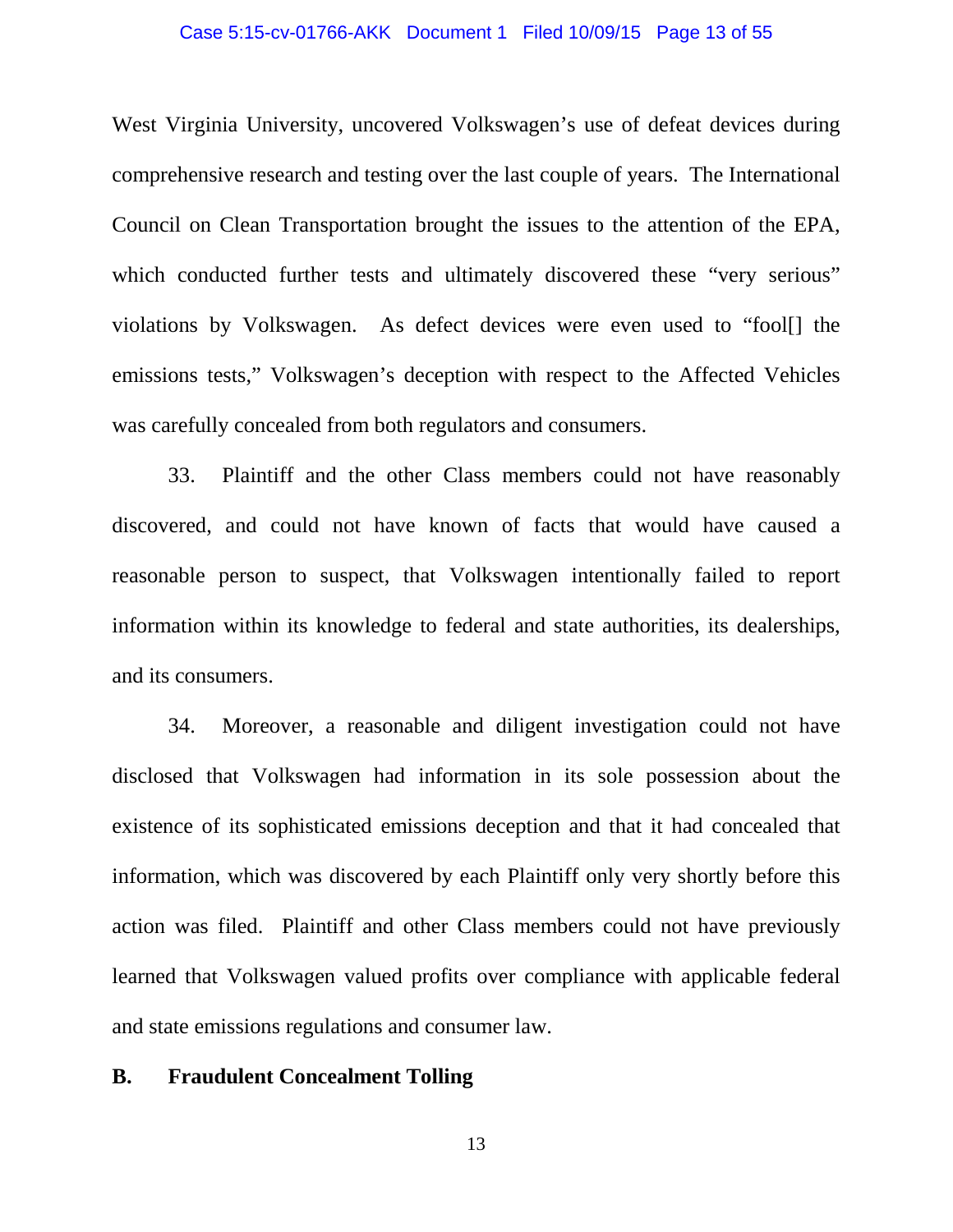### Case 5:15-cv-01766-AKK Document 1 Filed 10/09/15 Page 14 of 55

35. Throughout the Relevant Period, all applicable statutes of limitations have been tolled by Volkswagen's knowing and active fraudulent concealment and denial of the facts alleged in this Complaint.

36. Instead of disclosing its fraudulent emissions scheme, or that the emissions from the Affected Vehicles were far worse than had been represented, Volkswagen falsely represented to consumers and regulators that its vehicles complied with federal and state emissions standards, and that it was a reputable manufacturer whose representations could be trusted.

**C. Estoppel**

37. Volkswagen was under a continuous duty to disclose to Plaintiff and the other members of the Class the facts that it knew about the emissions from the Affected Vehicles, as well as information regarding the Affected Vehicles' failure to comply with federal and state laws.

38. Volkswagen knowingly, affirmatively, and actively concealed the true nature, quality, and character of the emissions systems, and the emissions, of the Affected Vehicles.

39. Although Volkswagen had a duty, throughout the Relevant Period, to disclose to Plaintiff and the Class that it had engaged in the deception described in this Complaint, Defendants chose to evade federal and state emissions and clean air standards with respect to the Affected Vehicles. Furthermore, Volkswagen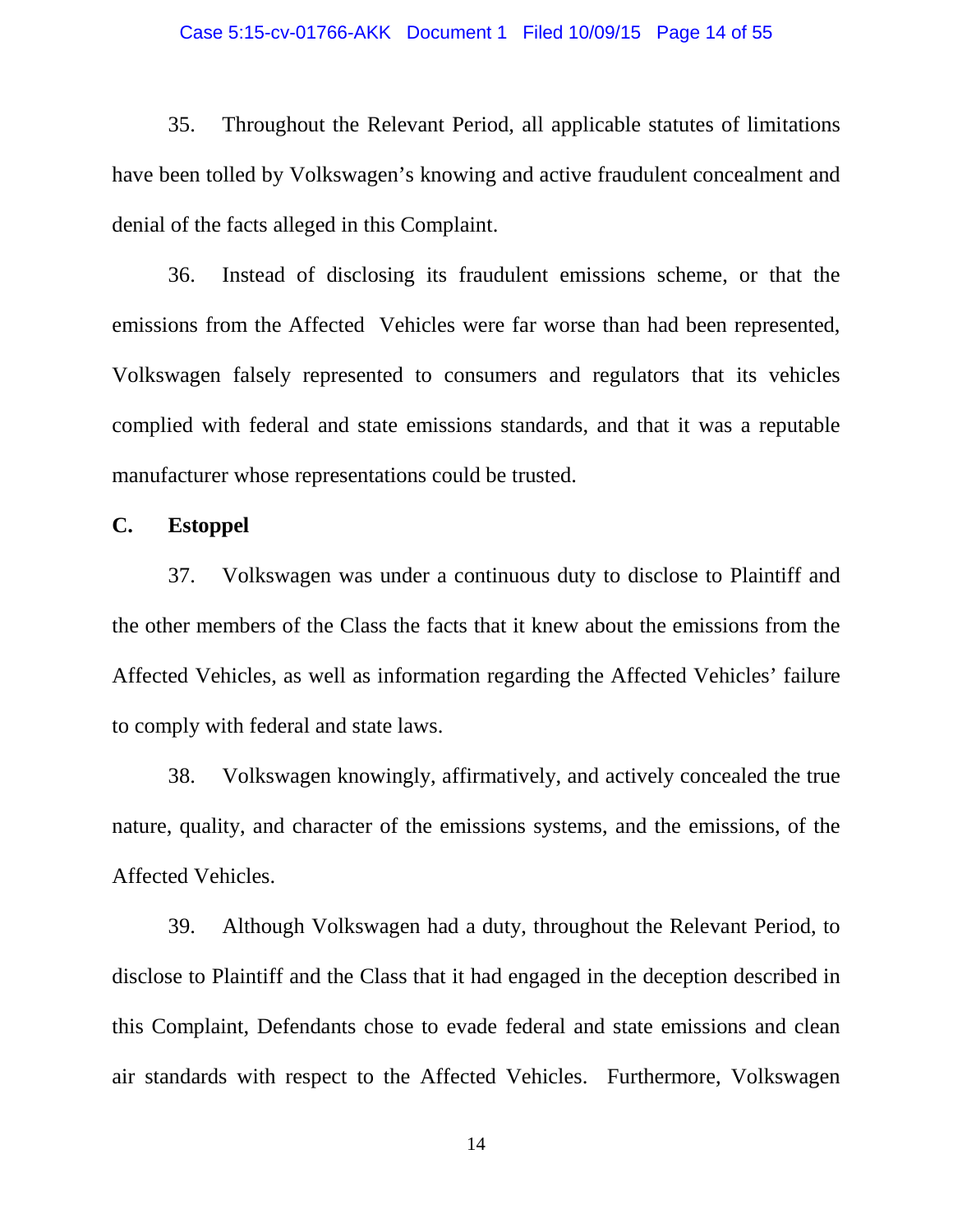### Case 5:15-cv-01766-AKK Document 1 Filed 10/09/15 Page 15 of 55

intentionally misrepresented its blatant and deceptive lack of compliance with state law regulating vehicle emissions and clean air.

40. Thus, Volkswagen is estopped from relying on any statutes of limitations in defense of this action.

### **VI. FACTUAL ALLEGATIONS**

41. Volkswagen intentionally designed and sold cars that misled both consumers and regulators about the amount of pollution those cars created and the fuel efficiency they produced.

42. Despite marketing themselves as environmentally-conscious companies that produced thoughtful cars for people who cared about the environment, Volkswagen knowingly and deliberately sold cars at greatly marked up prices that produced pollution at up to forty (40) times the magnitude allowed by federal and state regulations.

43. Simultaneously, while Volkswagen was promoting itself as being environmentally-aware, Volkswagen intentionally and knowingly concealed the truth about the fuel efficiency and emissions of the Affected Vehicles.

## **A. Volkswagen Promotes their CleanDiesel Vehicles as Being Fuel Efficient and Environmentally-Friendly**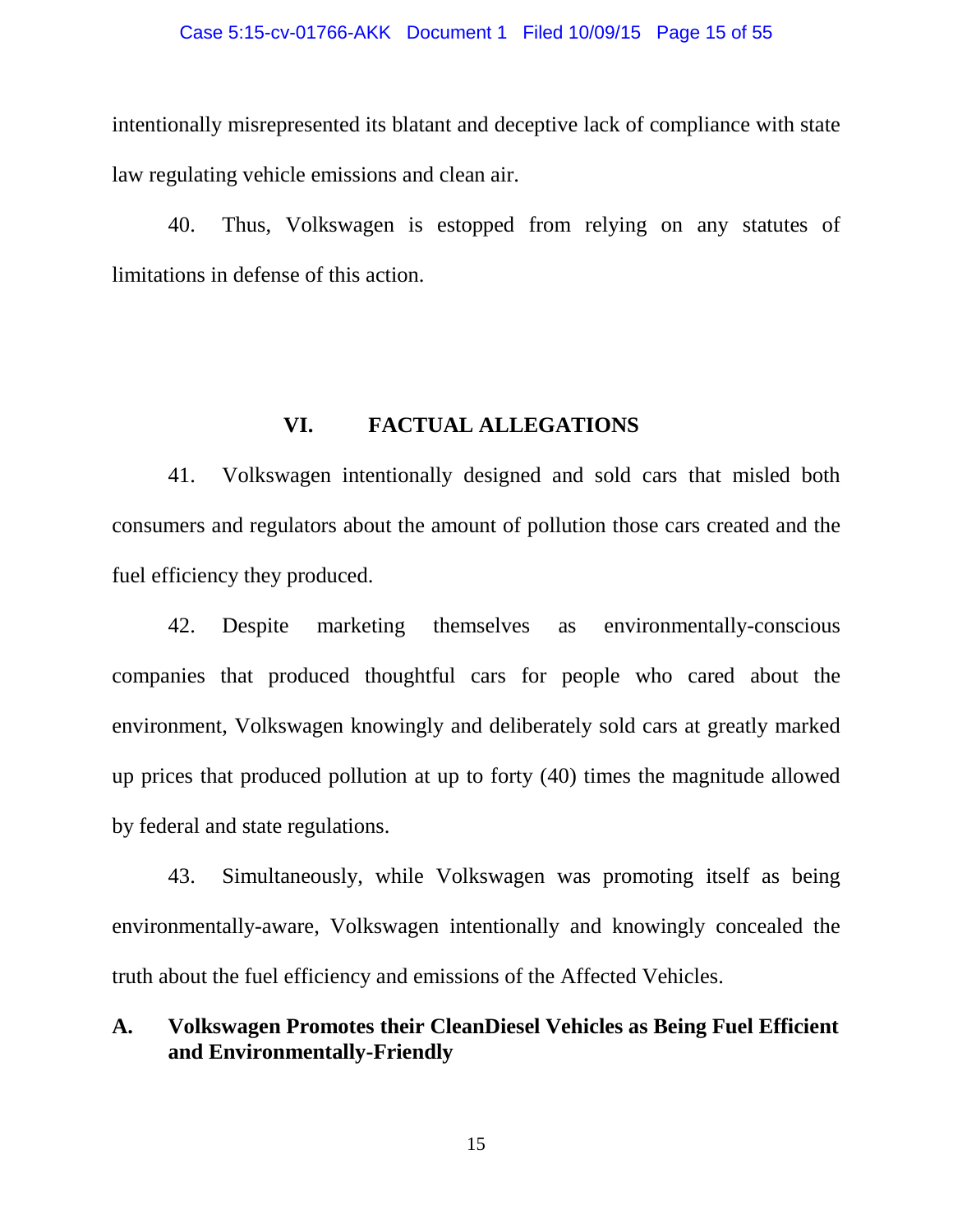### Case 5:15-cv-01766-AKK Document 1 Filed 10/09/15 Page 16 of 55

44. For years, Volkswagen has advertised its diesel vehicles as lowemission, fuel-efficient cars. Indeed, this marketing message is at the core of Volkswagen's image in the United States, stimulating a successful advertising campaign that has led Volkswagen to become the largest seller of diesel passenger vehicles in the country.

45. Volkswagen's success is based, in large part, on promotion of its diesel cars as "clean" and "green" vehicles. In fact, Volkswagen has promoted the Affected Vehicles under the name "CleanDiesel." Promotions of the CleanDiesel vehicles have centered on the alleged high fuel efficiency and "clean" engine of these vehicles.

46. Volkswagen touts its ostensible concern for the environment through means other than the names and purported attributes of its vehicles. For example, on the Volkswagen USA website, Volkswagen places an emphasis on its commitment to environmental sustainability, stating that this is "at the core of [its] operating philosophy." Volkswagen states that it does not just talk about environmental sustainability, but rather the company "take[s] action, finding inventive ways to be responsible in everything [it] do[es]."

47. Volkswagen even states that it "take[s] steps to ensure that every vehicle [it] manufacture[s] is the best it can be in terms of its environmental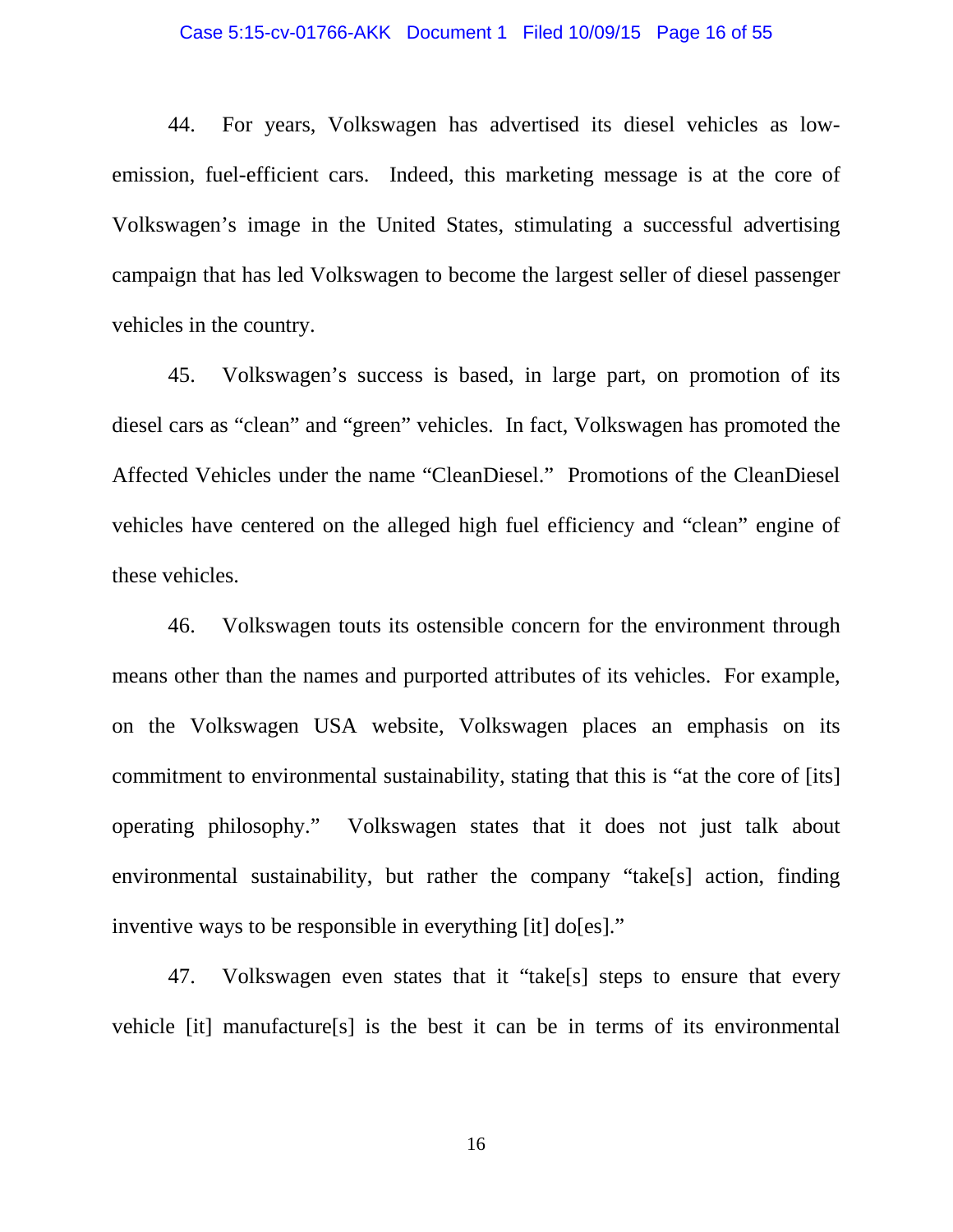### Case 5:15-cv-01766-AKK Document 1 Filed 10/09/15 Page 17 of 55

properties." Notwithstanding these representations, Volkswagen was knowingly hiding its failure to even meet minimum emissions standards.

48. Volkswagen further bolsters its claims to be concerned for the environment by promoting the fact that the Audi A3 TDI and VW Jetta TDI were named the 2010 Green Car of the Year and the 2009 Green Car of the Year, respectively.

49. Volkswagen also launched the "Think Blue" initiative, which the company explains is intended to help the company become the world's most ecologically sustainable car manufacturer by 2018. As part of this initiative, Volkswagen claims, among other things, that it intends "to reduce the environmental burden produced by each vehicle and each component in production by 25% from 2010 to 2018" and that each "new Volkswagen should be at least 10% more efficient than its predecessor."

50. Beyond merely advertising its vehicles, Volkswagen supported and directed a website – *[www.clearlybetterdiesel.org](http://www.clearlybetterdiesel.org/)* – to promote their "clean" diesel technology. According to this website, Volkswagen's diesel technology reduces smog and "meets the highest standards in all 50 states, thanks to ultra-low sulfur diesel (ULSD) fuel and innovative engine technology that burns cleaner."

51. Volkswagen goes so far as to use the tagline "Truth in Engineering" to promote its Audi brand.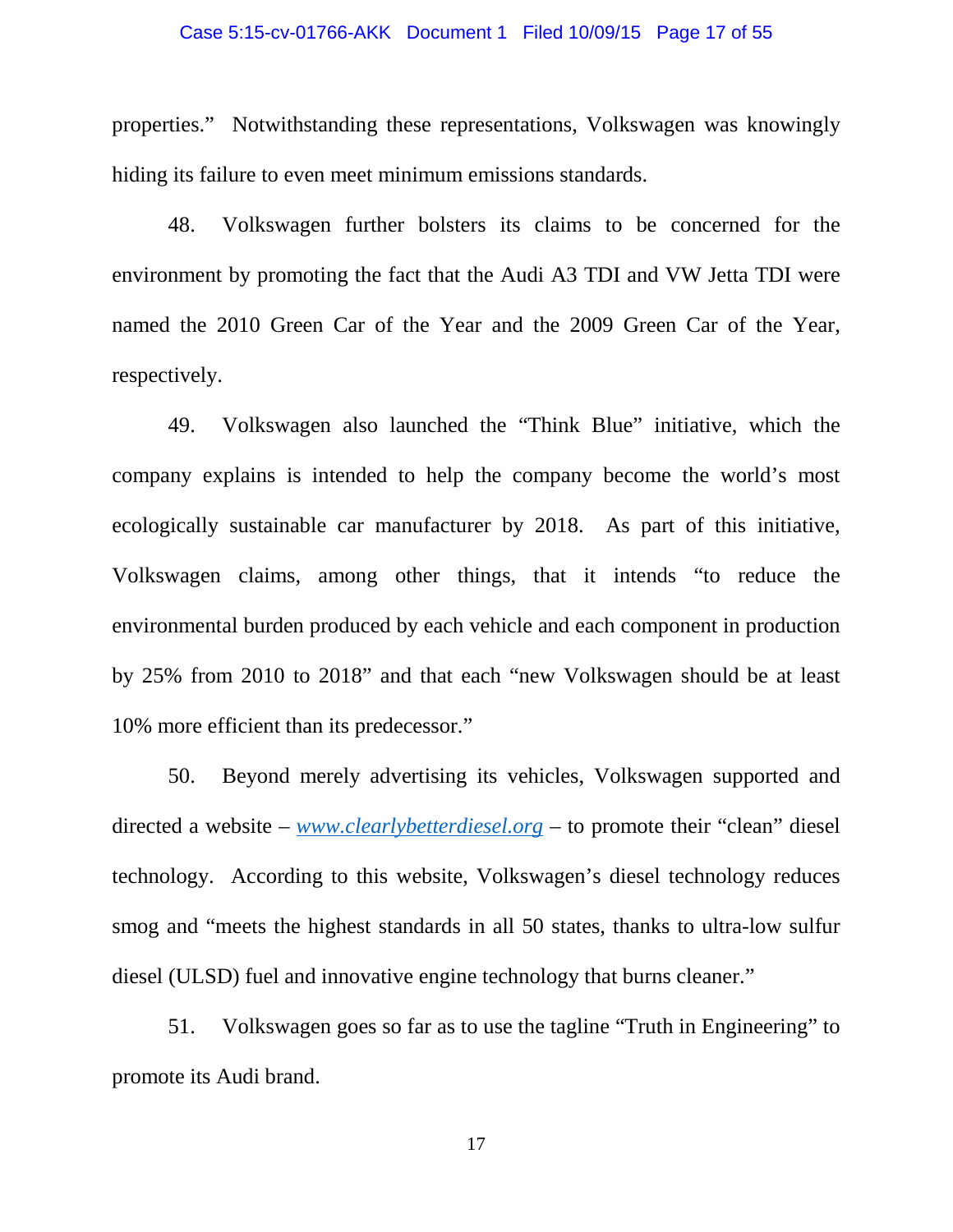### Case 5:15-cv-01766-AKK Document 1 Filed 10/09/15 Page 18 of 55

52. Unfortunately for consumers who paid Volkswagen's significant premiums to purchase "green" cars – and people who breathe the air into which the Affected Vehicles emit egregious amounts of pollutants – Volkswagen was far from truthful in promoting their CleanDiesel vehicles. Rather than promoting "environmentally conscious lifestyles," Volkswagen designed and sold cars that emit pollutants at extraordinary levels, failing state and federal environmental regulations by breathtaking margins.

## **B. Volkswagen Intentionally and Systematically Concealed the Excessive and Illegal Levels of Pollution Emitted by its Vehicles**

53. Contrary to Volkswagen's representations that it is a "green" company committed to promoting the "greater good," its CleanDiesel cars produce illegal and unhealthy levels of pollution.

54. On September 18, 2015, the EPA issued a Notice of Violation ("NOV") to Volkswagen. The NOV explains that Volkswagen installed sophisticated software in the Affected Vehicles. This software detects when the vehicle is undergoing official emissions testing, and turns on full emissions controls *only* during that test. At all other times that the vehicle is running, however, the emissions controls are deactivated, meaning that pollution is freely released into the environment at levels that far exceed those allowed by federal and state clean air regulators.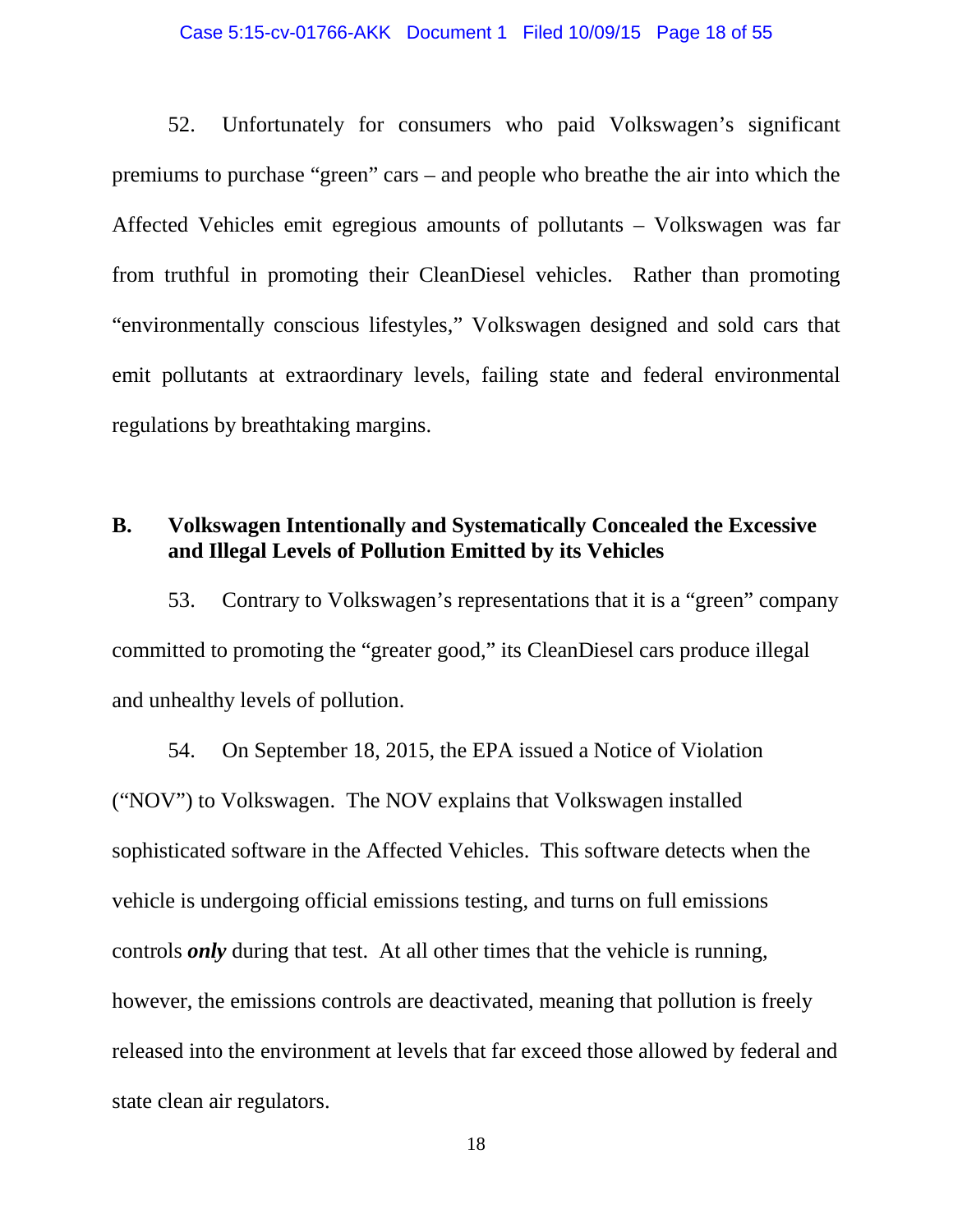### Case 5:15-cv-01766-AKK Document 1 Filed 10/09/15 Page 19 of 55

55. As defined by the Clean Air Act, the software produced and used by Volkswagen to falsify emissions testing results is a "defeat device."

56. Moreover, the NOV issued by the EPA alleges that Volkswagen knew or should have known that these defeat devices would "render inoperative elements of the vehicle design related to compliance with…emissions standards," because of "the design of these defeat devices." The software was specifically designed to "track the parameters of the federal test procedure and cause emission control systems to underperform when the software determined that the vehicle was not undergoing the federal test procedure."

57. Most modern engines, including Volkswagen's CleanDiesel engines, use computerized engine control systems to monitor sensors throughout a car's engine and exhaust systems and control operation of the car's systems to ensure optimal performance and efficiency. These functions can include controlling fuel injection, valve and ignition timing and, as in Volkswagen's CleanDiesel engines, operating the engine's turbocharger. The engine control computer can, for example, ensure that the air-to-fuel mixture is correct, based on sensor readings such as throttle position, amount of air flowing into the engine, and engine temperature.

58. Engine control computers also receive data from sensors in the car's exhaust system, which measure the amounts of chemical substances included in the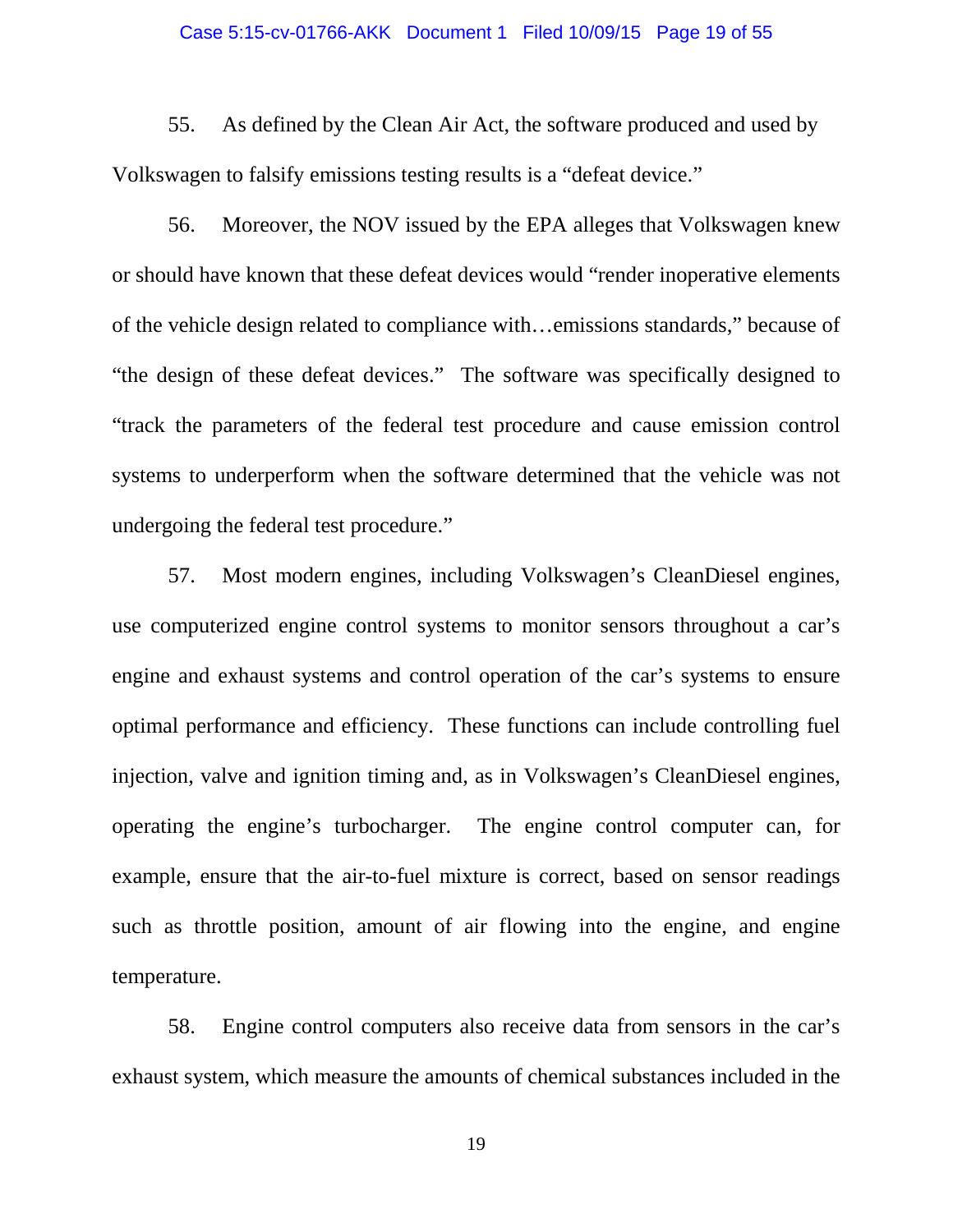### Case 5:15-cv-01766-AKK Document 1 Filed 10/09/15 Page 20 of 55

car's exhaust. This data provides a measure of the engine's operation and efficiency, and is thus used by the engine control computer in operating the car's systems to ensure the desired performance and efficiency.

59. The ability of modern cars to use these sophisticated computers and sensors throughout the car's systems allows emissions testing to make use of a car's existing sensors to measure the presence of pollutants and track compliance with EPA and state emissions standards. Emissions testing stations, for example, plug a diagnostic device into the car's on-board diagnostics ("OBD II") port, and use the car's exhaust sensors during the testing procedure, in order to measure the substances emitted. Some states, instead of or in addition to an OBD II diagnostic device, use a measurement probe inserted into the car's exhaust pipe to measure the chemicals emitted by the vehicle.

60. Volkswagen programmed the engine control computers in the Affected Vehicles with software that first detects when the cars are undergoing emissions testing, and then operates the car's engine and exhaust systems to fool the test. Only when the vehicle is undergoing emissions testing will the engine control computers in the Affected Vehicles ensure that emissions comply with EPA pollution standards. When the car is not undergoing emissions testing (*i.e.*, when it is being used by consumers), the engine control systems operate the vehicle in a manner that does not comply with EPA emissions requirements.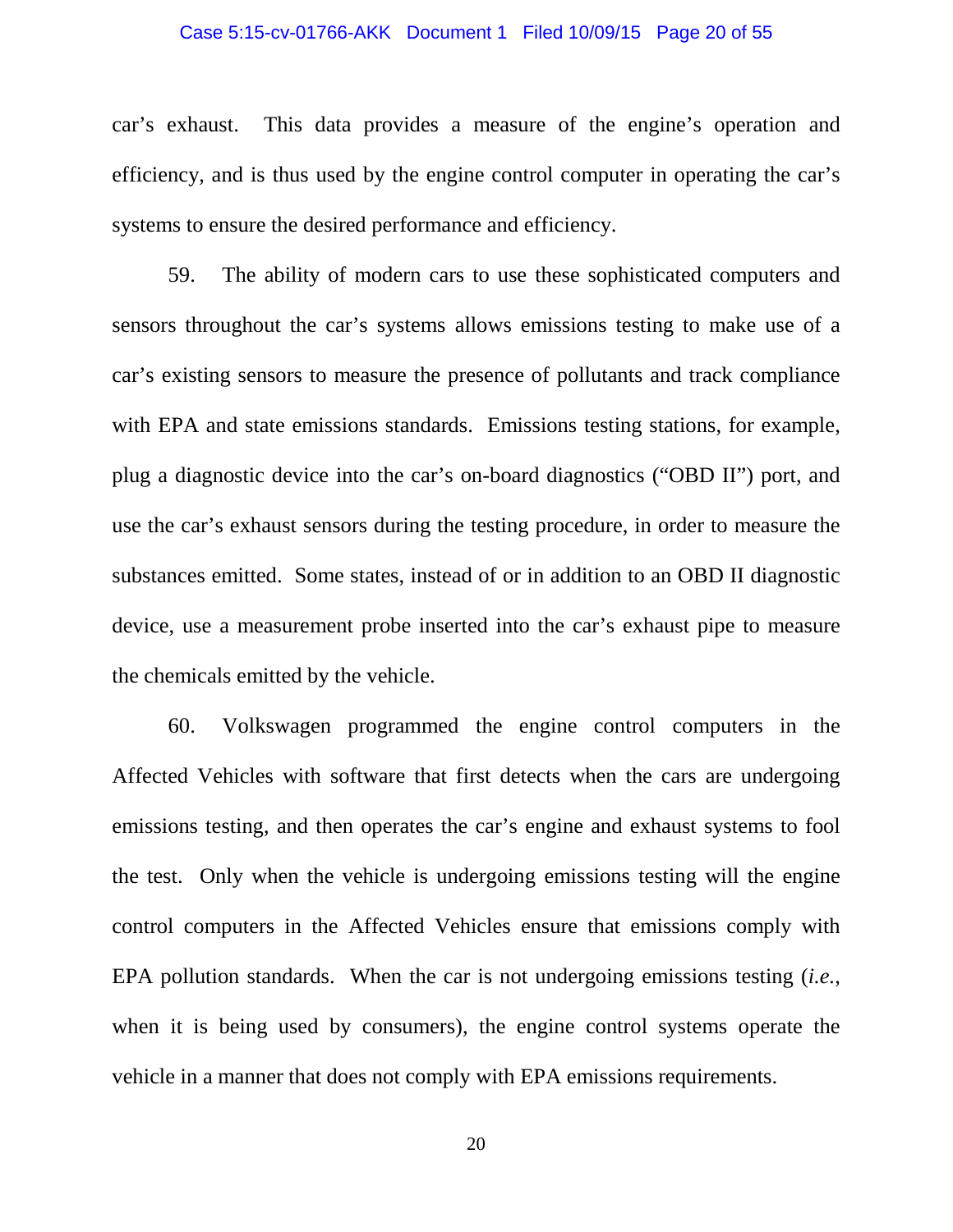### Case 5:15-cv-01766-AKK Document 1 Filed 10/09/15 Page 21 of 55

61. Essentially, the defeat device software used by Defendants allows Defendants' CleanDiesel vehicles to meet emissions standards in labs or state testing stations, while permitting the vehicles to emit NOx at up to forty (40) times the standard allowed under United States laws and regulations during normal operation of the vehicles. NOx pollution contributes to nitrogen dioxide, groundlevel ozone, and fine particulate matter. Exposure to such pollutants can lead to hospitalization for various serious respiratory illnesses, as well as premature death due to respiratory-related or cardiovascular-related effects. Children, the elderly, and people with pre-existing respiratory illnesses are particularly at risk. Researchers have estimated that the extra 46,000 tons of NOx that Volkswagen's Affected Vehicles have spewed into the atmosphere in the U.S. since 2008 has cause 106 to 146 or more deaths in the U.S.

62. Due to the serious health risks posed by such pollutants, the Clean Air Act obligates vehicle manufacturers to comply with strict emissions standards, and to certify to the EPA that all vehicles sold in the United States meet applicable federal emissions standards to control air pollution. In fact, every vehicle sold in the United States must be covered by a certificate of conformity issued by the EPA. Under federal law, cars equipped with defeat devices, which reduce the effectiveness of emissions control systems during normal driving conditions, cannot be certified.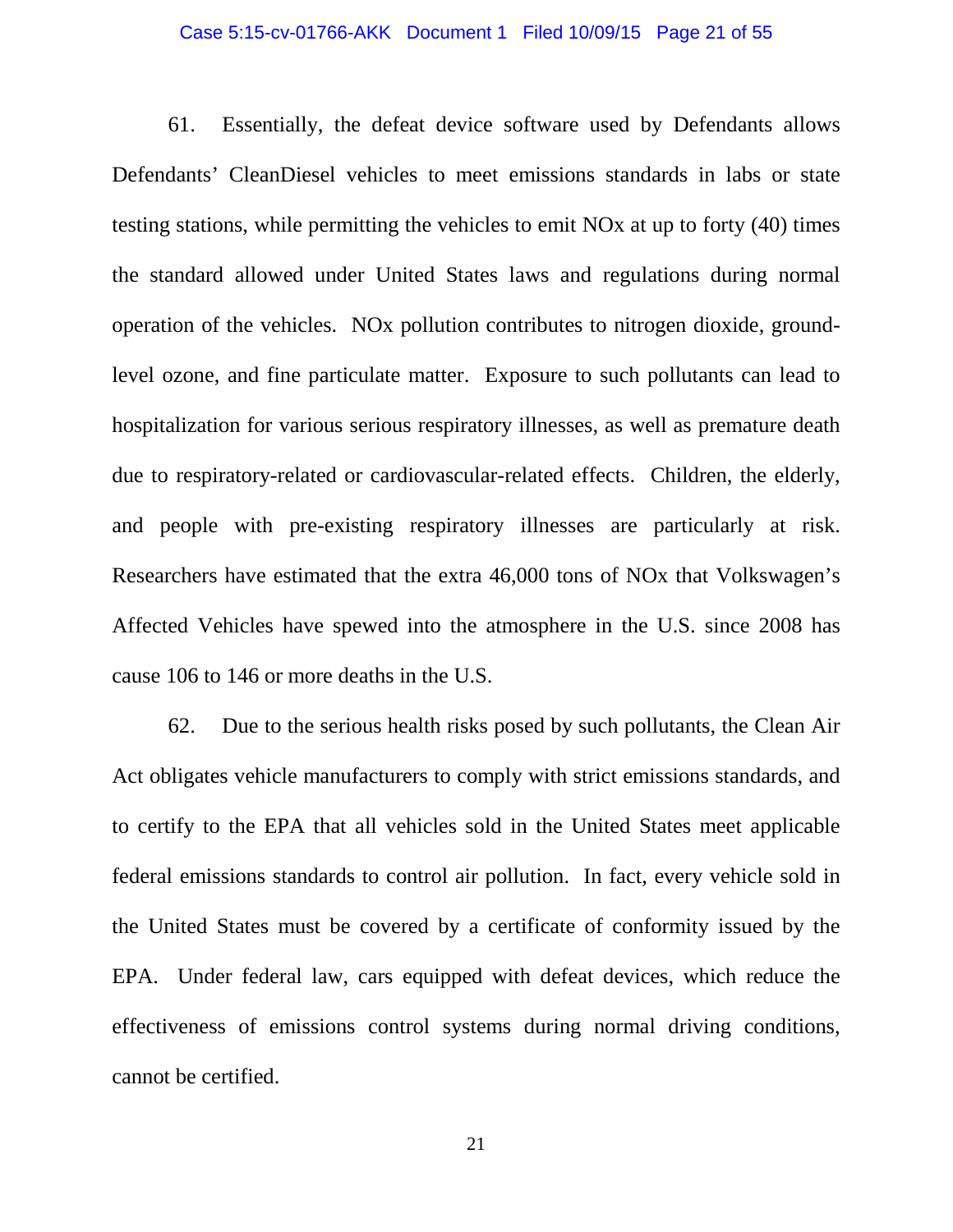### Case 5:15-cv-01766-AKK Document 1 Filed 10/09/15 Page 22 of 55

63. By manufacturing, promoting, and selling cars with defeat devices that enabled the Affected Vehicles to pass emissions tests before shutting down and releasing exorbitant levels of pollutants into the air, Volkswagen violated the Clean Air Act, misled regulators, defrauded its customers, and engaged in unfair competition under state and federal laws.

64. In fact, Volkswagen AG's top United States executive, Michael Horn, admitted that the "company was dishonest with the EPA and the California Air Resources board, and with all of you," and that the company had "totally screwed up." In spite of that admission, Horn protested that "[t]his kind of behavior is totally inconsistent with [Volkswagen's] qualities."

65. Additionally, Mr. Horn acknowledged on October 8, 2015, the he was made aware of the emissions problem with the Affected Vehicles in May of 2014. This was several months before the Plaintiff purchased her vehicle in December 2014.

66. According to *The New York Times*, Volkswagen executives admitted that the CleanDiesel "vehicles it sold in the United States Used software meant to cheat on the [emissions] tests" only *after* the EPA "took the extraordinary action of threatening to withhold approval for the company's 2016 Volkswagen and Audi diesel models."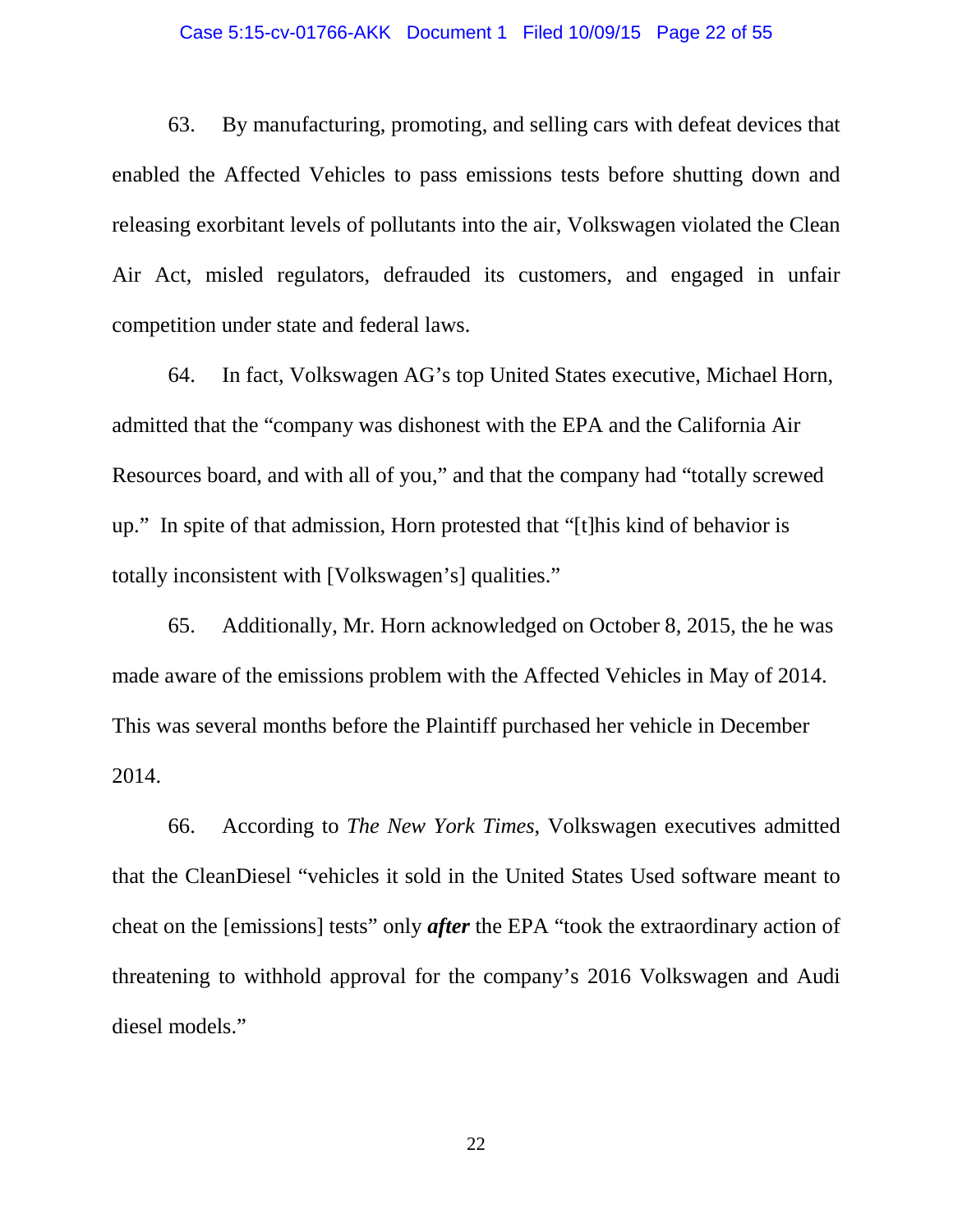### Case 5:15-cv-01766-AKK Document 1 Filed 10/09/15 Page 23 of 55

67. Bosch supplied Volkswagen with the software used in the defeat device and sold or licensed 11,000,000 units of its component device to Volkswagen knowing that Volkswagen intended to install them in its production line TDI vehicles and to sell them to consumers in America and elsewhere around the world. Bosch, thereby, knew it was facilitating and assisting Volkswagen in what Bosch itself identified as early as 2007 would be a criminal fraud.

68. According to German and French newspaper reports, a team currently conducting a Volkswagen internal review of the scandal uncovered a 2007 letter from Bosch to Volkswagen in which Bosch warning that using its software in production vehicles would constitute an "offense." Nevertheless, Bosch proceeded to deliver 11,000,000 units of its defeat device to Volkswagen knowing that Volkswagen intended to commit the very "offense" Bosch had warned of, and Bosch profited handsomely from its sales to Volkswagen.

69. In a September 24, 2015 press release, Bosch admitted that it had "supplied the common-rail injection system as well as the supply and dosing module for exhaust-gas treatment," but it attempted to distance itself from Volkswagen fraud by claiming that "Bosch supplie[d] these components to the automaker's specifications" and that "[h]ow these components [were] calibrated and integrated into complete vehicle systems is the responsibility of each automaker."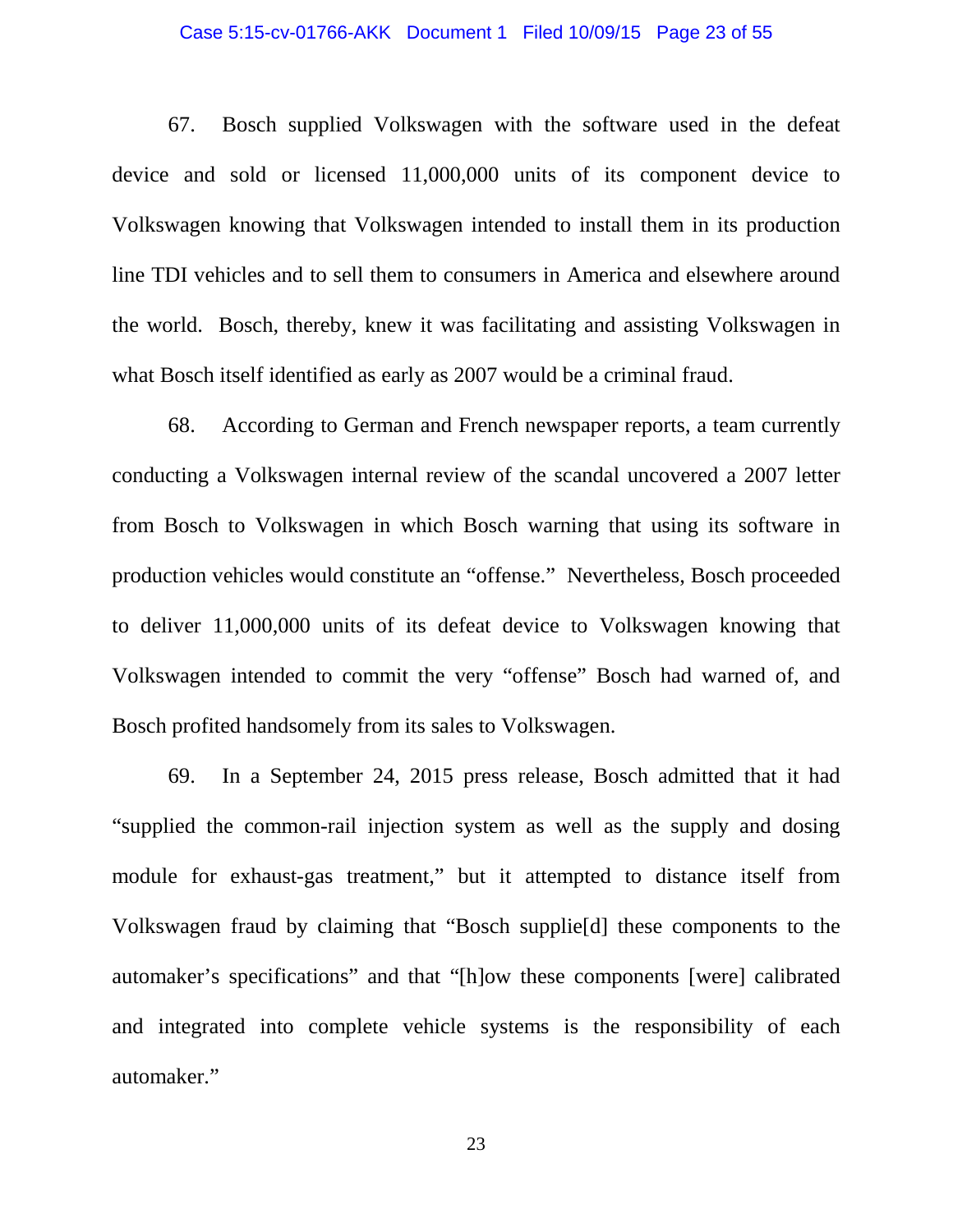### Case 5:15-cv-01766-AKK Document 1 Filed 10/09/15 Page 24 of 55

70. Bosch's "hear no evil, see no evil" rationale for knowingly profiting from Volkswagen's crimes does not enable Bosch to escape civil liability under American law. Bosch knew Volkswagen intended unlawfully to use its defeat device software in production vehicles.

71. Bosch knowingly elected to facilitate and profit from Volkswagen's fraud. By continuing to sell millions of the defeat devices to Volkswagen, Bosch knew it was aiding and abetting criminal fraud and wire fraud in the United States, and it knowingly participated in a RICO conspiracy.

## **C. Defendants Have Profited Enormously from their CleanDiesel Vehicles**

72. Volkswagen charges substantial premiums for the Affected Vehicles. For example, the starting MSRP for the base model of the Volkswagen Passat with a gasoline engine is \$21,340. In order to purchase the base model of a Volkswagen Passat that is outfitted with a CleanDiesel engine, however, an individual would need to spend a minimum of \$27,095 – a \$5,755 premium over the base price of the comparable gasoline engine model. Consumers are willing to pay this 27% premium because they believe they are driving a vehicle that is EPA-compliant and environmentally-friendly, but this is not the case with the Affected Vehicles.

73. These premiums occur across all of the vehicles in which Defendants installed a defeat device for emissions testing. As an example, the table below sets forth the price premium of a base CleanDiesel model as opposed to a comparable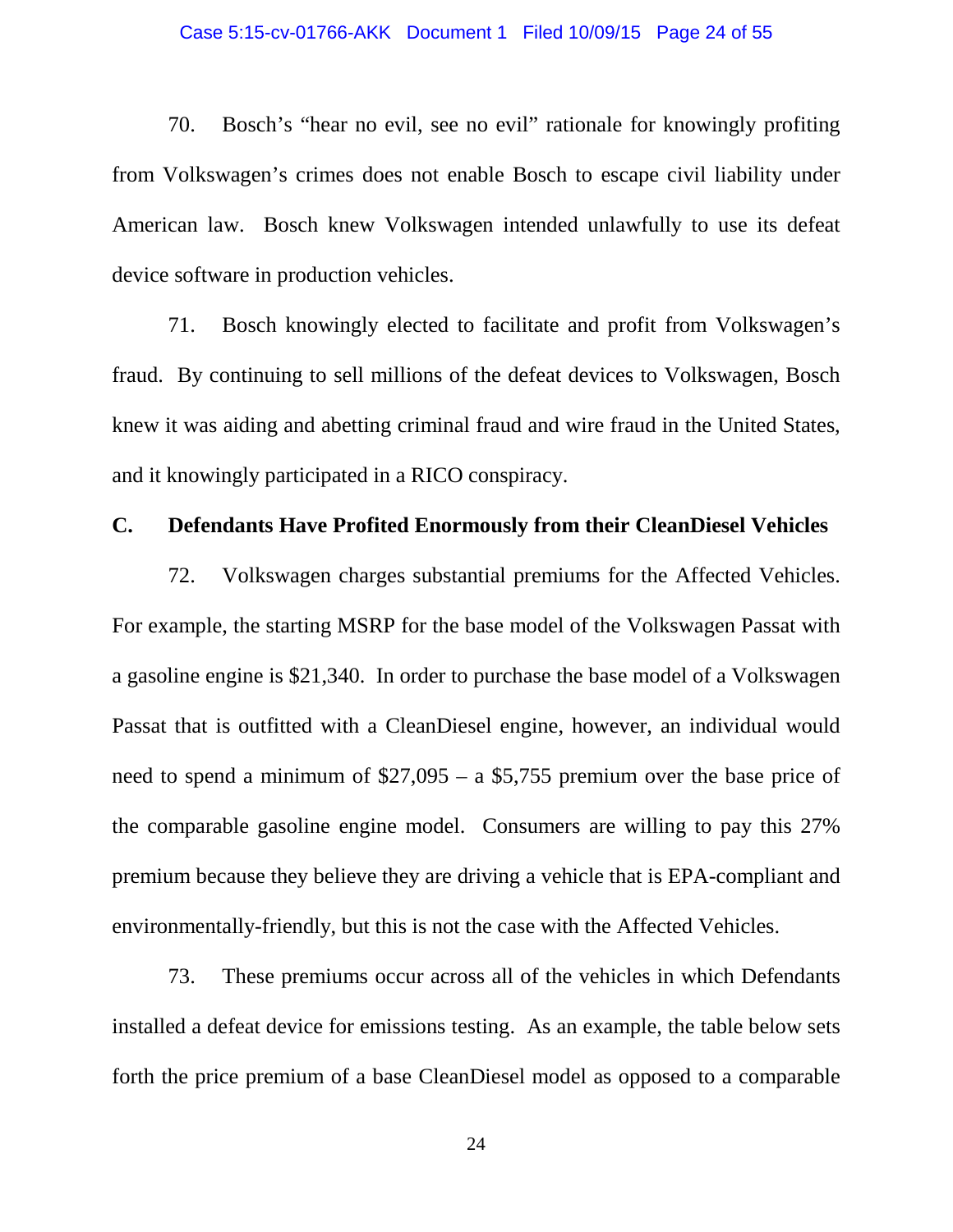### Case 5:15-cv-01766-AKK Document 1 Filed 10/09/15 Page 25 of 55

base model with a gasoline engine, both as a percentage and in terms of dollar value. These premiums are based on the starting MSRP for the base model of each type of Affected Vehicle and its non-CleanDiesel counterpart.

| <b>Model</b>     | <b>Base Model</b><br><b>MSRP</b> | <b>CleanDiesel Base</b><br><b>Model MSRP</b> | <b>Premium</b> $(\frac{6}{6})$ | <b>Premium</b> $(\$)$ |
|------------------|----------------------------------|----------------------------------------------|--------------------------------|-----------------------|
| <b>VW</b> Jetta  | \$18,780                         | \$21,640                                     | 15%                            | \$2,860               |
| <b>VW</b> Beetle | \$20,695                         | \$25,330                                     | 22%                            | \$4,635               |
| <b>VW Golf</b>   | \$20,175                         | \$22,575                                     | 19%                            | \$2,400               |
| <b>VW Passat</b> | \$21,340                         | \$27,095                                     | 27%                            | \$5,755               |
| Audi A3          | \$30,900                         | \$33,200                                     | 7%                             | \$2,300               |

74. Even higher premiums were charged with respect to many non-base models of the Affected Vehicles. The highest level gas Jetta SE has a starting MSRP of \$20,095, while the CleanDiesel TDI SEL MSRP is \$26,410, a \$6,315 premium. Premiums across the Affected Vehicles ranged from approximately \$1,000 to nearly \$7,000.

75. Making the conservative assumption that the average premium charged for the 11,000,000 Affected Vehicles sold worldwide was \$3000, Volkswagen's fraud yielded \$33,000,000,000 in excess illicit profits to Volkswagen. That estimate assumes also that every Volkswagen TDI purchaser would have bought another Volkswagen model if the truth about the CleanDiesel TDI models were known at the time of sale. The estimate does not include additional profits that Volkswagen earned by drawing market share away from its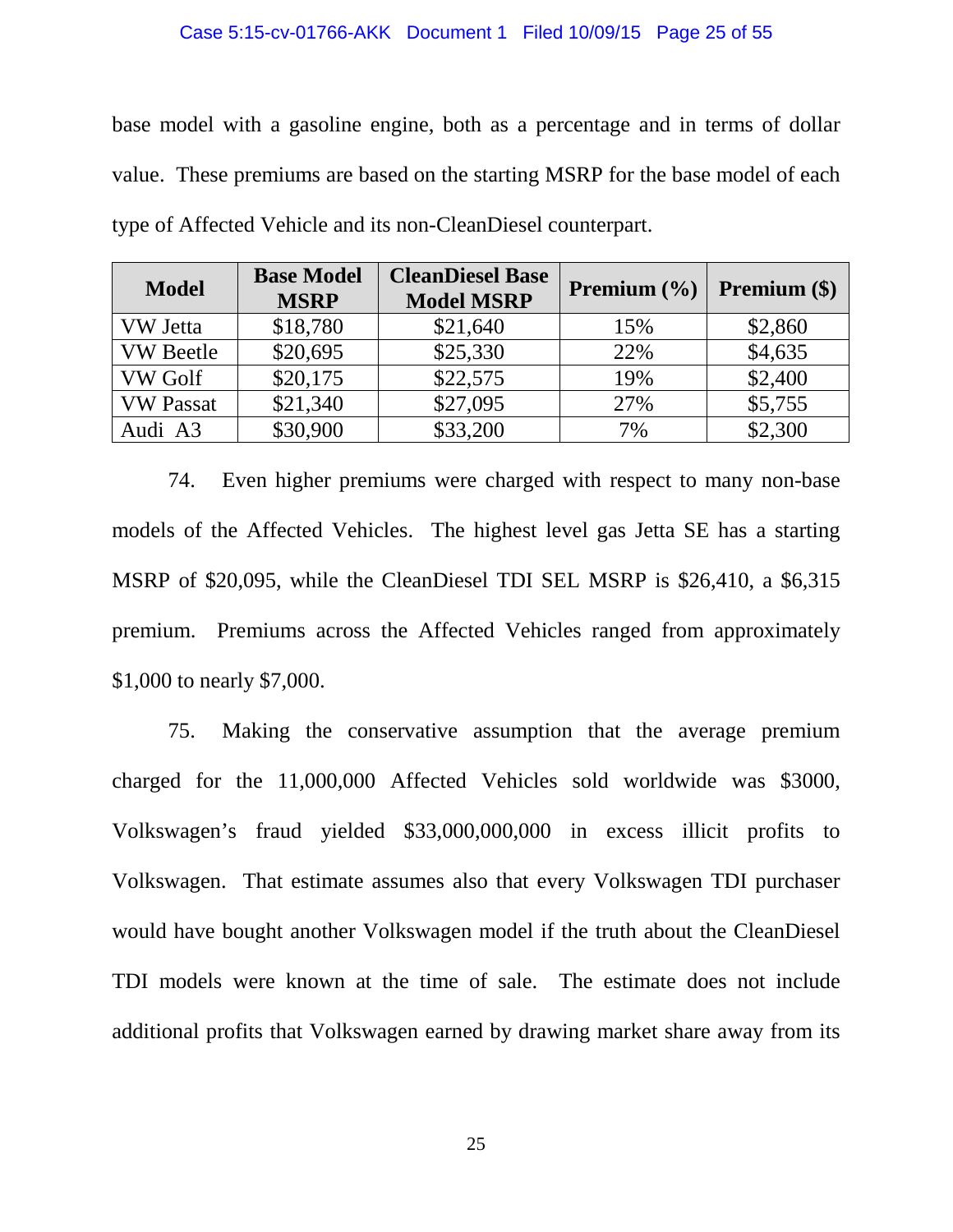#### Case 5:15-cv-01766-AKK Document 1 Filed 10/09/15 Page 26 of 55

competitors via consumers who were deceived into buying a Volkswagen or Audi TDI model rather than a gasoline or diesel model offered by a competitor.

76. Bosch earned excess illicit profits by selling or licensing to Volkswagen 11,000,000 units of the defeat device component that it would not have sold but for Volkswagen's fraud, and which Bosch should not have sold given it knew that Volkswagen intended to commit fraud by installing those component units into production line vehicles that would be sold to the public.

## **D. Defendants' Illegal Actions Have Caused Plaintiff and the Class Significant Harm**

77. Although the EPA has ordered Volkswagen to recall the Affected Vehicles and repair them so that they comply with EPA emissions requirements at all times, purchasers of the Affected Vehicles have suffered and will continue to suffer significant harm as a result of Defendants' illegal acts.

78. First, Volkswagen will not be able to make the Affected Vehicles comply with emissions standards without substantially degrading the performance characteristics Volkswagen promoted to consumers. As a result, even if Volkswagen is able to make the Affected Vehicles EPA-compliant, Class members will continue to suffer actual harm and damages because their vehicles will no longer perform as they did when they were purchased and as advertised.

79. Second, even if Volkswagen is able to make the Affected Vehicles compliant with EPA emissions standards, the recall remedy will necessarily result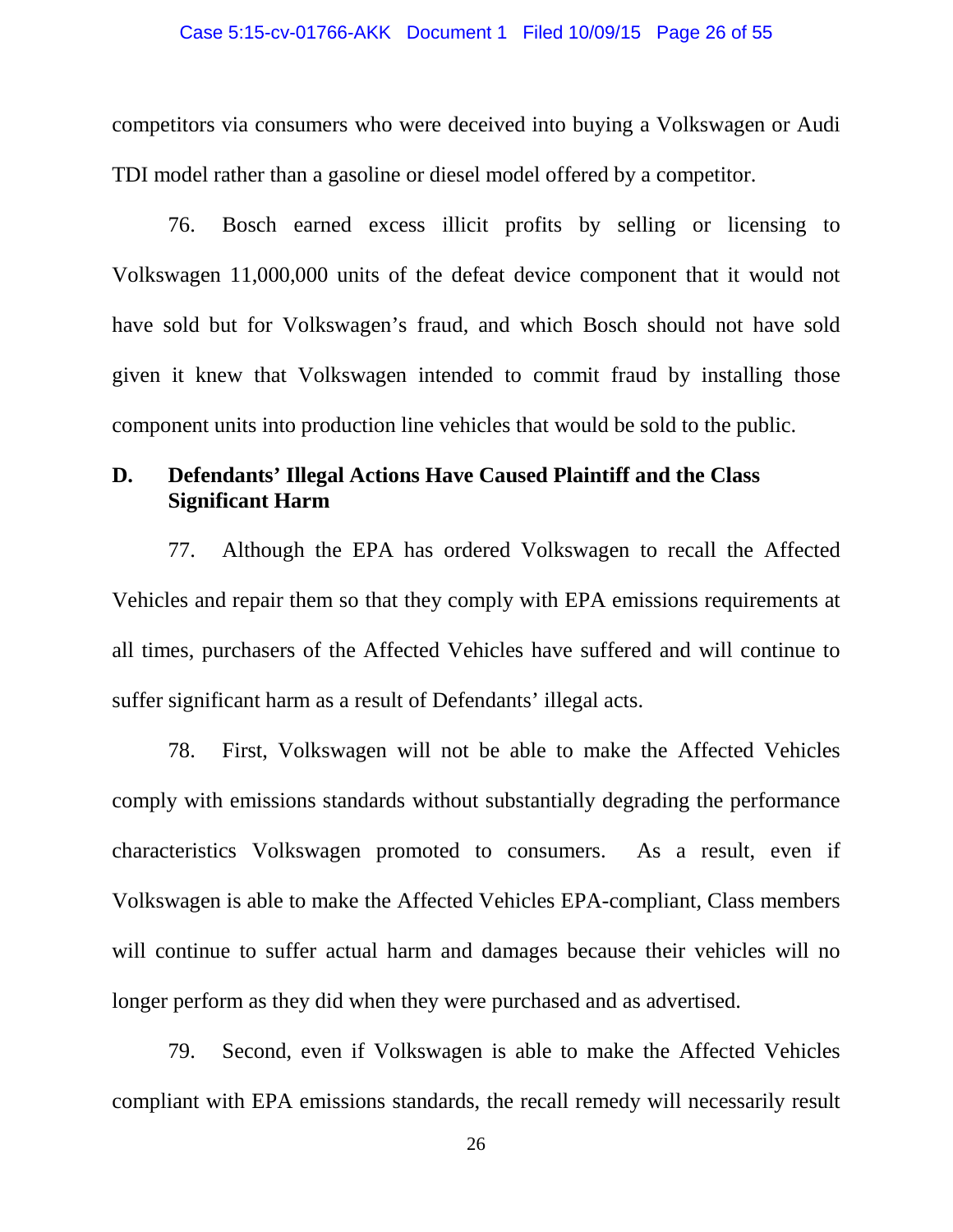### Case 5:15-cv-01766-AKK Document 1 Filed 10/09/15 Page 27 of 55

in a diminution in the value of each Affected Vehicle. Not only did Class members pay significant premiums for cars that are not equipped as advertised, but also Plaintiff and other members of the Class will end up paying more to fuel their less-efficient cars if they continue to drive them after any recall repairs are performed.

80. In fact, according to *The New York Times*, Volkswagen has said that it will be "setting aside the equivalent of half a year's profits – 6.5 billion euros, or about \$7.3 billion – to cover the cost of fixing the cars to comply with pollution standards and to cover other expenses, which are likely to include fines as well as responses to civil lawsuits from angry customers." Even Volkswagen's beleaguered former Chief Executive Officer, Martin Winterkorn, referred to the way in which the company deceived consumers and regulators as "manipulation." Winterkorn has tendered his resignation as a result of the scandal.

81. "Our company was dishonest with the EPA, and the California Air Resources Board, and with all of you," Michael Horn, head of Volkswagen of America, told dealers last month in New York City. "We've totally screwed up."

82. As a result of Volkswagen's unfair, deceptive, and fraudulent business practices, and its failure to disclose that the Affected Vehicles typically emit up to forty (40) times the permissible levels of pollutants, and as a result of Bosch's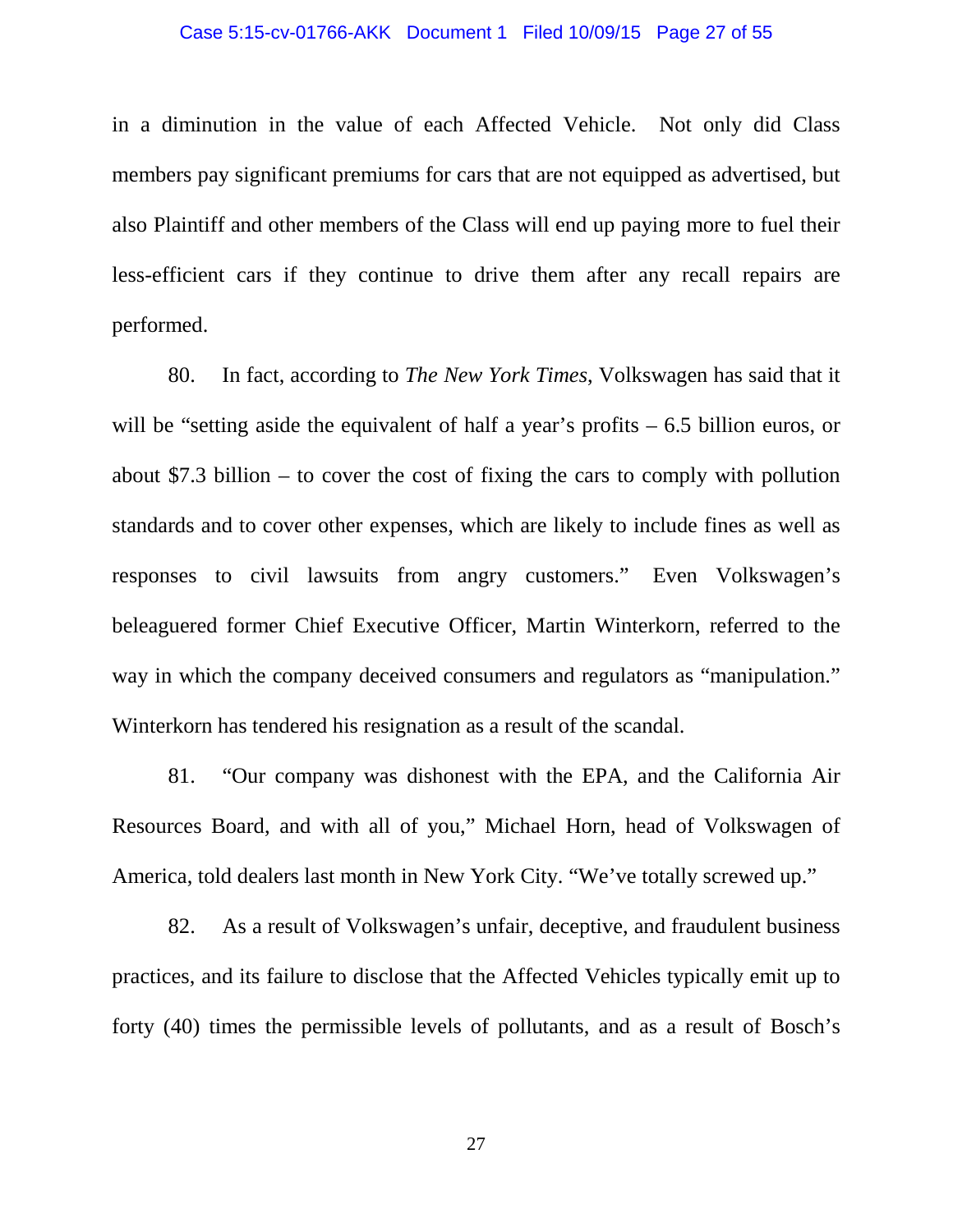### Case 5:15-cv-01766-AKK Document 1 Filed 10/09/15 Page 28 of 55

facilitation of Volkswagen's fraud, Class members have suffered losses in money and/or property.

83. Had Plaintiff and other members of the Class known of the presence of the defeat device at the time they purchased or leased their Affected Vehicles, they would not have purchased or leased those vehicles, or would have paid substantially less than they did for those vehicles.

84. Moreover, when Volkswagen recalls the Affected Vehicles and repairs the CleanDiesel engine performance in order to make the Affected Vehicles complaint with EPA emissions standards, Plaintiff and Class members will be required to spend more on fuel and will no longer benefit from the performance qualities of their vehicles as advertised.

85. As a result of this necessary decrease in performance and efficiency, the Affected Vehicles will be worth less in the marketplace for used vehicles, so Plaintiff and other members of the Class will not be able to recoup nearly as much for their vehicles when they ultimately attempt to sell them or trade them in.

86. In order to achieve the drastic drop in NOx emissions required for the Affected Vehicles to comply with EPA regulations, the cars will have to sacrifice some fuel economy, or performance. In addition to a drop in gas mileage, attempting to make the Affected Vehicles EPA-compliant will also likely require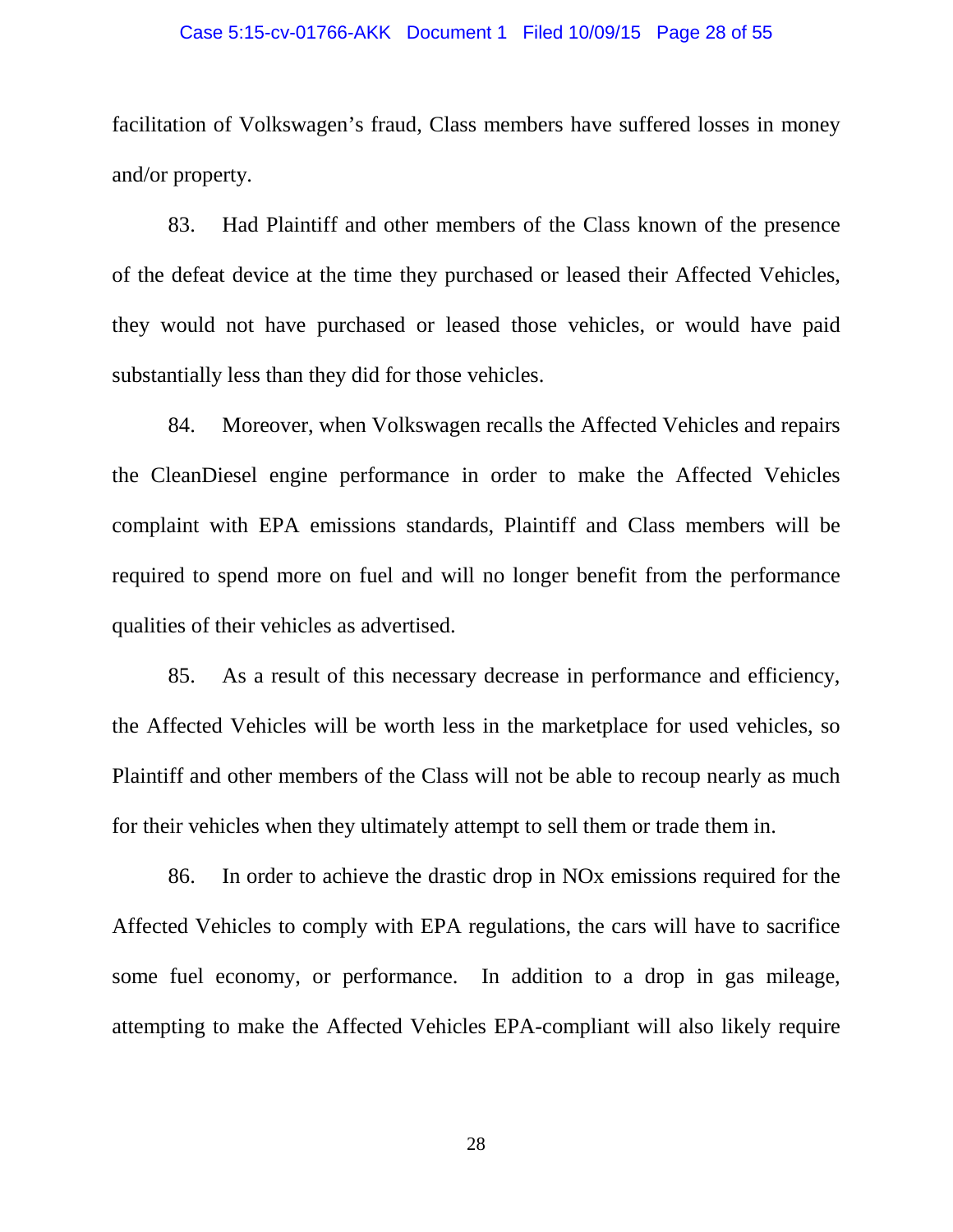### Case 5:15-cv-01766-AKK Document 1 Filed 10/09/15 Page 29 of 55

some drop in torque, which allows diesel vehicles to really accelerate off the line – one of the features owners of diesel vehicles value most.

87. An alternative to recalibrating the defeat device software so that the Affected Vehicles always run the way they do during EPA testing is to add a urea tank to the Affected Vehicles. The standard way of making diesel vehicles run cleanly is to use selective catalytic reduction, a chemical process that breaks NOx down into nitrogen and water. Part of this process, which is used by other diesel manufacturers like Mercedes and BMW, involves adding urea to the mix.

88. While this system is incredibly effective in that it can eliminate between seventy and ninety percent of NOx emissions, it adds both complication and cost to the equation. The system costs between \$5,000 and \$8,000 per car, and consumers need to periodically add the urea-based solution to their vehicles in order to keep them running and replace the urea filter. In addition, making room for the urea tank could mean sacrificing cargo space or giving up the spare tire.

89. Volkswagen's fraudulent scheme to conceal substantial defects in the Affected Vehicles placed profit over the safety of their customers and the health of the environment, causing serious harm to consumers nationwide.

90. While the Chief Executive Officer of Volkswagen, who resigned on September 23, 2015 in the wake of the scandal, has apologized for breaking the trust of the company's customers and the public, such candor after years of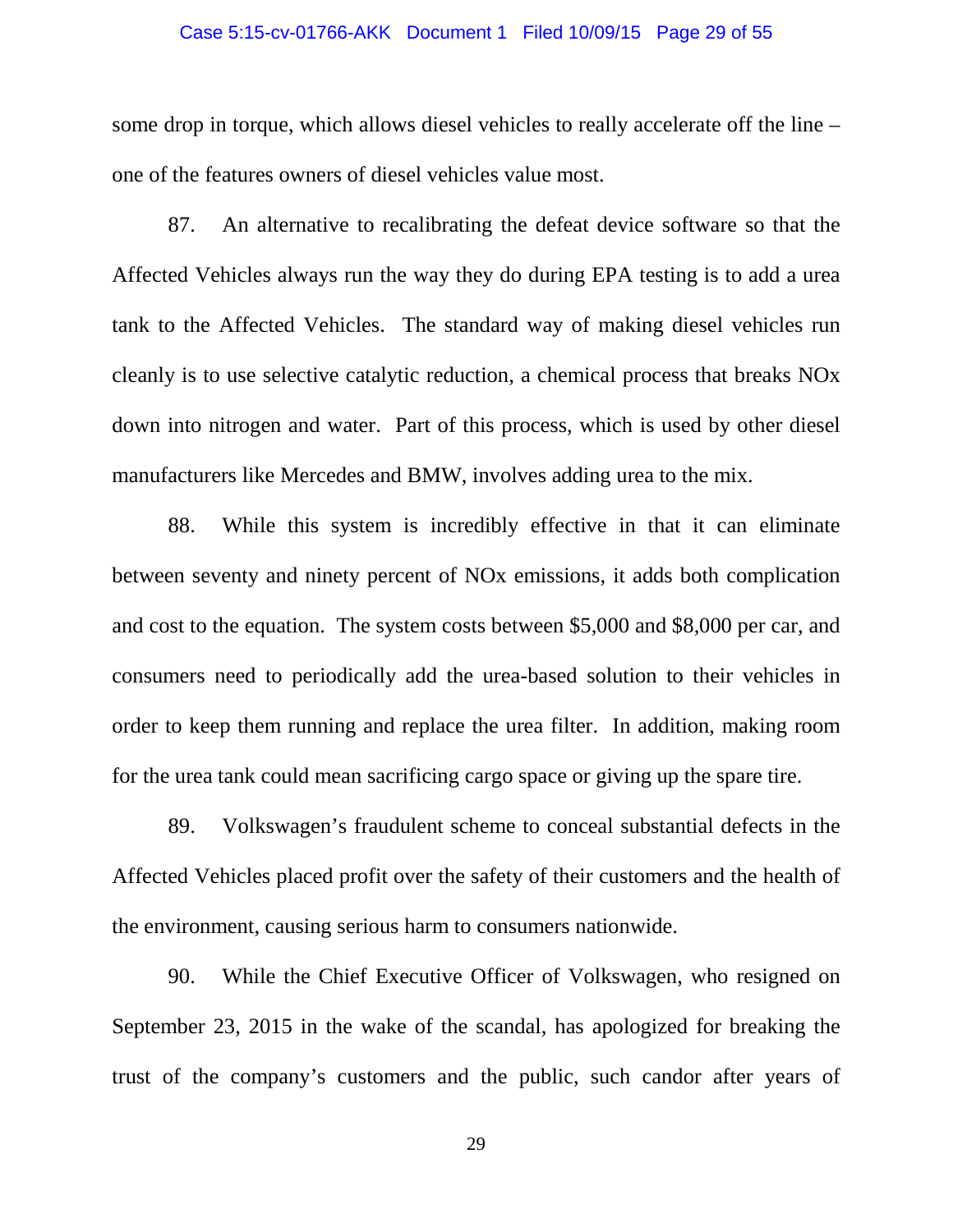### Case 5:15-cv-01766-AKK Document 1 Filed 10/09/15 Page 30 of 55

misrepresentations and omissions of material information is presumptively a public relations effort at damage control and insincere, and it does not compensate Plaintiff and other members of the Class for the damages they have incurred as a result of Defendants' illegal actions.

91. The United States Department of Justice will conduct a criminal investigation into Volkswagen after the company admitted to developing software that allowed its diesel cars to circumvent emissions testing, in violation of the Clean Air Act. The New York State Attorney General, in collaboration with state attorneys general throughout the country, will also investigate Volkswagen's attempts to evade environmental protection laws and its practice of "promis[ing] consumers a fake bill of goods." According to a *USA Today* editorial, "[t]he simple word for the accusation against VW is cheating, and on a grand scale."

### **VII. CLASS ACTION ALLEGATIONS**

92. Plaintiff bring this action on behalf of themselves and as a class action, pursuant to the provisions of Rules  $23(a)$ ,  $(b)(2)$ , and  $(b)(3)$  of the Federal Rules of Civil Procedure on behalf of the following class and subclass (collectively, the "Class" or "Classes"):

### **The Nationwide Class**

All persons or entities in the United States who are current or former owners and/or lessees of an "Affected Vehicle." Affected Vehicles include, without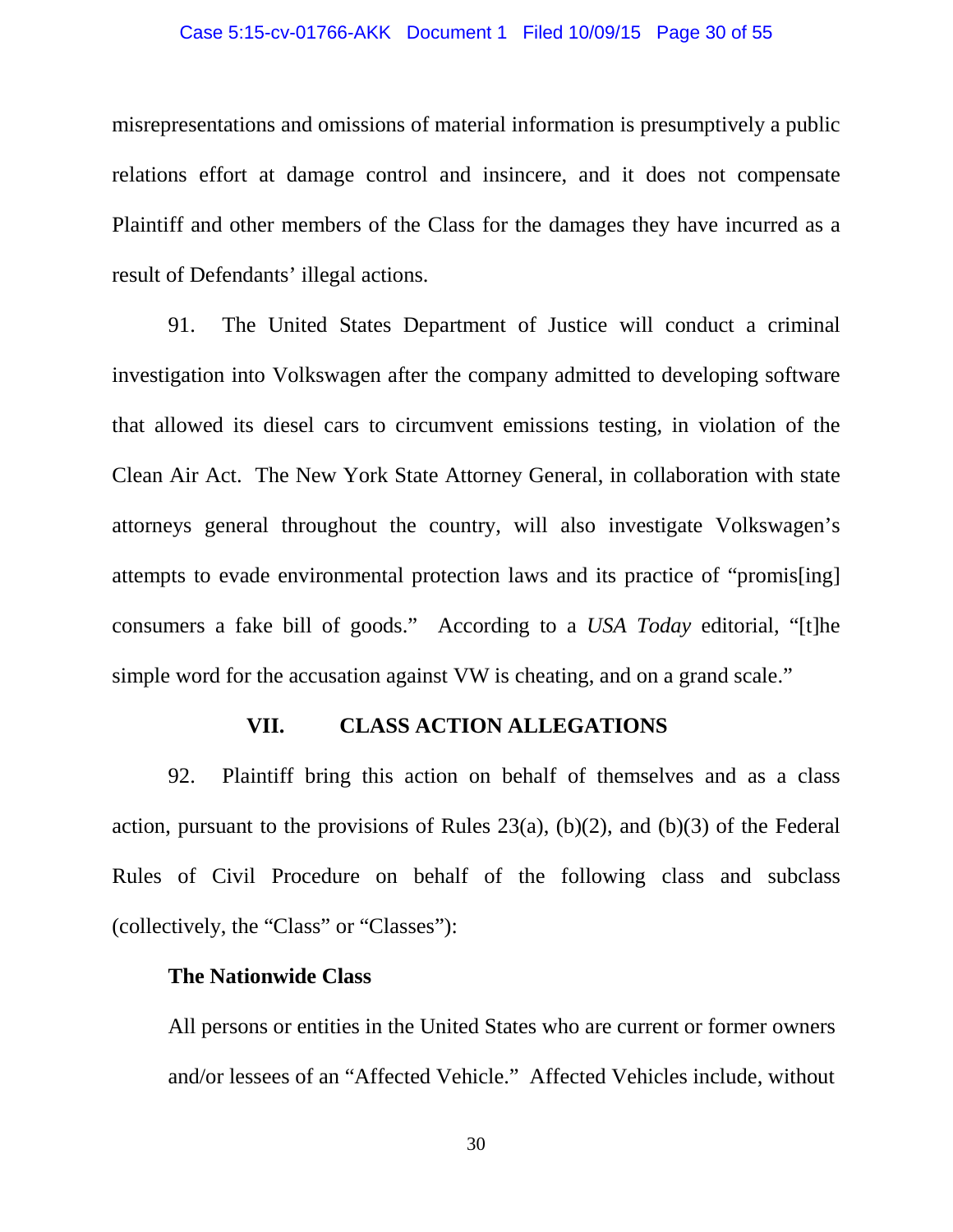limitation: MY 2009-2015 VW Jetta; MY 2009-2015 VW Beetle; MY 2009- 2015 VW Golf; MY 2014-2015 VW Passat; and MY 2009-2015 Audi A3.

## **The Alabama Subclass**

All persons or entities in the State of Alabama who are current or former owners and/or lessees of an "Affected Vehicle." Affected Vehicles include, without limitation: MY 2009-2015 VW Jetta; MY 2009-2015 VW Beetle; MY 2009-2015 VW Golf; MY 2014-2015 VW Passat; and MY 2009-2015 Audi A3.

93. Excluded from the Class are individuals who have personal injury claims resulting from the use of the defeat device in the CleanDiesel system. Also excluded from the Class are employees or agents of Defendants and their subsidiaries and affiliates, all persons who make a timely request to be excluded from the Class, all governmental entities, and the judge to whom this case is assigned and his or her immediate family. Plaintiff reserve the right to revise the Class definition based upon information learned through discovery.

94. Certification of Plaintiff's claims for class-wide treatment is appropriate because Plaintiff can prove the elements of her claims on a class-wide basis using the same evidence as would be used to prove those elements in individual actions alleging the same claim.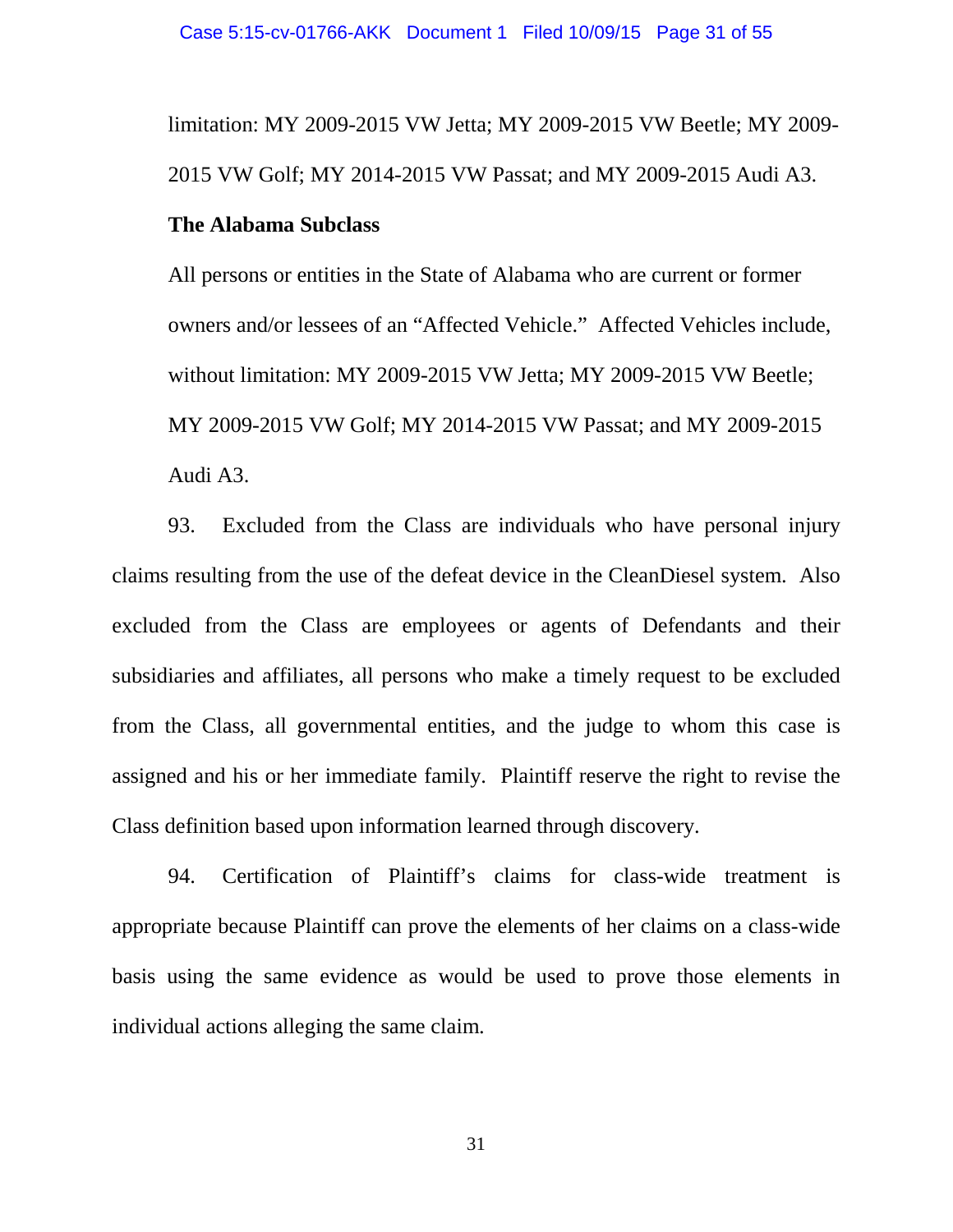### Case 5:15-cv-01766-AKK Document 1 Filed 10/09/15 Page 32 of 55

95. This action has been brought and may be properly maintained on behalf of the Class proposed herein under Federal Rule of Civil Procedure 23.

96. The members of the Classes are so numerous and geographically dispersed that individual joinder of all Class members is impracticable. While Plaintiff is informed and believes that there are not less than hundreds of thousands of members of the Classes, the precise number of Class members is unknown to Plaintiff at this time, but may be ascertained from Volkswagen's records. Class members may be notified of the pendency of this action by recognized, Courtapproved notice dissemination methods, which may include U.S. mail, electronic mail, Internet postings, and/or published notice.

97. This action involves common questions of law and fact, which predominate over any questions affecting individual Class members, including, without limitation:

(a) Whether Defendants engaged in the conduct alleged herein;

(b) Whether Defendants designed, advertised, marketed, distributed,

leased, sold, or otherwise placed Affected Vehicles into the stream of commerce in the United States;

(c) Whether the CleanDiesel engine system in the Affected Vehicles contains a defect in that it does not comply with EPA requirements;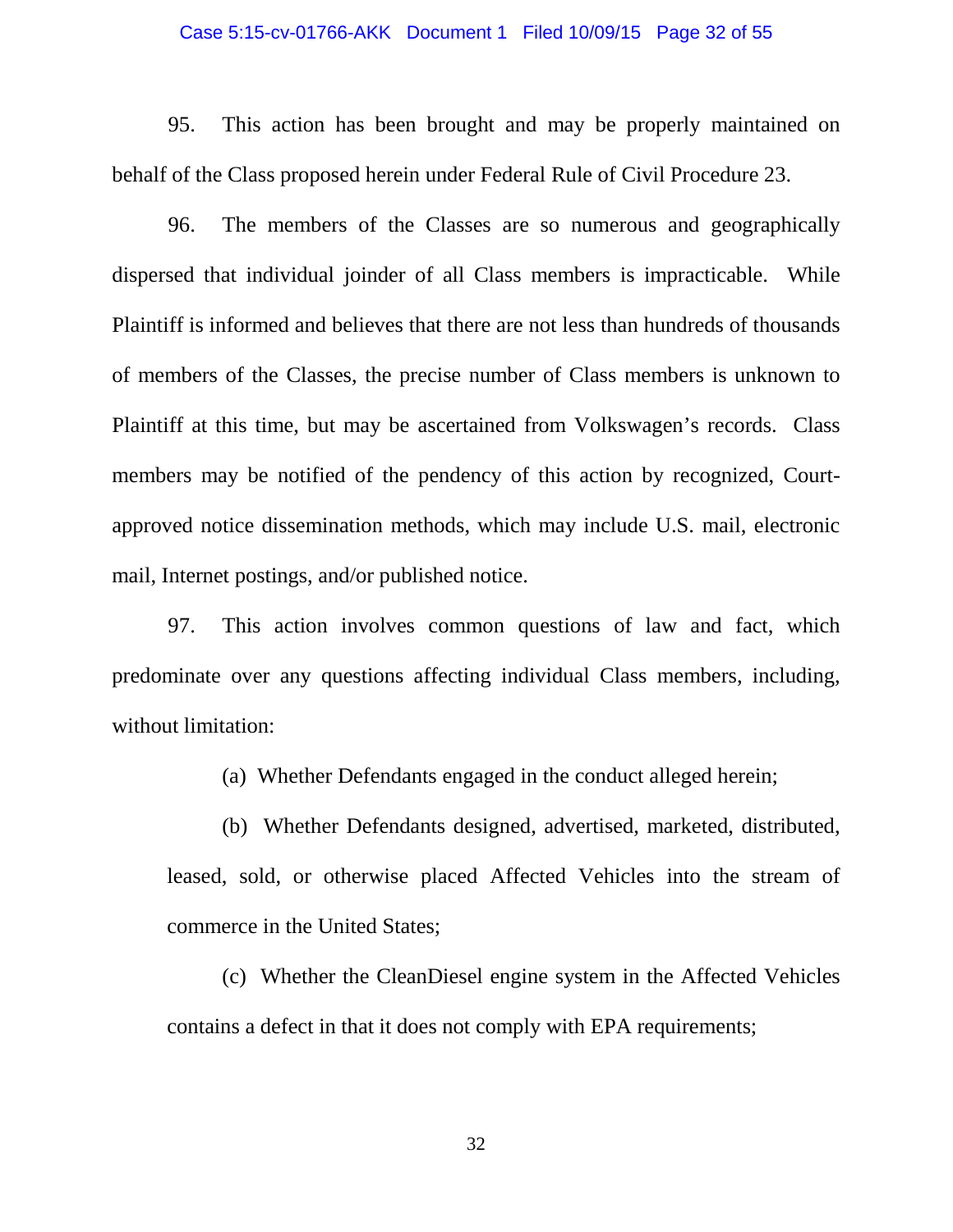(d) Whether the CleanDiesel engine systems in the Affected Vehicles can be made to comply with EPA standards without substantially downgrading the performance and/or efficiency of the Affected Vehicles;

(e) Whether Defendants knew about the "defeat device" and, if so, for how long;

(f) Whether Volkswagen designed, manufactured, marketed, and distributed Affected Vehicles with a "defeat device;"

(g) Whether Defendants' conduct violates RICO, consumer protection statutes, warranty laws, and other laws asserted herein;

(h) Whether Plaintiff and the other members of the Classes overpaid for their Affected Vehicles;

(i) Whether Plaintiff and the other members of the Classes are entitled to equitable relief including, but not limited to, restitution or injunctive relief; and

(j) Whether Plaintiff and the other members of the Classes are entitled to treble damages and other monetary relief and, if so, in what amount.

98. Plaintiff's claims are typical of the other Class members' claims because, among other things, all Class members were comparably injured through the wrongful conduct of Volkswagen, as described above.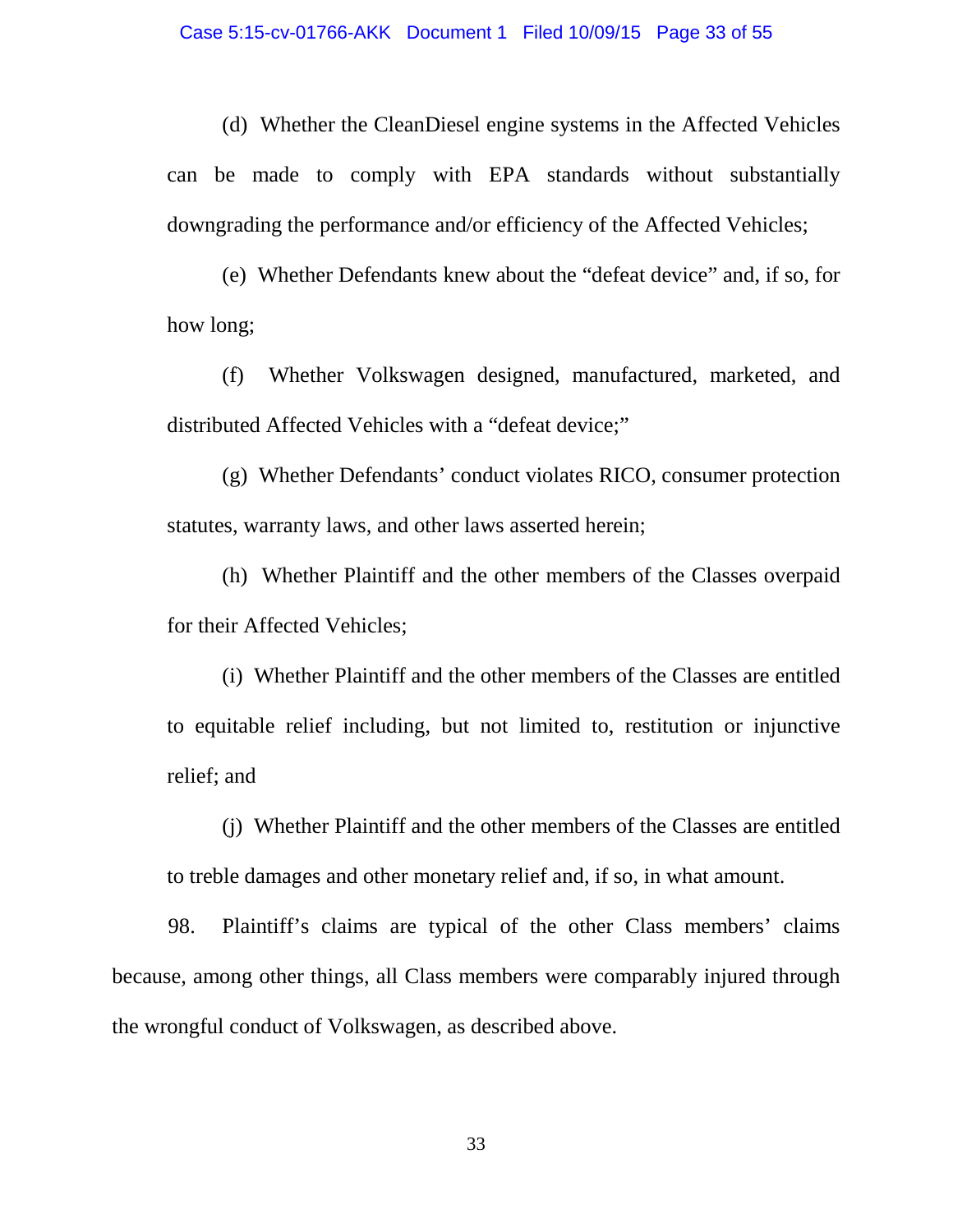### Case 5:15-cv-01766-AKK Document 1 Filed 10/09/15 Page 34 of 55

99. Plaintiff is adequate Class representative because her interests do not conflict with the interests of the other members of the Classes she seeks to represent. Furthermore, Plaintiff has retained counsel competent and experienced in complex class action litigation. The Classes' interests will be fairly and adequately protected by Plaintiff, who intends to prosecute this action vigorously, and by Plaintiff's skilled and experienced counsel.

100. Volkswagen has acted or refused to act on grounds generally applicable to Plaintiff and the other members of the Classes, thereby making appropriate final injunctive and declaratory relief, as described below, with respect to the Class as a whole.

101. A class action is superior to any other available means for the fair and efficient adjudication of this controversy, and no unusual difficulties are likely to be encountered in the management of this class action. The damages or other financial detriment suffered by Plaintiff and the other Class members are relatively small compared to the burden and expense that would be required to individually litigate their claims against Volkswagen, so it would be impracticable for members of the Classes to individually seek redress for Volkswagen's wrongful conduct.

102. Even if Class members could afford individual litigation, the court system could not. Individualized litigation creates a potential for inconsistent or contradictory judgments, and increases the delay and expense to all parties and to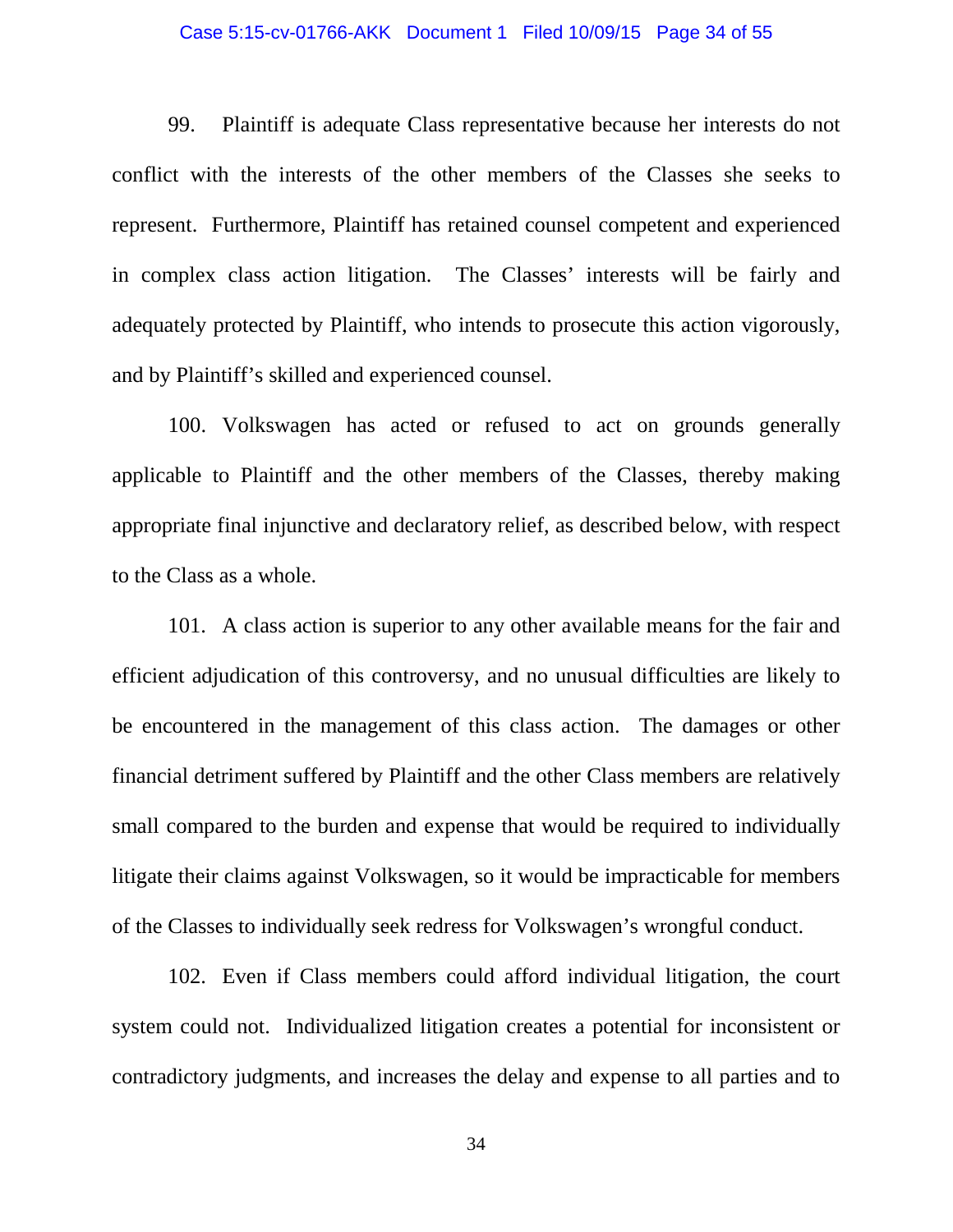the court system. By contrast, the class action device presents far fewer management difficulties, and provides the benefits of single adjudication, economy of scale, and comprehensive supervision by a single court.

### **VIII. CAUSES OF ACTION**

### **A. Claims Brought on Behalf of the Nationwide Class**

## **COUNT I Violation of The Racketeer Influenced And Corrupt Organizations Act ("RICO") (18 U.S.C. § 1962(c))**

103. Plaintiff realleges and incorporates by reference paragraphs 1 through 95 as fully set forth herein.

104. The Defendants are all "persons" under 18 U.S.C. § 1961(3).

105. The Defendants violated 18 U.S.C. § 1962(c) by participating in or conducting the affairs of the RICO Enterprise through a pattern of repeatedly defrauding consumers. The methodology of the fraud is set forth above and as described in this Count. The persons participating in the Enterprise and their respective roles in the Enterprise are set forth below.

106. This Count is asserted by Plaintiff on behalf of the Nationwide Class and the Alabama Subclass.

107. For purposes of Count I, Volkswagen and Bosch are RICO coconspirators. The Bosch-Volkswagen conspiracy undertook a fraudulent scheme to create a defeat device and to install it in Affected Vehicles that were sold in the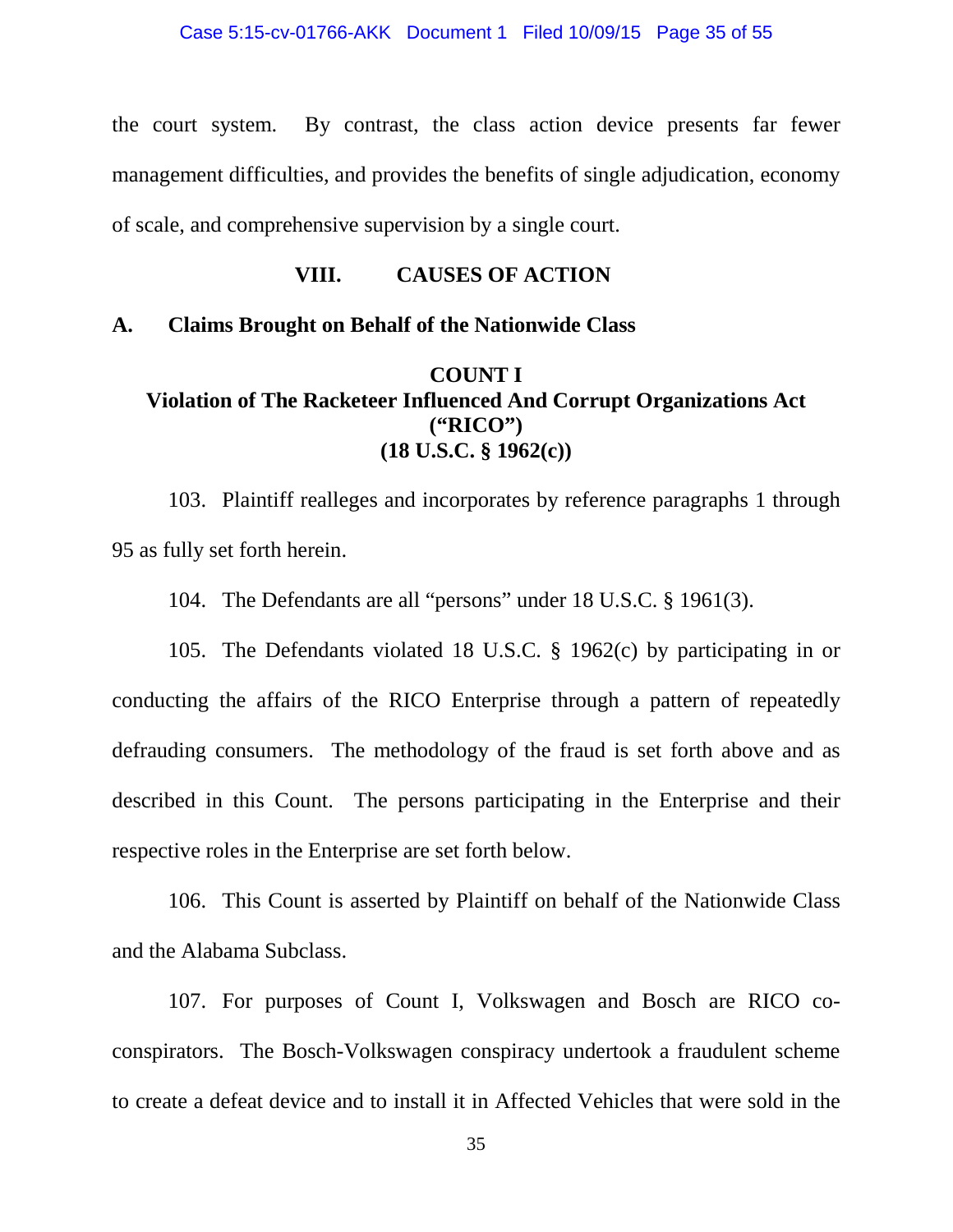### Case 5:15-cv-01766-AKK Document 1 Filed 10/09/15 Page 36 of 55

United States and elsewhere through the use of false and misleading statements and omissions relating to the qualities of the emissions controls installed in those vehicles through the use of the U.S. Mails, and interstate and international wire, radio and television transmissions.

108. At all relevant times and as described above, Defendants carried out their scheme to defraud Plaintiff and other members of the Classes, in connection with the conduct of an "enterprise" within the meaning of 18 U.S.C. § 1961(4).

109. The Enterprise consisted of the following persons, and others presently unknown, who constitute an "association-in-fact enterprise" within the meaning of RICO and who collectively constitute the "Fraudulent 'CleanDiesel' Enterprise" or "Enterprise":

- (1) Volkswagen USA;
- (2) Volkswagen AG; and
- (3) Bosch.

110. The Fraudulent "CleanDiesel" Enterprise, whose activities affected interstate and foreign commerce, is an association-in-fact of individuals and corporate entities within the meaning of 18 U.S.C. § 1961(4) and consists of persons associated together for the common purpose of selling the Affected Vehicles that the members of the Enterprise knew could not provide the results promised to consumers.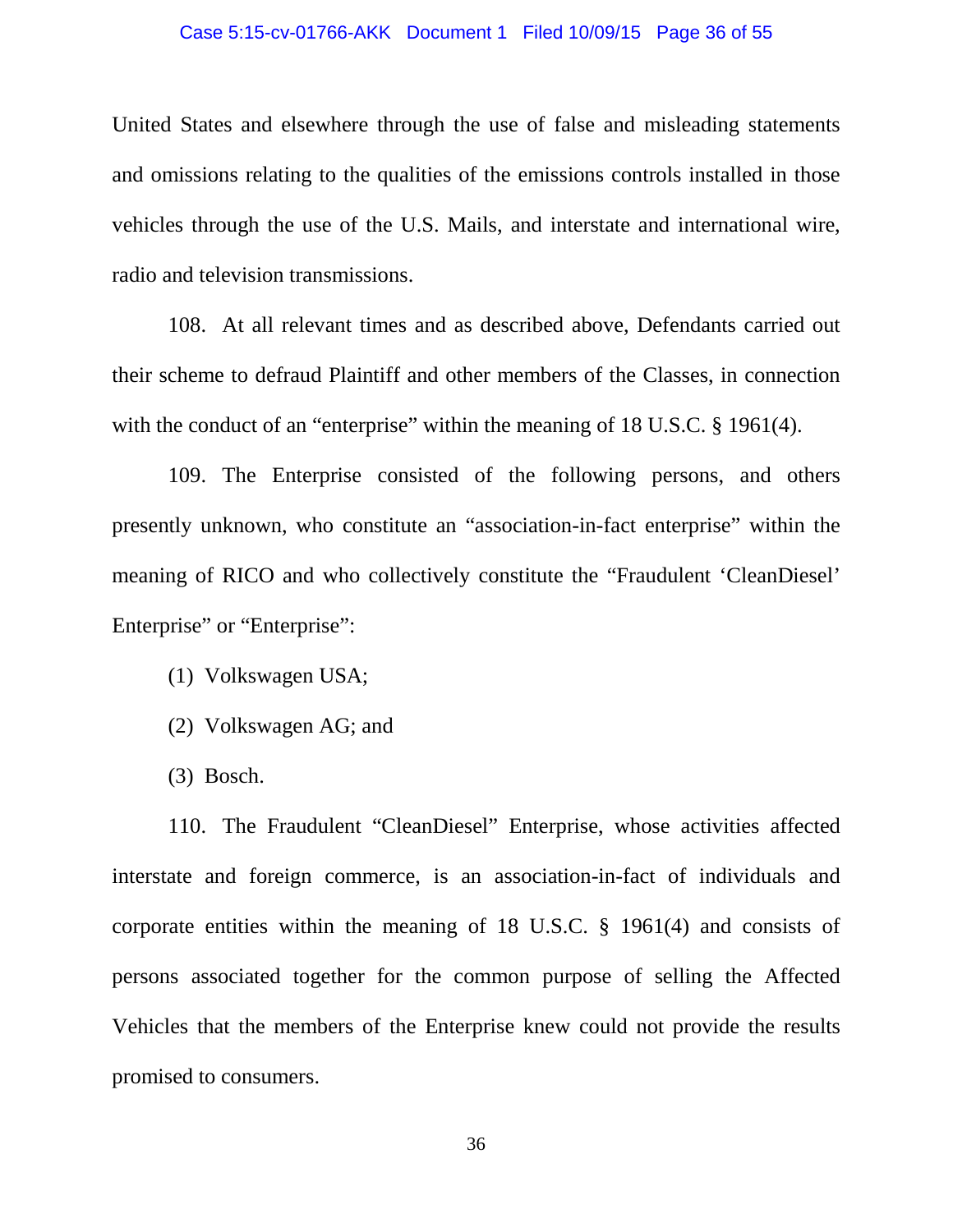### Case 5:15-cv-01766-AKK Document 1 Filed 10/09/15 Page 37 of 55

111. The Fraudulent "CleanDiesel" Enterprise was formed in 2007 or earlier and continued to at least 2015, if not to this day. That RICO Enterprise engaged in a pattern of racketeering activity by placing the Affected Vehicles into commerce over a seven year period from 2008 to 2015, collecting tens of billions of dollars of illicit profits as a result.

112. The Fraudulent "CleanDiesel" Enterprise is separate and distinct from the pattern of racketeering activity. The Enterprise is an ongoing organization or group and exists to advance the interests of the individual entities that comprise its membership, *i.e.*, selling the Affected Vehicles described above. From 2008 through 2015, the Fraudulent "CleanDiesel" Enterprise members all served the common purpose of shipping and selling as many fraudulent "CleanDiesel" vehicles as possible to the United States, therein maximizing their own profits and revenues and sharing the more than \$30 billion in illicit gains derived from deceived and defrauded consumers. Each member of the Fraudulent "CleanDiesel" Enterprise benefited from the common purpose: Volkswagen sold more Affected Vehicles, and received more for those vehicles than they otherwise would have, had the Affected Vehicles been truthfully advertised, marketed and labeled; thus, Bosch was able to sell to Volkswagen more defeat device software to be installed in the Affected Vehicles.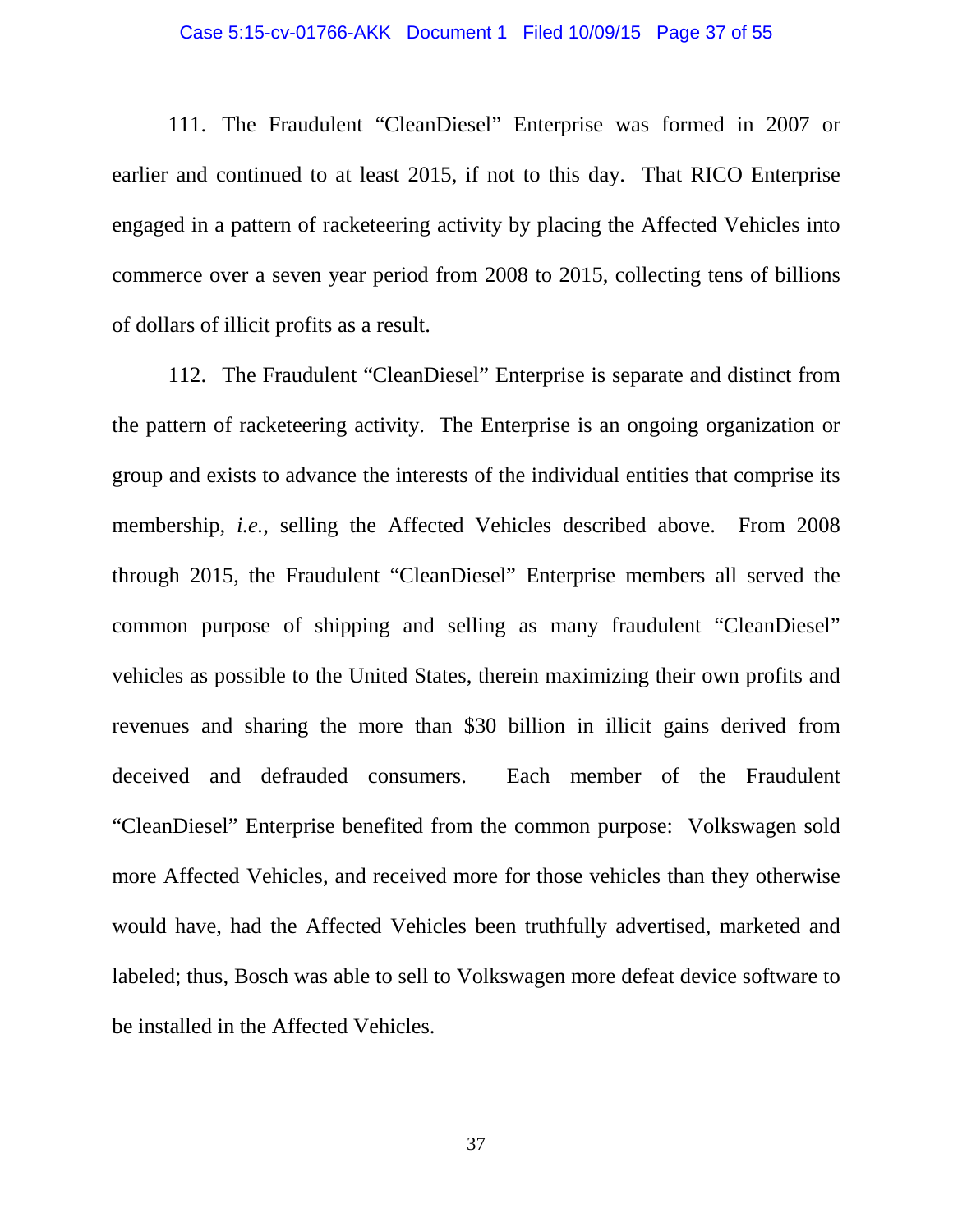### Case 5:15-cv-01766-AKK Document 1 Filed 10/09/15 Page 38 of 55

113. The Fraudulent "CleanDiesel" Enterprise also exists for the legitimate purpose of selling vehicles with software that does not allow those vehicles to evade emissions standards. It operates within a framework that includes the sale of other consumer goods that are not infected with fraud. Each member of the Enterprise performs a role in the group consistent with its structure that furthers the activities of the Fraudulent "CleanDiesel" Enterprise in connection with the Enterprise members' sale of EPA-compliant vehicles to consumers.

114. Alternatively, Bosch and Volkswagen AG are RICO co-conspirators. The Bosch-Volkswagen AG conspiracy undertook a fraudulent scheme to create a defeat device and to install it in Affected Vehicles that were sold in the United States through Volkswagen USA and elsewhere through the use of false and misleading statements and omissions relating to the qualities of the emissions controls installed in those vehicles through the use of the U.S. Mails, and interstate and international wire, radio and television transmissions.

115. At all relevant times and as described above, Defendants carried out their scheme to defraud Plaintiff and other members of the Classes, in connection with the conduct of an alternative "enterprise" within the meaning of 18 U.S.C. § 1961(4).

116. The alternative Enterprise consisted of Volkswagen USA.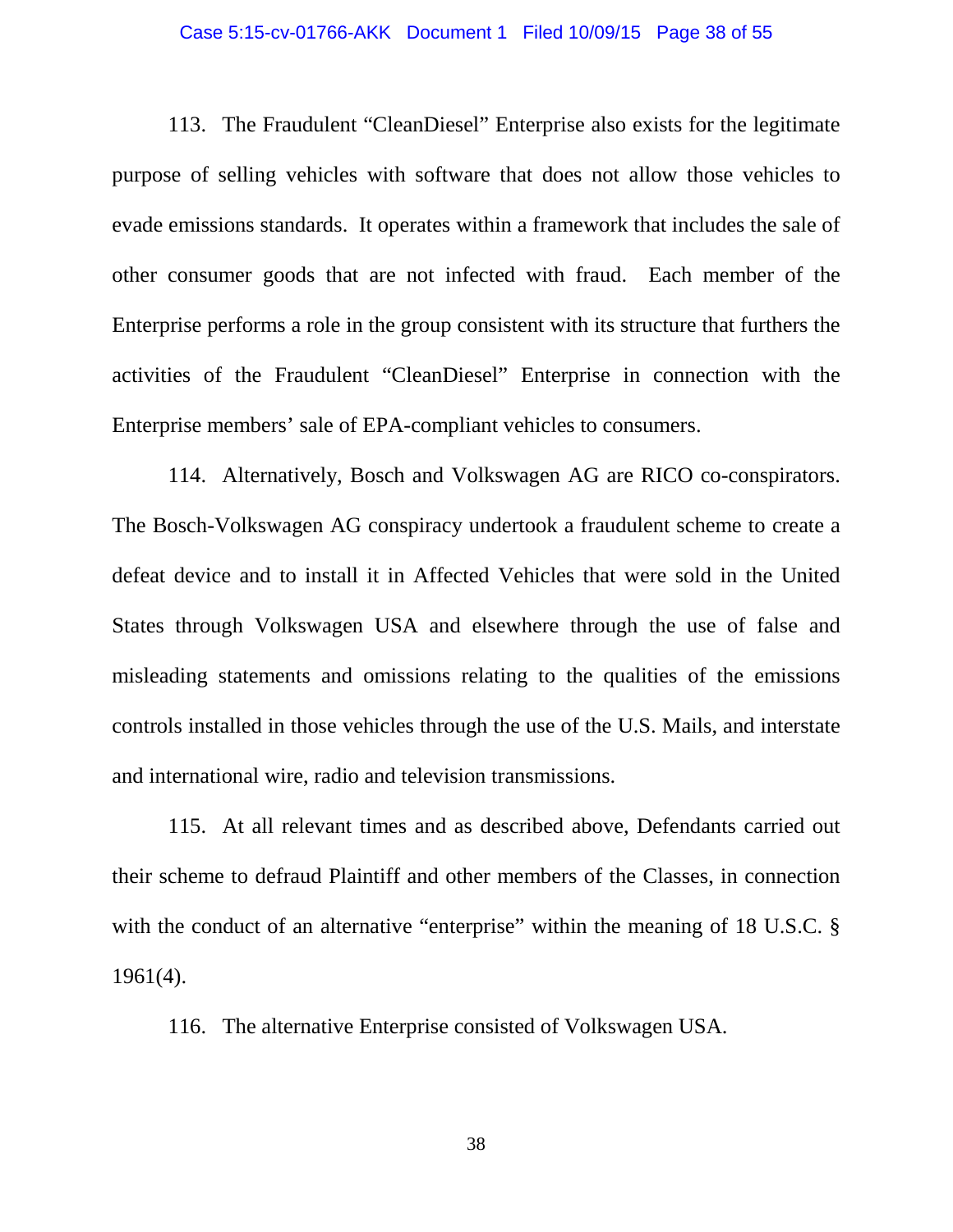### Case 5:15-cv-01766-AKK Document 1 Filed 10/09/15 Page 39 of 55

117. Through the conduct of the Enterprise or alternative Enterprise, Defendants undertook a fraudulent scheme to sell the Affected Vehicles based upon the false and misleading misrepresentations and omissions set forth herein.

118. Through this scheme, Defendants and others agreed to utilize the false and misleading representations and omissions relating to the Affected Vehicles in a conscious and deliberate effort to sell products at a premium price that, in fact, provided no benefit whatsoever to the purchaser and/or user of the products. Alternatively, the Affected Vehicles sold through the Fraudulent "CleanDiesel" Enterprise or Volkswagen USA Enterprise had significantly less value than consumers paid for them because the efficacy claims made were fraudulent and the products did not have the possibility of providing the promised results.

119. As is set forth above, Bosch and Volkswagen knowingly participated in the formulation and manufacture of the defeat device software, as well as the false marketing materials used to sell the Affected Vehicles.

120. At all times relevant to this case, Defendants were all willing and deliberate participants in the Enterprise or alternative Enterprise.

121. The Enterprise and alternative Enterprise were, at all relevant times, a continuing unit functioning with a common purpose of selling Affected Vehicles through the use of the false and misleading representations and omissions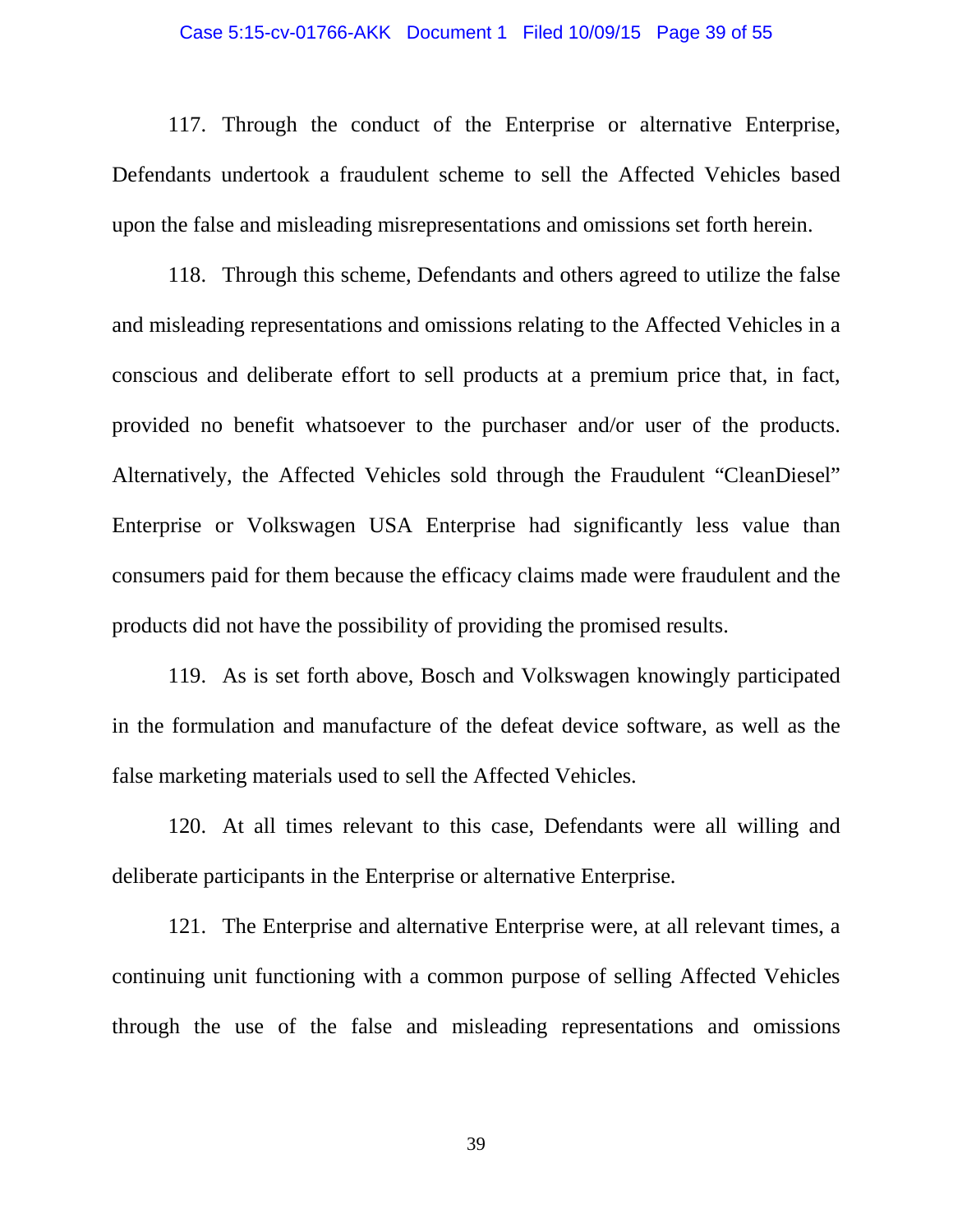### Case 5:15-cv-01766-AKK Document 1 Filed 10/09/15 Page 40 of 55

described above, and those omissions identified below, in order to increase sale of the Affected Vehicles and thereby increase Defendants' profits.

122. In furtherance of the scheme, Volkswagen, facilitated by and in concert with Bosch, engaged in thousands of acts of mail fraud and wire fraud, each of which constitute "racketeering activity," as that term is defined in 18 U.S.C. § 1961(1).

123. Those acts of mail fraud and wire fraud include generally distributing the false and misleading marketing materials described herein via mail, television, radio, and the Internet to members of the public as well as communicating among themselves with respect to the scheme via interstate and international email and telephone with the common purpose of selling the Affected Vehicles to an unsuspecting public based upon the fraudulent and deceptive representations and omissions described above.

124. In addition to the foregoing, each download or view of one of Volkswagen's advertisements and videos on the Internet constituted a separate offense of wire fraud.

125. As a result of the foregoing, Plaintiff and the Classes have been injured in their business and/or property in that they paid for Affected Vehicles that did not, and could not, provide the benefits promised in the advertisements and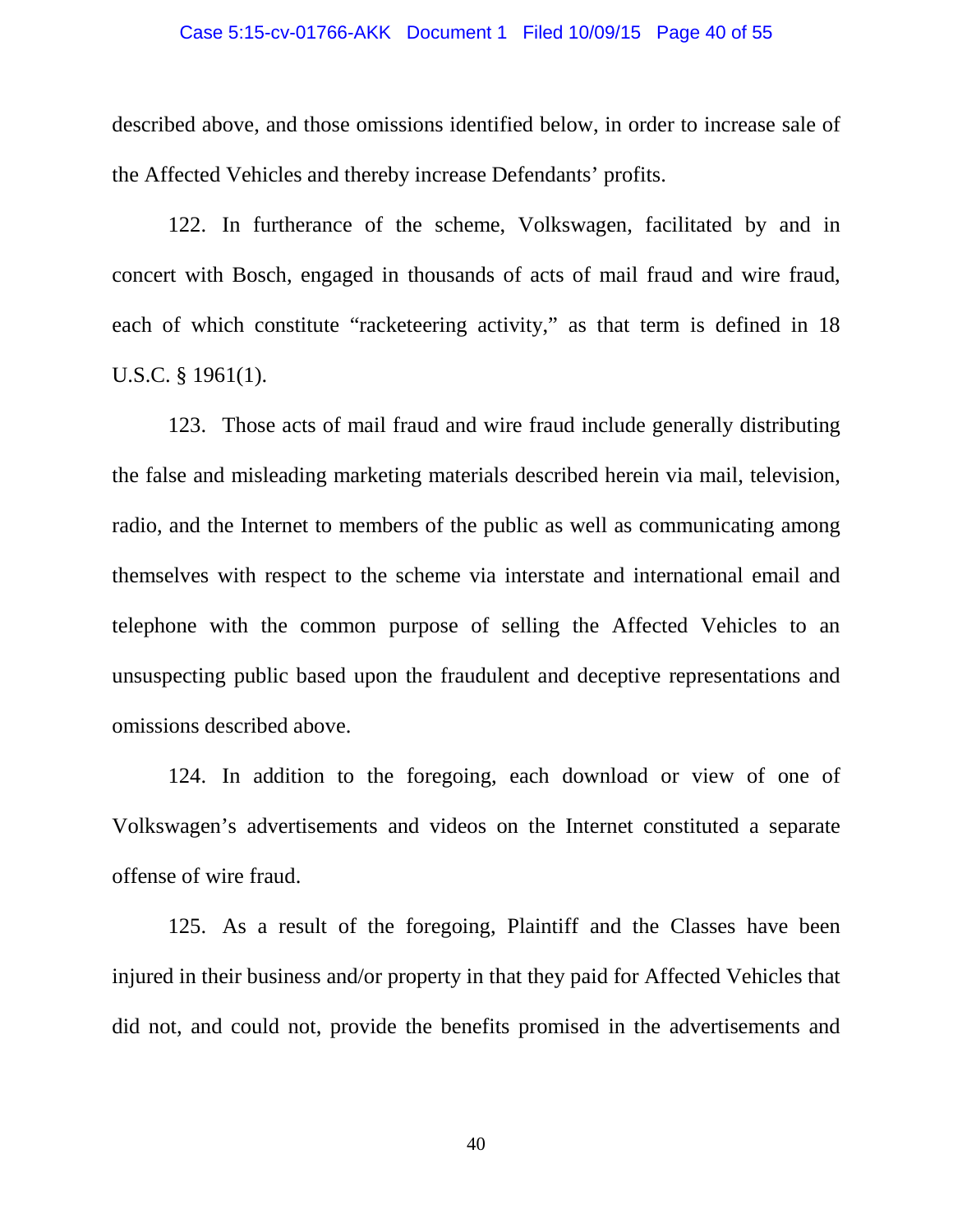### Case 5:15-cv-01766-AKK Document 1 Filed 10/09/15 Page 41 of 55

other promotional materials associated with the products. Plaintiff' out-of-pocket losses are a direct result of the predicate acts described above.

126. The Volkswagen Defendants' numerous false and misleading statements (and marketing and advertisements containing omissions) sent via the U.S. mail and interstate wires were directed to Plaintiff and the members of the proposed Class and Subclasses, and were relied on by Plaintiff and/or the members of the proposed Class and Subclasses. Plaintiff would not have incurred such losses but for the predicate acts described above. Absent Bosch's facilitation and the Volkswagen Defendants' numerous false and misleading statements (and marketing and advertising containing omissions) sent via the U.S. mail and interstate wires, Plaintiff would not have paid as high a price for the Affected Vehicles as they did, or would not have purchased the Affected Vehicles at all.

## **COUNT II Fraud by Concealment**

127. Plaintiff realleges and incorporates by reference paragraphs 1 through 95 as fully set forth herein.

128. Plaintiff brings this claim on behalf of the Nationwide Class.

129. Volkswagen intentionally concealed and suppressed material facts concerning the quality and character of the Affected Vehicles. As alleged in this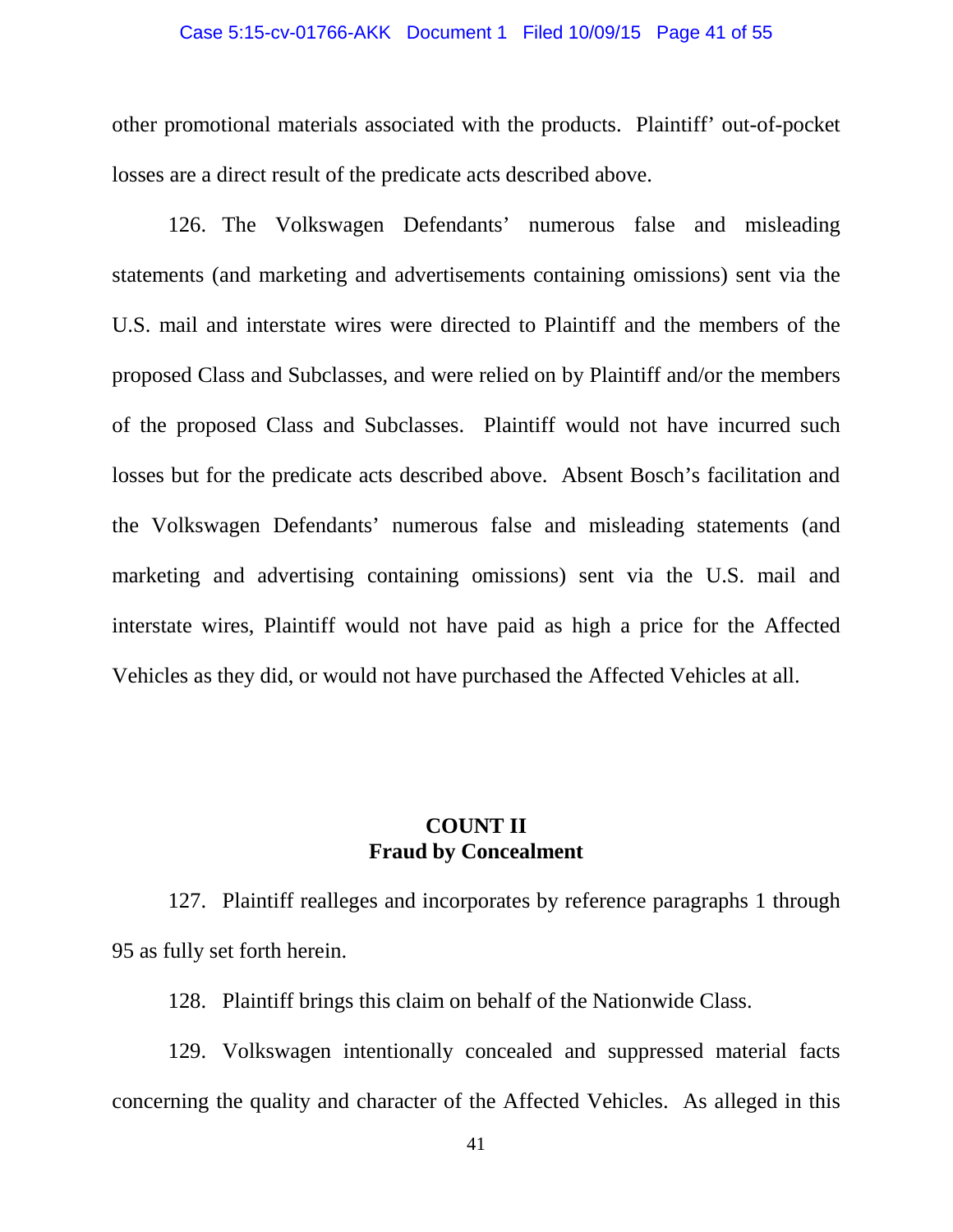### Case 5:15-cv-01766-AKK Document 1 Filed 10/09/15 Page 42 of 55

Complaint, Volkswagen engaged in deception to evade federal and state vehicle emissions standards by installing "defeat device" software designed to conceal its vehicles' emissions of the pollutants, which contribute to the creation of ozone and smog.

130. The software installed in the Affected Vehicles was fraudulently designed to be activated only during emissions testing, such that the vehicles would show far lower emissions during testing than when actually operating on the road. The result, as Defendants intended, was that vehicles passed emissions testing and received the requisite EPA certifications by way of deliberatelyinduced false readings. This deliberate, secret deception reportedly resulted in noxious emissions from these vehicles at rates of forty (40) times permissible levels.

131. Plaintiff and the other members of the Class reasonably relied upon Volkswagen's false representations when deciding whether to purchase or lease an Affected Vehicle. They had no way of knowing that Volkswagen's representations were false and gravely misleading. As alleged herein, Volkswagen employed extremely sophisticated methods of deception, such that Plaintiff and the other members of the Class did not, and could not, unravel Volkswagen's deception on their own.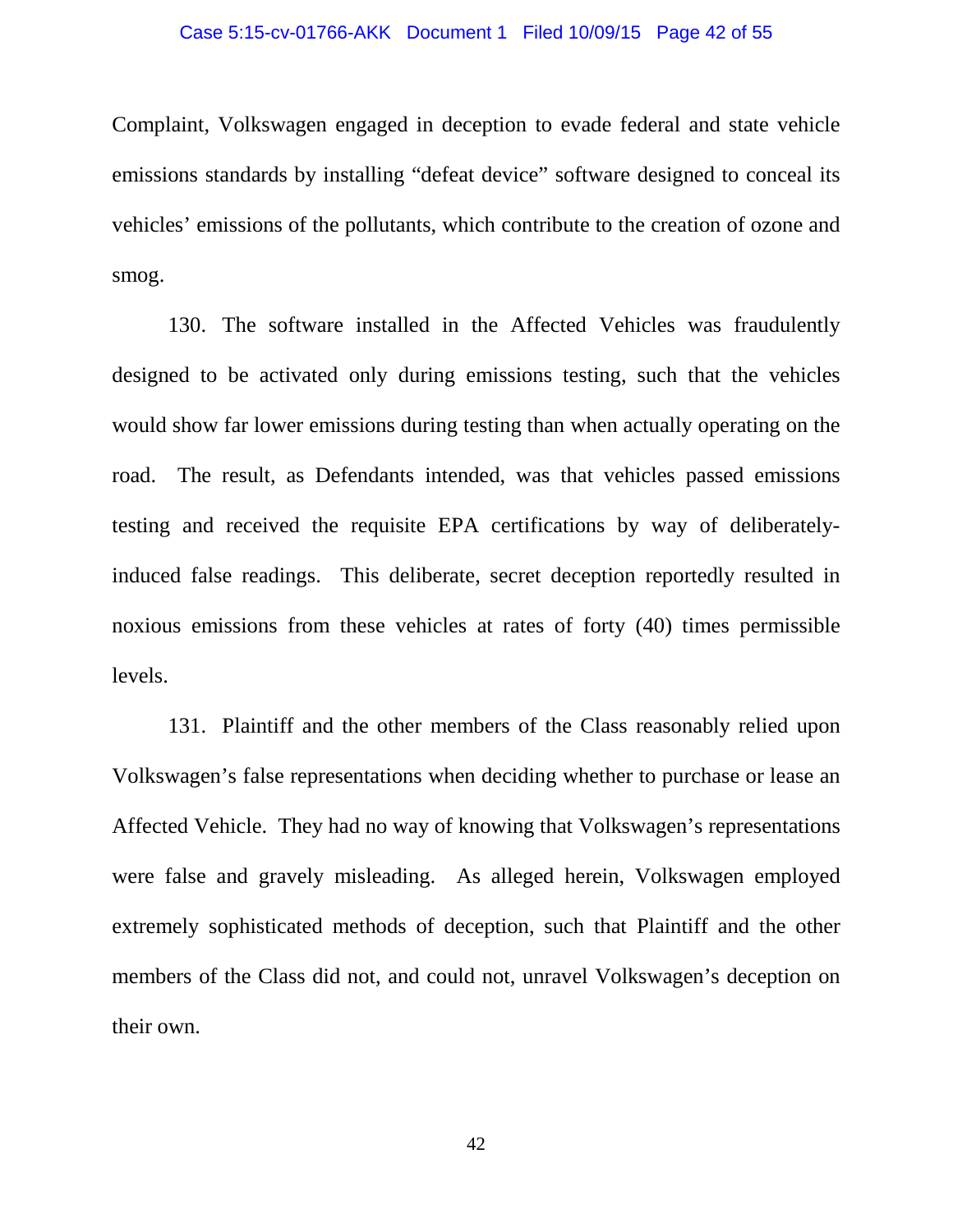### Case 5:15-cv-01766-AKK Document 1 Filed 10/09/15 Page 43 of 55

132. Volkswagen concealed and suppressed material facts concerning what is evidently the true culture of Volkswagen – one characterized by an emphasis on profits and sales above compliance with emissions regulations that are meant to protect consumers and the public at large. Defendants also placed more value on profits than they did on maintaining the trust that Plaintiff and the Class had in Volkswagen's representations about the Affected Vehicles and the culture of the company. Such crucial representations and omissions have left consumers feeling angered and betrayed.

133. Necessarily, Volkswagen also took steps to ensure that its employees did not reveal the details of its deception to regulators or consumers, including Plaintiff and Class members. Volkswagen made such a strategic decision in order to boost the reputations of its vehicles and to falsely assure purchasers and lessors of its vehicles, including certified previously-owned vehicles, that Volkswagen is a reputable manufacturer that complies with applicable law, including federal and state clean air law and emissions regulations, and that its vehicles likewise comply with applicable law and regulations.

134. Volkswagen's false representations were material to consumers, both because these misrepresentations concerned the quality of the Affected Vehicles, including their compliance with applicable federal and state laws and regulations regarding clean air and emissions, and also because the misrepresentations played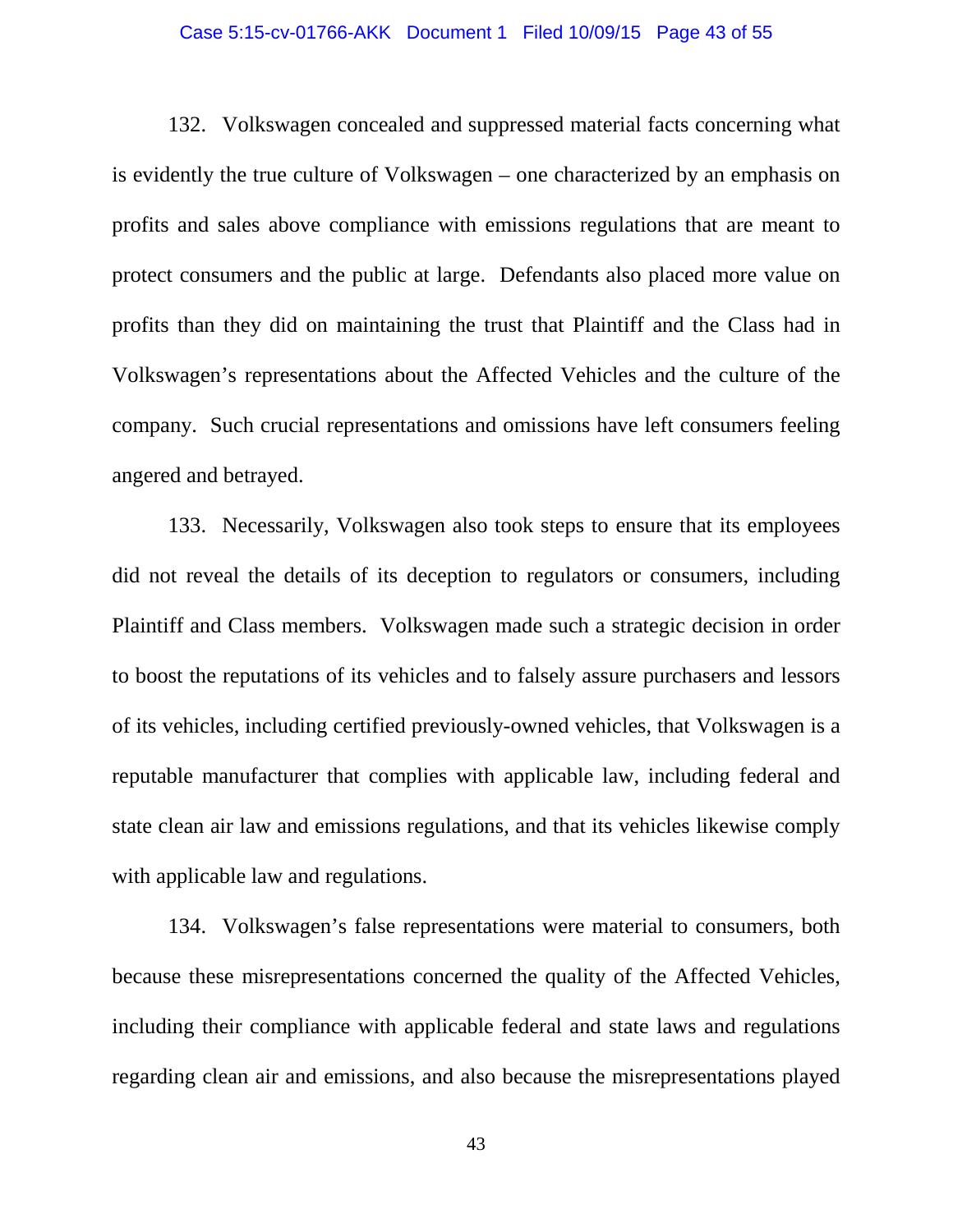### Case 5:15-cv-01766-AKK Document 1 Filed 10/09/15 Page 44 of 55

a significant role in assessing the value of the Affected Vehicles. As Volkswagen well knew, its customers, including Plaintiff and the Class, highly valued that the vehicles they were purchasing or leasing were clean diesel cars, and they paid accordingly.

135. Volkswagen had a duty to disclose the emissions deception in which it engaged with respect to the Affected Vehicles because: (1) knowledge of the deception and its details were known and accessible only to Volkswagen; (2) Volkswagen had exclusive knowledge as to the implementation and maintenance of its deception; and (3) Volkswagen knew the facts surrounding the deception were unknown to and unable to be reasonably discovered by Plaintiff and other members of the Class.

136. Volkswagen also had a duty to disclose its sophisticated deception of emissions testing because the company made general affirmative representations about the qualities of its vehicles with respect to emissions standards, starting with references to the Affected Vehicles as "CleanDiesel" cars, or cars with clean diesel engines. Such references were misleading, deceptive, and incomplete without the disclosure of the additional facts set forth herein regarding Volkswagen's emissions deception, the actual emissions of its vehicles, its actual philosophy with respect to complying with federal and state clean air law and emissions regulations, and its actual practices with respect to the Affected Vehicles.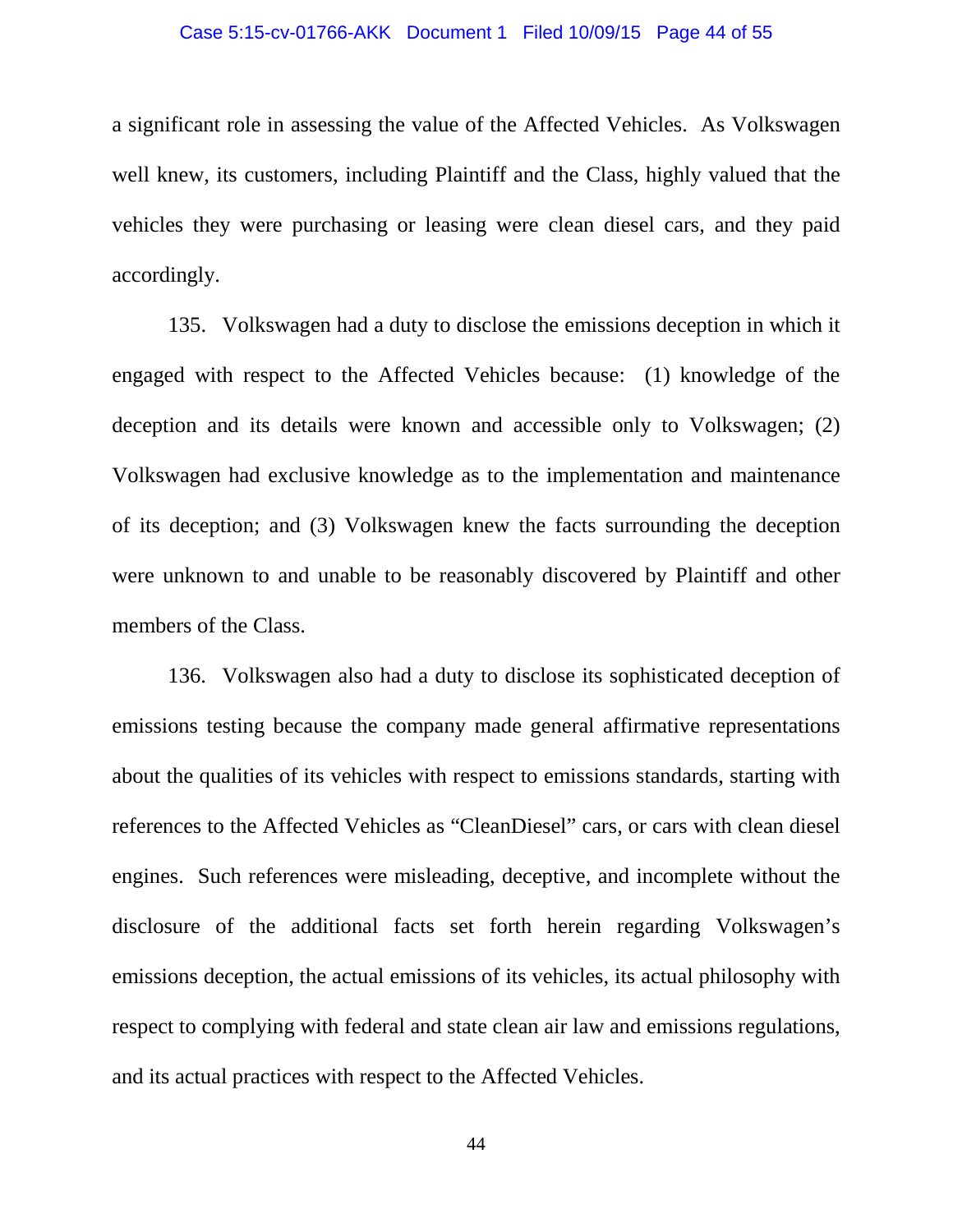### Case 5:15-cv-01766-AKK Document 1 Filed 10/09/15 Page 45 of 55

137. Having volunteered to provide information to Plaintiff and the Class, Volkswagen had a duty to disclose the entire truth. All of the facts omitted and concealed by Volkswagen are material because they directly affect the value of the Affected Vehicles purchased or leased by Plaintiff and other members of the Class. Whether a manufacturer's products comply with federal and state clean air law and emissions regulations, whether that manufacturer is honest about such compliance or non-compliance, and whether the vehicles passed the requisite emissions testing in order to receive EPA certification, are material concerns to a consumer. Volkswagen represented to Plaintiff and other members of the Class that they were purchasing clean diesel vehicles, and that emissions testing had confirmed this. Secretly, however, Volkswagen had thoroughly subverted the entire emissionstesting process.

138. Volkswagen actively concealed and/or suppressed these material facts, in whole or in part, to expand and protect its profits, and to avoid the perception that its vehicles did not or could not comply with federal and state laws governing clean air and emissions, which perception would damage the brand's image and cost Volkswagen money. Volkswagen concealed these material facts at the expense of Plaintiff and Class members.

139. On information and belief, Volkswagen has still not made full and adequate disclosures, and continues to defraud Plaintiff and the Class by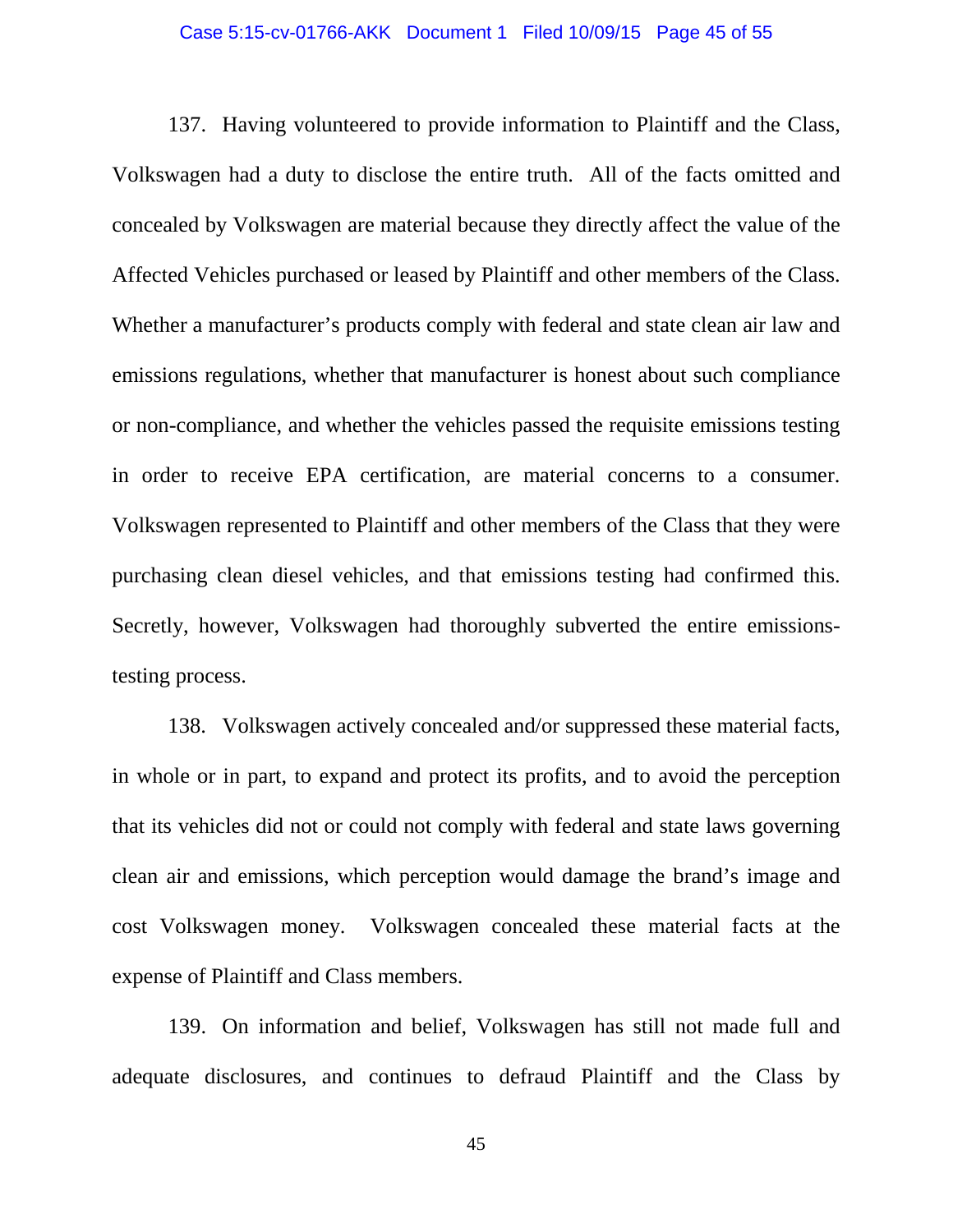### Case 5:15-cv-01766-AKK Document 1 Filed 10/09/15 Page 46 of 55

concealing material information regarding the emissions qualities of its referenced vehicles and the company's systematic emissions deception.

140. Plaintiff and the other members of the Class were unaware of the omitted material facts referenced herein, and they would not have acted as they did if they had known of the concealed and suppressed facts, in that they would not have purchased or leased the Affected Vehicles from Volkswagen, would not have continued to drive their heavily-polluting vehicles, or would have taken other affirmative steps in light of the information concealed from them. Plaintiff's and Class members' actions were entirely justified. Volkswagen was in exclusive control of the material facts, and such facts were not known to the public, Plaintiff, or the other members of the Class.

141. As a result of Volkswagen's concealment and suppression of the facts, Plaintiff and the Class have sustained damages. Plaintiff and the Class have been damaged because they own vehicles that are diminished in value as a result of Volkswagen's concealment of the true quality and quantity of those vehicles' emissions and because Volkswagen failed to timely disclose the actual emissions qualities and quantities of millions of Volkswagen- and Audi-branded vehicles. Had Plaintiff and the Class been aware of the serious issues generated by Volkswagen's deceptive corporate policies, the emissions deceptions with regard to the Affected Vehicles, or the company's callous disregard for compliance with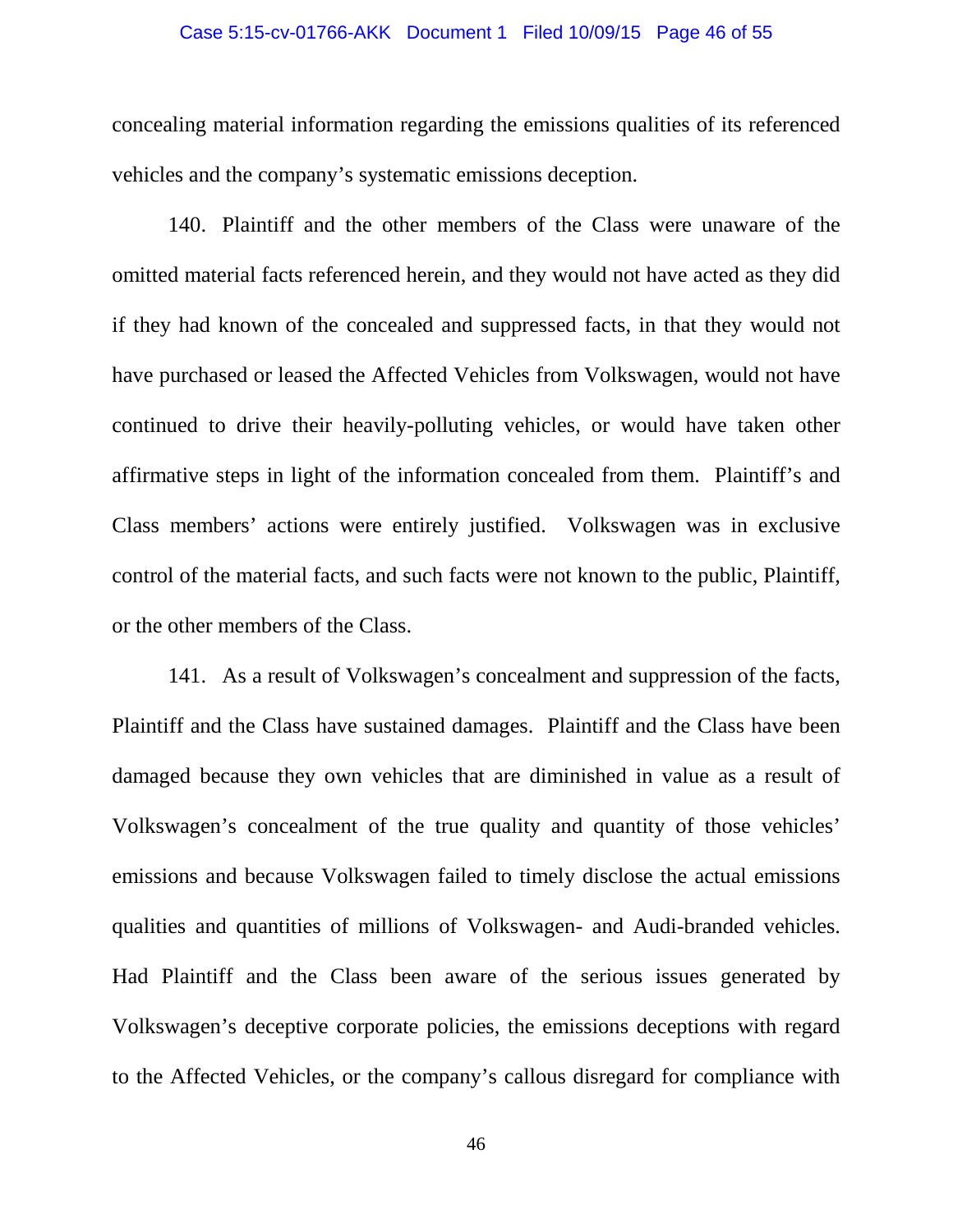### Case 5:15-cv-01766-AKK Document 1 Filed 10/09/15 Page 47 of 55

applicable federal and state laws and regulations, Plaintiff and Class members who purchased or leased Affected Vehicles would have paid less for those vehicles or would not have purchased or leased them at all.

142. The value of Plaintiff' and Class members' vehicles has diminished as a result of Volkswagen's fraudulent concealment of its emissions deception, which has greatly tarnished the Volkswagen and Audi brand names attached to Plaintiff' and Class members' vehicles, and made any reasonable consumer reluctant to purchase any of the Affected Vehicles, let alone pay what otherwise would have been fair market value for those vehicles.

143. Accordingly, Volkswagen is liable to Plaintiff and the other members of the Class for damages in an amount to be proven at trial.

144. Volkswagen's acts were done wantonly, maliciously, oppressively, deliberately, with intent to defraud, and in reckless disregard of Plaintiff's and Class members' rights and the representations that Volkswagen made to them. These malicious acts were performed solely in order to enrich Volkswagen. Such egregious conduct warrants an assessment of punitive damages in an amount sufficient to deter such conduct in the future, which amount is to be determined to evidence submitted at trial.

145. Plaintiff pleads this count pursuant to the law of Alabama, where Volkswagen is incorporated, on behalf of all members of the Class. As necessary,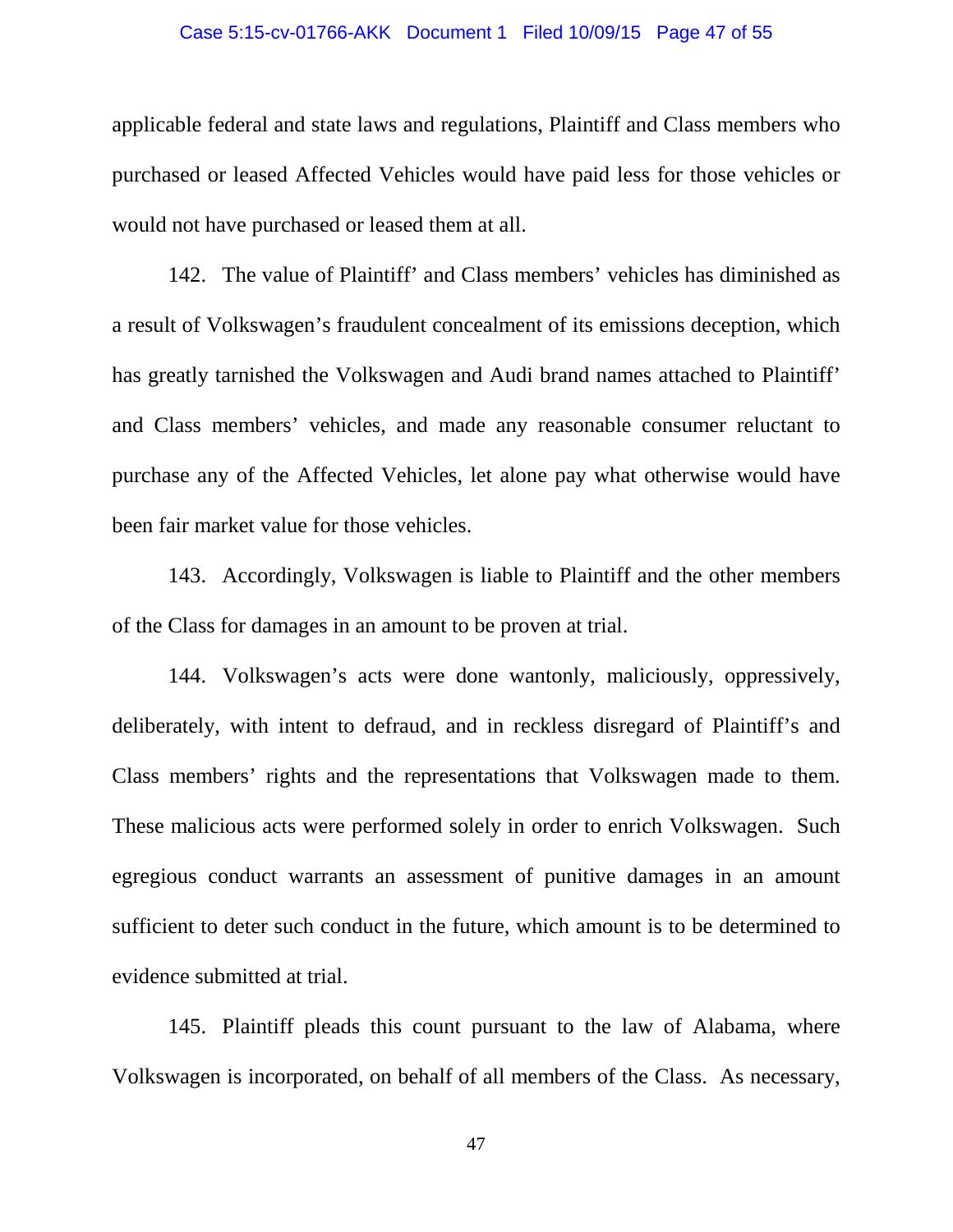and in the alternative, Plaintiff may allege sub-classes, based on the residences at pertinent times of members of the Class, to allege fraudulent concealment under the laws of states other than New Jersey.

## **COUNT III Breach of Contract**

146. Plaintiff realleges and incorporates by reference paragraphs 1 through 95 as fully set forth herein.

147. Plaintiff brings this claim on behalf of the Nationwide Class.

148. Volkswagen's misrepresentations and omissions alleged herein, including Volkswagen's failure to disclose the existence of the "defeat device," caused Plaintiff and the other Class members to purchase or lease their Affected Vehicles. Absent those misrepresentations and omissions, Plaintiff and the other members of the Class would not have purchased or leased the Affected Vehicles, would have paid substantially less for the Affected Vehicles, and/or would have purchased or leased less expensive alternative vehicles that did not contain the CleanDiesel engine system and the "defeat device." Accordingly, Plaintiff and the Class overpaid for their Affected Vehicles and did not receive the benefit of their bargain.

149. Each and every sale or lease of an Affected Vehicle constitutes a contract between Volkswagen and the purchaser or lessee. Volkswagen breached these contracts by selling or leasing Plaintiff and the other members of the Class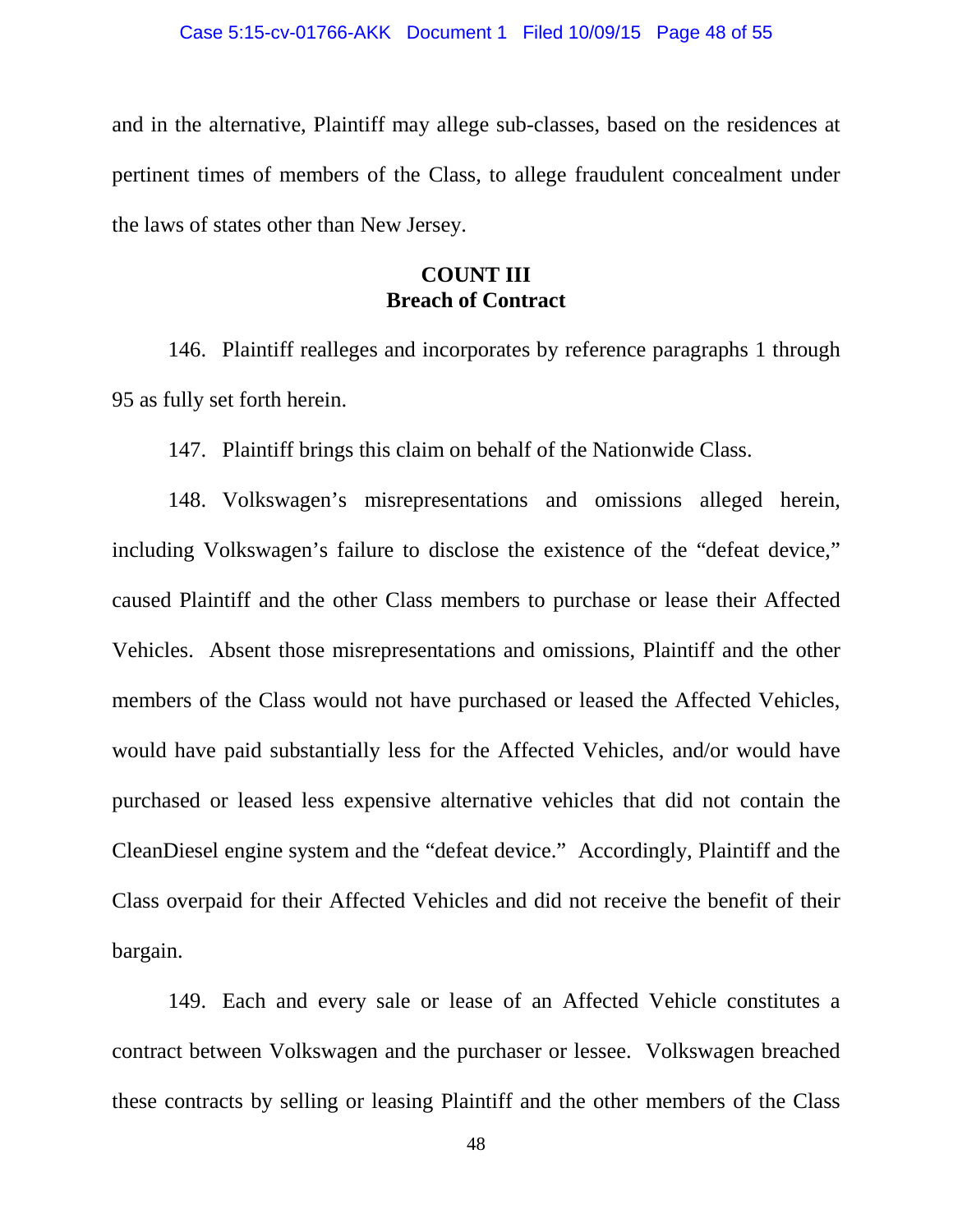### Case 5:15-cv-01766-AKK Document 1 Filed 10/09/15 Page 49 of 55

defective vehicles and by misrepresenting or failing to disclose the existence of the "defeat device," including information known to Volkswagen that rendered each Affected Vehicle less safe and emissions-compliant, and thus less valuable, than vehicles not equipped with CleanDiesel engine systems and "defeat devices."

150. As a direct and proximate result of Volkswagen's breach of contract, Plaintiff and the Class have been damaged in an amount to be proven at trial, which shall include, but is not limited to, all compensatory damages, incidental and consequential damages, and other damages allowed by law.

## **COUNT IV Breach of Express Warranty**

151. Plaintiff realleges and incorporates by reference paragraphs 1 through 95 as fully set forth herein.

152. Plaintiff brings this claim on behalf of the Nationwide Class.

153. Defendants made numerous representations, descriptions, and promises to Plaintiff and Class members regarding the performance and emission controls of their diesel vehicles.

154. Defendants, however, knew or should have known that their representations, descriptions, and promises were false. Defendants were well aware that they had installed defeat devices in the vehicles they sold to Plaintiff and the other members of the Class.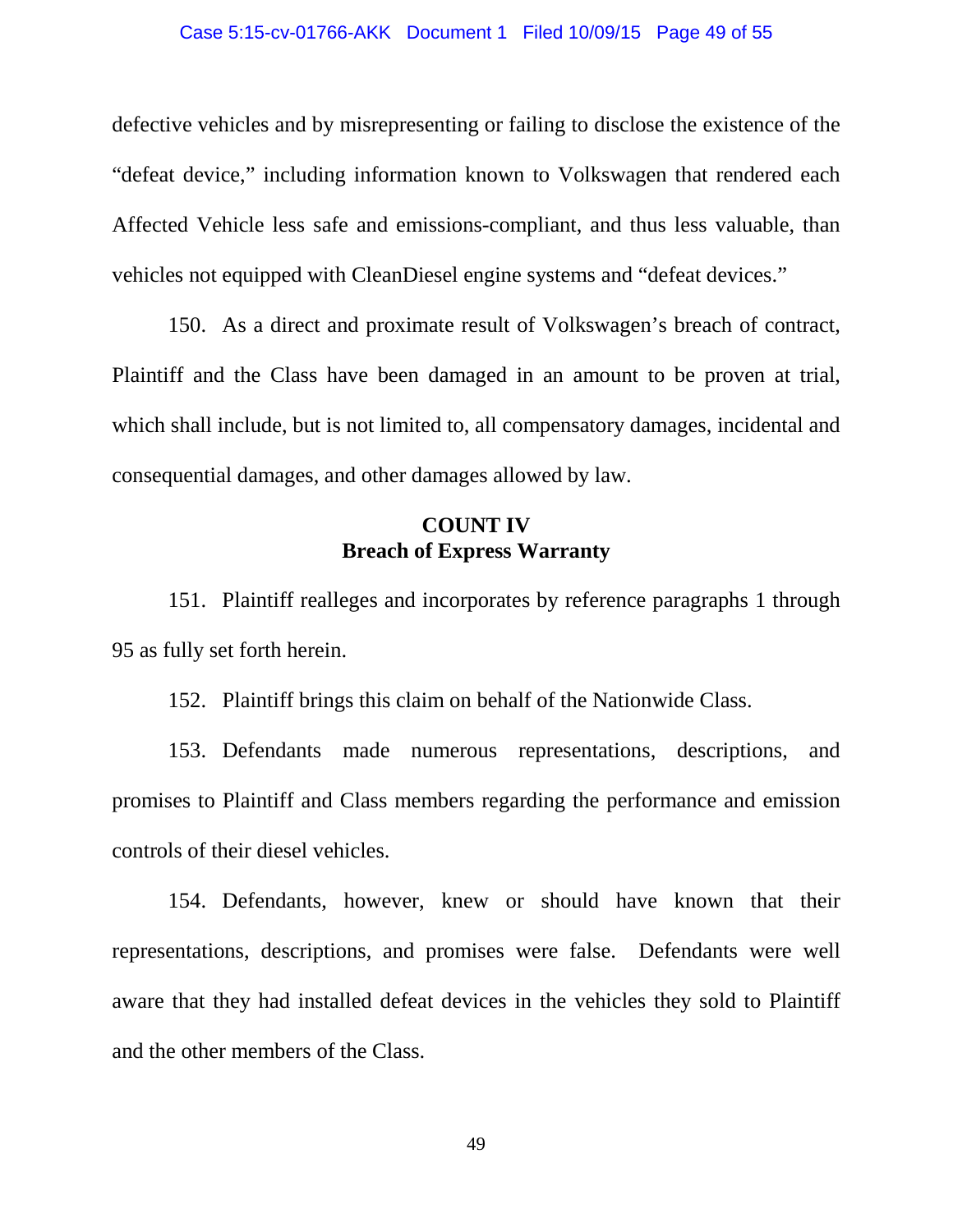### Case 5:15-cv-01766-AKK Document 1 Filed 10/09/15 Page 50 of 55

155. Plaintiff and the Class reasonably relied on Volkswagen's representations in purchasing "clean" diesel vehicles. Those vehicles, however, did not perform as was warranted. Unbeknownst to Plaintiff, those vehicles included devices that caused their emission reduction systems to perform at levels worse than advertised. Those devices are defects. Accordingly, Volkswagen breached its express warranty by providing a product containing defects that were never disclosed to the Plaintiff and the Class.

156. As a direct and proximate result of Volkswagen's false and misleading representations and warranties, Plaintiff and the Class suffered significant damages and seek the relief described below.

## **COUNT V Breach of Implied Warranties**

157. Plaintiff realleges and incorporates by reference paragraphs 1 through 95 as fully set forth herein.

158. Plaintiff brings this claim on behalf of the Nationwide Class.

159. Volkswagen made numerous representations, descriptions, and promises to Plaintiff and the other members of the Class regarding the functionality of Volkswagen's "clean" diesel technology.

160. Plaintiff and Class members reasonably relied on Volkswagen's representations in purchasing the Affected Vehicles.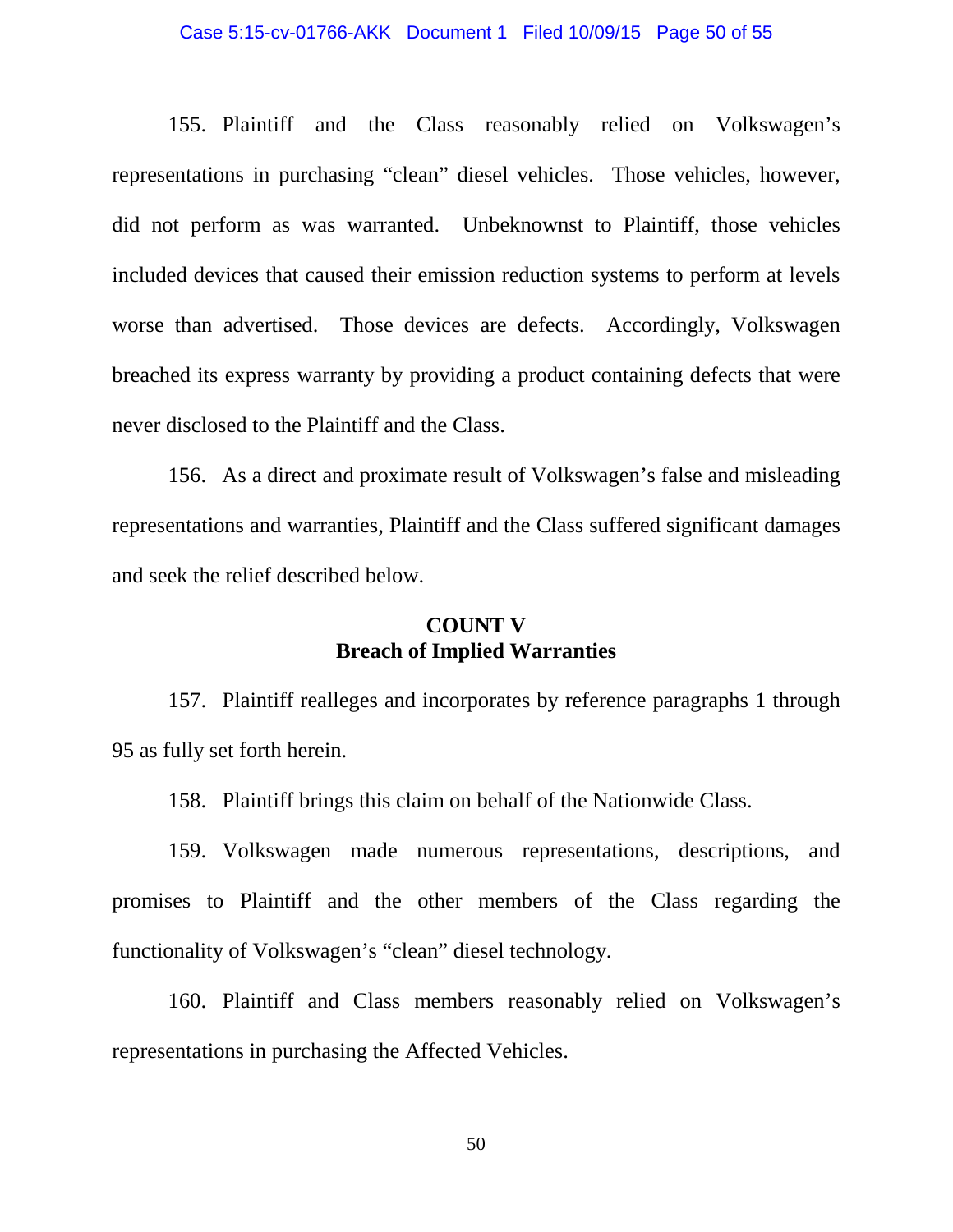### Case 5:15-cv-01766-AKK Document 1 Filed 10/09/15 Page 51 of 55

161. As set forth throughout this Complaint, Volkswagen knew that its representations, descriptions, and promises regarding its diesel engines were false.

162. When Plaintiff and the other members of the Class purchased Volkswagen's diesel vehicles, those vehicles did not conform to the promises or affirmations of fact made in Volkswagen's promotional materials, including that the vehicles were designed to meet the most demanding environmental standards. Instead, as alleged herein, those vehicles were designed to cheat those standards, and the Affected Vehicles emitted far higher levels of pollution than promised.

163. Accordingly, the Affected Vehicles failed to conform to Volkswagen's implied warranty regarding their functionality.

164. As a direct and proximate result of Volkswagen's false and misleading representations and warranties, Plaintiff and the Class suffered significant injury when Volkswagen sold them cars that, it is now clear, are worth far less than the price Plaintiff and the Class paid for them. Accordingly, Plaintiff and the Class seek the relief described below.

## **COUNT VI Unjust Enrichment**

165. Plaintiff realleges and incorporates by reference paragraphs 1 through 95 as fully set forth herein.

166. Plaintiff brings this claim on behalf of the Nationwide Class.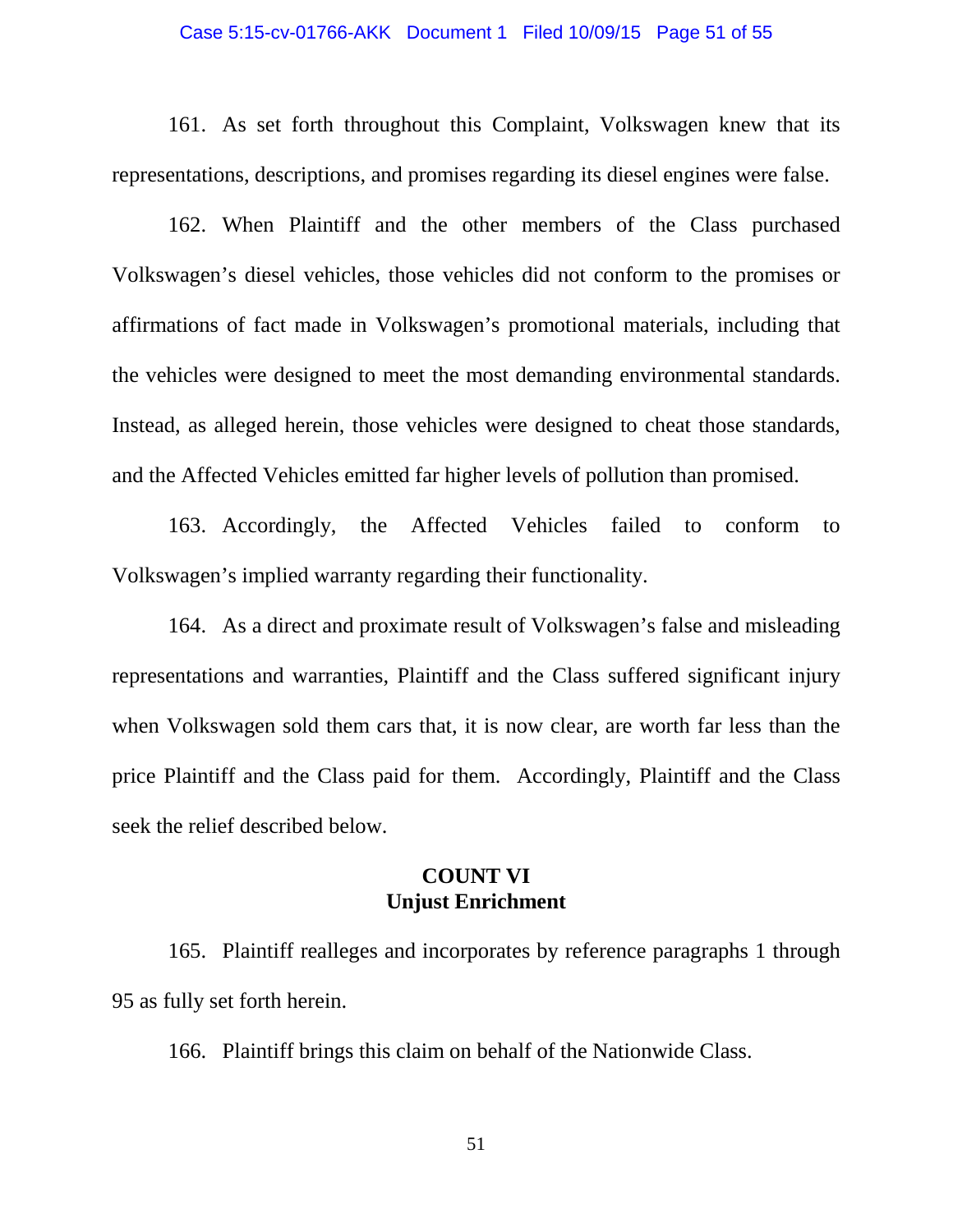167. Plaintiff and members of the Class conferred a benefit on Defendants by, *inter alia*, using (and paying for) their vehicles.

168. Defendants have retained this benefit, and know of and appreciate this benefit.

169. Defendants were and continue to be unjustly enriched at the expense of Plaintiff and Class members.

170. Defendants should be required to disgorge this unjust enrichment.

## **B. Claims Brought on Behalf of the Alabama Subclass**

## **Count VII Violations of the Alabama Deceptive Trade Practices Act ALA. CODE 1975 § 8-19-1** *et seq.*

171. Plaintiff realleges and incorporates by reference paragraphs 1 through 95 as fully set forth herein.

172. Plaintiff Valerie Wallace brings this claim on behalf of herself and the Alabama Subclass.

173. Defendant's misrepresentations, active concealment, and failures to disclose violated the Alabama Deceptive Trade Practices Act ("ADTPA") in the following manner:

a. Defendant misrepresented that its vehicles had characteristics, benefits, qualities or uses that they did not have (Ala. Code  $\S$  8-19-5(5));

b. Defendant misrepresented that its vehicles were of a particular standard,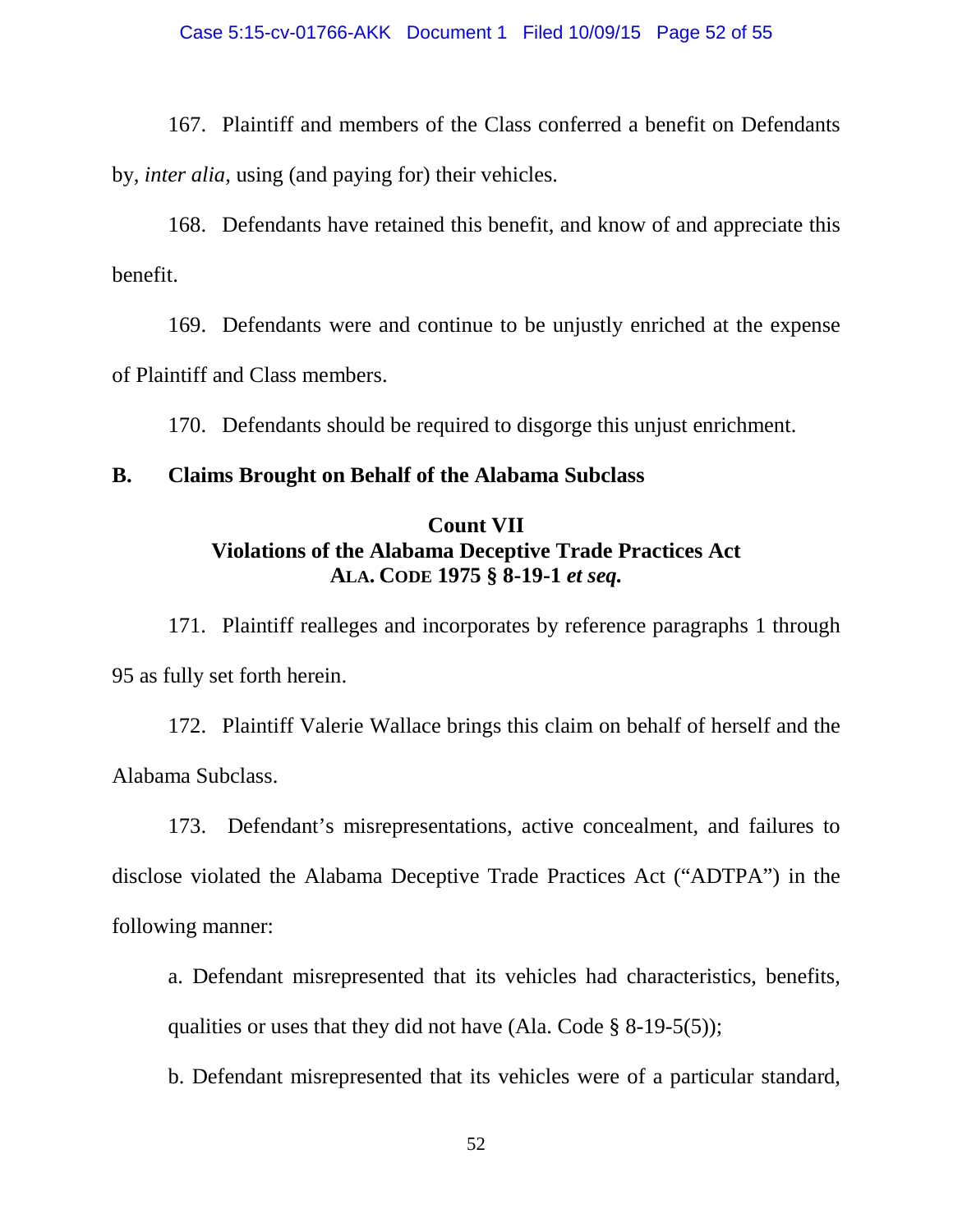### Case 5:15-cv-01766-AKK Document 1 Filed 10/09/15 Page 53 of 55

quality, and/or grade when they were of another (Ala. Code  $\S$  8-19-5(7)); and

c. Defendant advertised its vehicles with an intent not to sell them as advertised (Ala. Code § 8-19-5(9)).

174. Said conduct is generally and specifically within the meaning of the Alabama Deceptive Trade Practices Act, Ala. Code § 8-19-1 et seq. and in the course of business that is prohibited, unfair, and deceptive.

175. The foregoing acts and omissions of the Defendant were undertaken willfully, intentionally, and knowingly as part of its routine business.

176. Defendant's misrepresentations and omissions were material to Plaintiff and members of the Alabama Subclass, such that a reasonable person would consider them important in deciding whether to purchase Defendant's vehicles and had Plaintiff and members of the Alabama Subclass known the truth, they would have acted differently.

177. The conduct described herein has tremendous potential to be repeated where other consumers similarly-situated will be treated with the same unscrupulous, unethical, unfair and deceptive acts and practices.

178. As a direct and proximate result of the above described practices, Plaintiff and members of the Alabama Subclass sustained damages in an amount to be proven at trial.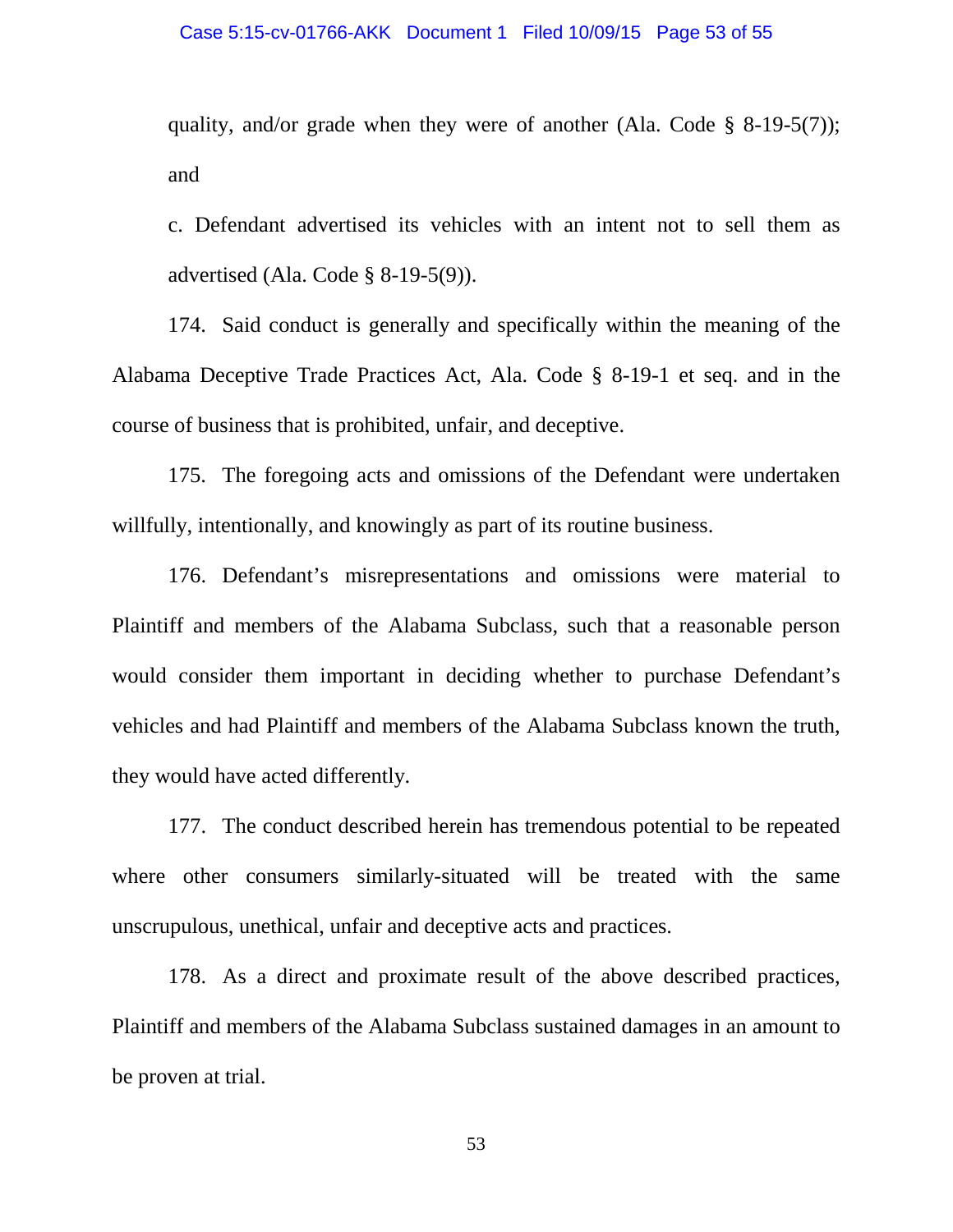### **IX. REQUEST FOR RELIEF**

WHEREFORE, Plaintiff, individually and on behalf of members of the Class, respectfully request that the Court enter judgment in their favor and against Volkswagen, as follows:

A. Certification of the proposed Class and Subclasses, including appointment of Plaintiff' counsel as Class Counsel;

B. An order temporarily and permanently enjoining Volkswagen from continuing the unlawful, deceptive, fraudulent, and unfair business practices alleged in this Complaint;

C. Injunctive relief in the form of a recall or free replacement program;

D. Costs, restitution, damages, and disgorgement in an amount to be determined at trial;

E. Revocation of acceptance;

F. Damages under the Magnuson-Moss Warranty Act;

G. Treble and/or punitive damages as permitted by applicable laws;

H. An order requiring Volkswagen to pay both pre- and post-judgment interest on any amounts awarded;

I. An award of costs and attorneys' fees; and

J. Such other or further relief as may be appropriate.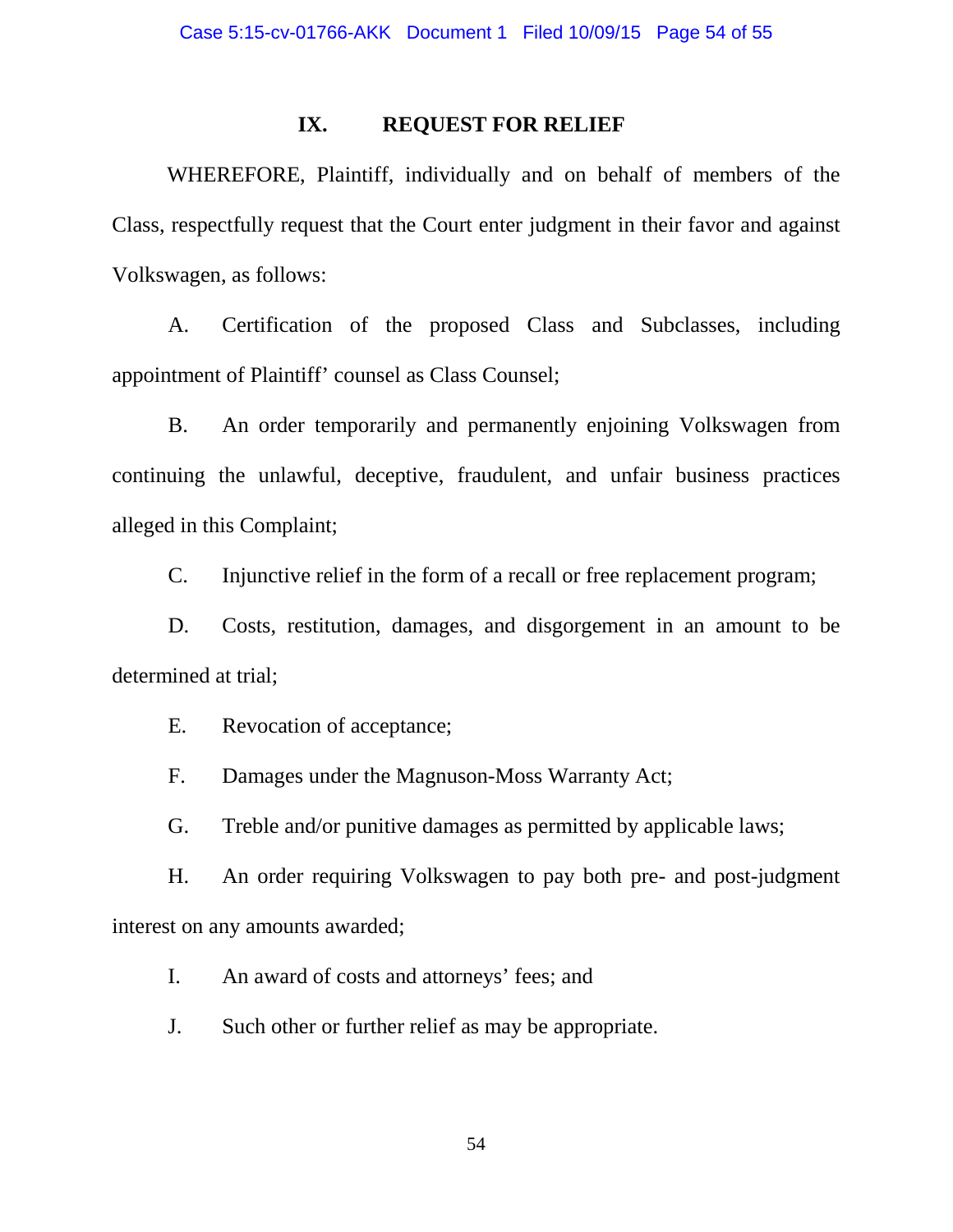Case 5:15-cv-01766-AKK Document 1 Filed 10/09/15 Page 55 of 55

#### **DEMAND FOR JURY TRIAL** X.

Plaintiff demands a jury trial.

Submitted this the 9th day of October, 2015.

George N. Davies W.Mergermon

ASB-3923-A63G

ASB-3923-A63G<br>Richard P. Rouco<br>ASB 6182-R76R porming Richard P. Rouco ASB 6182-R76R

**Counsel for Plaintiff** 

**QUINN CONNOR WEAVER** DAVIES & ROUCO LLP  $2-20^{\text{th}}$  Street North Suite 930 Birmingham, AL 35203 rrouco@qcwdr.com gdavies@qcwdr.com

# DEFENDANT TO BE SERVED VIA CERTIFIED MAIL:

Volkswagen Group of America, Inc. **150 South Perry Street** Montgomery, Al 36104